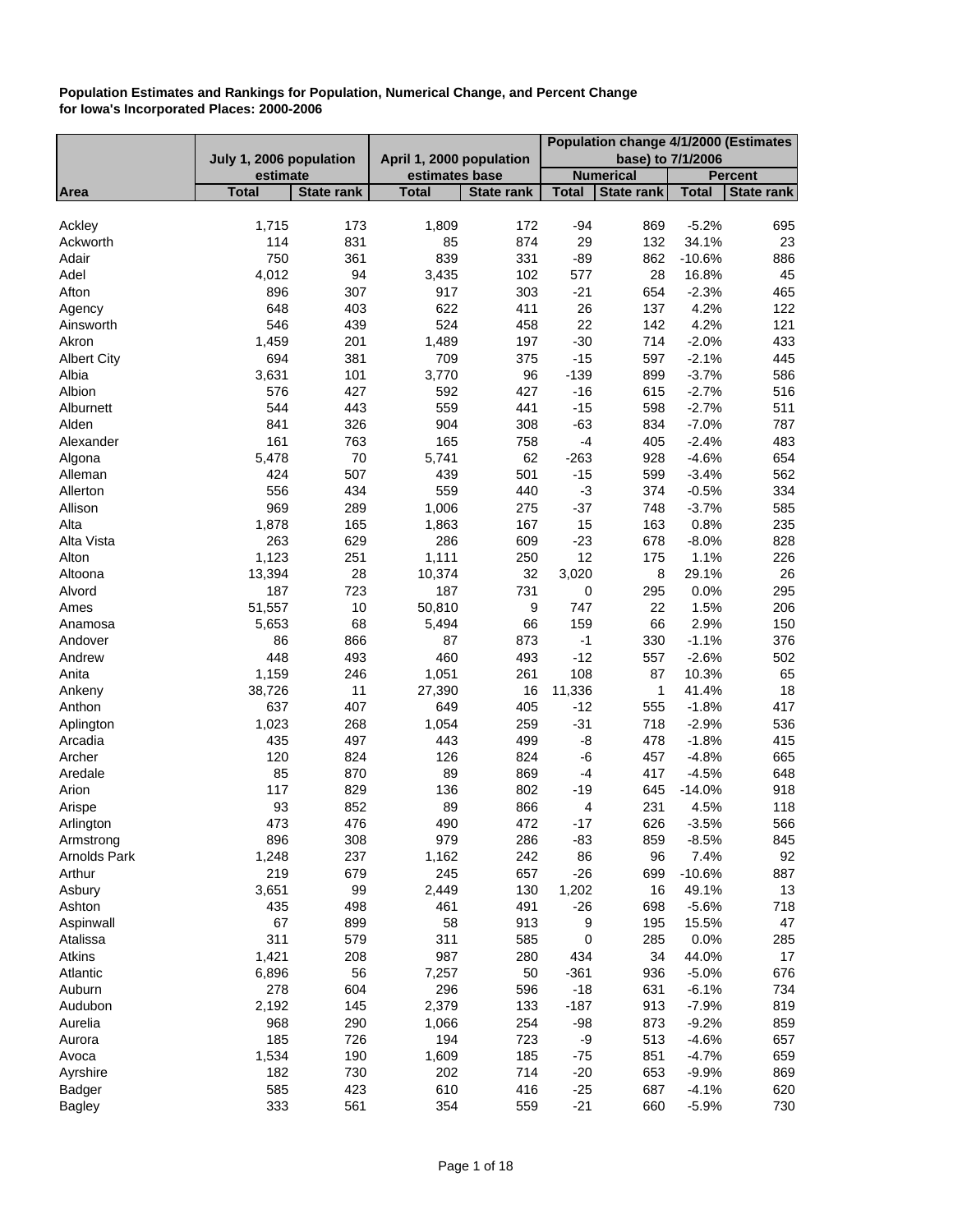|                     |                         |                   |                          |                   | Population change 4/1/2000 (Estimates |                   |              |                   |
|---------------------|-------------------------|-------------------|--------------------------|-------------------|---------------------------------------|-------------------|--------------|-------------------|
|                     | July 1, 2006 population |                   | April 1, 2000 population |                   |                                       | base) to 7/1/2006 |              |                   |
|                     | estimate                |                   | estimates base           |                   |                                       | <b>Numerical</b>  |              | Percent           |
| Area                | <b>Total</b>            | <b>State rank</b> | <b>Total</b>             | <b>State rank</b> | <b>Total</b>                          | <b>State rank</b> | <b>Total</b> | <b>State rank</b> |
|                     |                         |                   |                          |                   |                                       |                   |              |                   |
| <b>Baldwin</b>      | 136                     | 798               | 127                      | 818               | 9                                     | 194               | 7.1%         | 95                |
| <b>Balltown</b>     | 70                      | 893               | 79                       | 885               | -9                                    | 519               | $-11.4%$     | 897               |
| <b>Bancroft</b>     | 753                     | 358               | 808                      | 343               | $-55$                                 | 818               | $-6.8%$      | 778               |
| Bankston            | 26                      | 941               | 27                       | 940               | $-1$                                  | 340               | $-3.7%$      | 587               |
| <b>Barnes City</b>  | 201                     | 704               | 201                      | 715               | 0                                     | 292               | 0.0%         | 292               |
| Barnum              | 196                     | 710               | 195                      | 721               | $\mathbf 1$                           | 267               | 0.5%         | 251               |
| <b>Bassett</b>      | 71                      | 891               | 74                       | 893               | $-3$                                  | 390               | $-4.1%$      | 617               |
| Batavia             | 489                     | 467               | 500                      | 466               | $-11$                                 | 541               | $-2.2%$      | 454               |
| <b>Battle Creek</b> | 692                     | 382               | 743                      | 363               | $-51$                                 | 801               | $-6.9%$      | 782               |
| <b>Baxter</b>       | 1,062                   | 258               | 1,052                    | 260               | 10                                    | 187               | 1.0%         | 231               |
| Bayard              | 514                     | 457               | 536                      | 449               | $-22$                                 | 665               | $-4.1%$      | 621               |
| Beacon              | 529                     | 450               | 524                      | 459               | 5                                     | 215               | 1.0%         | 230               |
| Beaconsfield        | 11                      | 946               | 11                       | 947               | $\mathbf 0$                           | 313               | 0.0%         | 313               |
| Beaman              | 190                     | 717               | 210                      | 703               | $-20$                                 | 652               | $-9.5%$      | 864               |
| Beaver              | 52                      | 922               | 53                       | 925               | $-1$                                  | 336               | $-1.9%$      | 422               |
| Bedford             | 1,509                   | 195               | 1,620                    | 184               | $-111$                                | 880               | $-6.9%$      | 781               |
| <b>Belle Plaine</b> | 2,890                   | 114               | 2,878                    | 115               | 12                                    | 173               | 0.4%         | 261               |
| Bellevue            | 2,361                   | 139               | 2,350                    | 135               | 11                                    | 181               | 0.5%         | 256               |
| Belmond             | 2,406                   | 136               | 2,560                    | 124               | $-154$                                | 905               | $-6.0%$      | 732               |
| <b>Bennett</b>      | 383                     | 530               | 403                      | 529               | $-20$                                 | 649               | $-5.0%$      | 675               |
| <b>Benton</b>       | 38                      | 929               | 40                       | 930               | $-2$                                  | 369               | $-5.0%$      | 678               |
| <b>Berkley</b>      | 27                      | 939               | 24                       | 942               | $\ensuremath{\mathsf{3}}$             | 248               | 12.5%        | 57                |
| Bernard             | 95                      | 850               | 97                       | 852               | $-2$                                  | 357               | $-2.1%$      | 439               |
|                     | 267                     | 620               | 266                      | 630               | $\mathbf{1}$                          | 262               | 0.4%         | 263               |
| Bertram             |                         | 14                |                          | 12                |                                       | 18                | 3.6%         | 134               |
| Bettendorf          | 32,394                  |                   | 31,258                   |                   | 1,136                                 |                   |              |                   |
| Bevington           | 62                      | 904               | 61                       | 908               | 1<br>$\overline{7}$                   | 276               | 1.6%         | 196               |
| Birmingham          | 430                     | 500               | 423                      | 518               |                                       | 203               | 1.7%         | 195               |
| Blairsburg          | 224                     | 670               | 235                      | 666               | $-11$                                 | 547               | $-4.7%$      | 661               |
| Blairstown          | 702                     | 377               | 683                      | 387               | 19                                    | 151               | 2.8%         | 155               |
| Blakesburg          | 359                     | 549               | 372                      | 547               | $-13$                                 | 573               | $-3.5%$      | 571               |
| Blanchard           | 65                      | 902               | 61                       | 907               | $\overline{\mathcal{A}}$              | 232               | 6.6%         | 102               |
| Blencoe             | 208                     | 695               | 231                      | 672               | $-23$                                 | 679               | $-10.0%$     | 872               |
| <b>Blockton</b>     | 184                     | 728               | 192                      | 724               | -8                                    | 486               | $-4.2%$      | 627               |
| Bloomfield          | 2,580                   | 125               | 2,605                    | 121               | $-25$                                 | 685               | $-1.0%$      | 365               |
| <b>Blue Grass</b>   | 1,304                   | 222               | 1,169                    | 239               | 135                                   | 75                | 11.5%        | 61                |
| <b>Bode</b>         | 315                     | 575               | 327                      | 572               | $-12$                                 | 559               | $-3.7%$      | 584               |
| <b>Bonaparte</b>    | 458                     | 484               | 458                      | 495               | 0                                     | 281               | 0.0%         | 281               |
| Bondurant           | 2,403                   | 137               | 1,860                    | 168               | 543                                   | 29                | 29.2%        | 25                |
| Boone               | 12,773                  | 29                | 12,816                   | 26                | $-43$                                 | 764               | $-0.3%$      | 326               |
| <b>Bouton</b>       | 145                     | 784               | 136                      | 799               | 9                                     | 193               | 6.6%         | 100               |
| <b>Boxholm</b>      | 206                     | 698               | 215                      | 693               | -9                                    | 510               | $-4.2%$      | 632               |
| Boyden              | 685                     | 387               | 687                      | 385               | $-2$                                  | 343               | $-0.3%$      | 323               |
| <b>Braddyville</b>  | 172                     | 745               | 176                      | 746               | $-4$                                  | 402               | $-2.3%$      | 462               |
| <b>Bradgate</b>     | 97                      | 846               | 101                      | 847               | $-4$                                  | 414               | $-4.0%$      | 609               |
| <b>Brandon</b>      | 332                     | 562               | 311                      | 583               | 21                                    | 146               | 6.8%         | 99                |
| <b>Brayton</b>      | 137                     | 796               | 145                      | 791               | -8                                    | 489               | $-5.5%$      | 712               |
| <b>Breda</b>        | 452                     | 490               | 482                      | 478               | $-30$                                 | 717               | $-6.2%$      | 746               |
| <b>Bridgewater</b>  | 167                     | 752               | 178                      | 743               | $-11$                                 | 549               | $-6.2%$      | 741               |
| <b>Brighton</b>     | 692                     | 383               | 687                      | 383               | 5                                     | 214               | 0.7%         | 241               |
| <b>Bristow</b>      | 210                     | 692               | 202                      | 712               | $\,8\,$                               | 200               | 4.0%         | 128               |
| <b>Britt</b>        | 1,982                   | 159               | 2,052                    | 152               | $-70$                                 | 842               | $-3.4%$      | 560               |
| <b>Bronson</b>      | 288                     | 597               | 269                      | 628               | 19                                    | 153               | 7.1%         | 97                |
| Brooklyn            | 1,388                   | 213               | 1,367                    | 208               | 21                                    | 143               | 1.5%         | 204               |
| <b>Brunsville</b>   | 144                     | 788               | 146                      | 787               | $-2$                                  | 352               | $-1.4%$      | 391               |
|                     |                         |                   |                          |                   |                                       |                   |              |                   |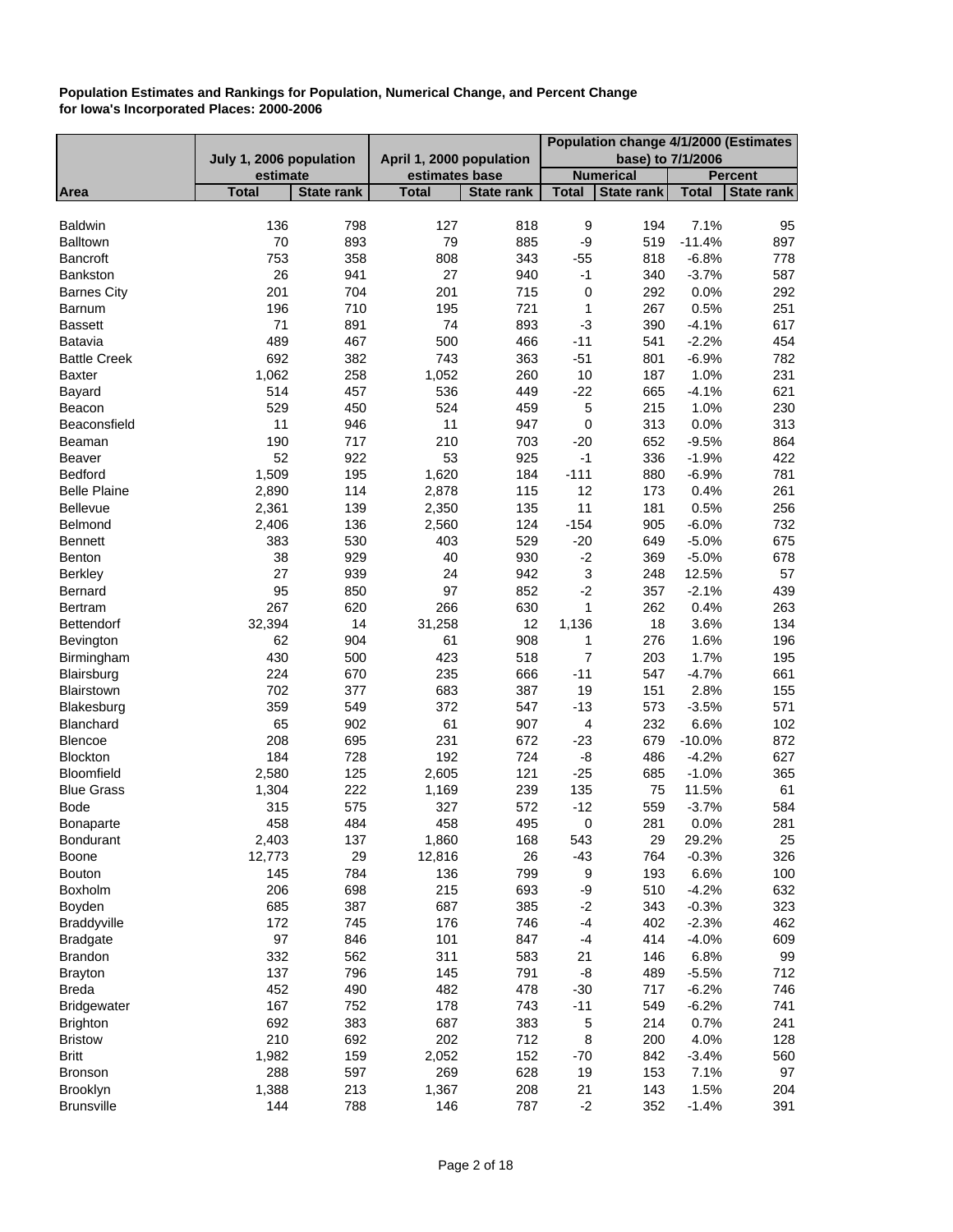|                       |                         |                   |                          |                   | Population change 4/1/2000 (Estimates |                   |              |                   |
|-----------------------|-------------------------|-------------------|--------------------------|-------------------|---------------------------------------|-------------------|--------------|-------------------|
|                       | July 1, 2006 population |                   | April 1, 2000 population |                   |                                       | base) to 7/1/2006 |              |                   |
|                       | estimate                |                   | estimates base           |                   |                                       | <b>Numerical</b>  |              | <b>Percent</b>    |
| Area                  | <b>Total</b>            | <b>State rank</b> | <b>Total</b>             | <b>State rank</b> | <b>Total</b>                          | <b>State rank</b> | <b>Total</b> | <b>State rank</b> |
|                       |                         |                   |                          |                   |                                       |                   |              |                   |
| <b>Buck Grove</b>     | 53<br>99                | 919               | 49                       | 927               | 4                                     | 234               | 8.2%         | 86                |
| <b>Buckeye</b>        |                         | 842               | 110                      | 835               | $-11$                                 | 550               | $-10.0%$     | 873               |
| <b>Buffalo</b>        | 1,266                   | 230               | 1,313                    | 219               | $-47$                                 | 783               | $-3.6%$      | 577               |
| <b>Buffalo Center</b> | 885                     | 312               | 962                      | 288               | $-77$                                 | 854               | $-8.0%$      | 824               |
| Burlington            | 25,464                  | 20                | 26,846                   | 17                | $-1,382$                              | 943               | $-5.1%$      | 691               |
| <b>Burt</b>           | 516                     | 456               | 556                      | 442               | $-40$                                 | 759               | $-7.2%$      | 798               |
| <b>Bussey</b>         | 450                     | 492               | 450                      | 498               | 0                                     | 282               | 0.0%         | 282               |
| Calamus               | 405                     | 521               | 394                      | 534               | 11                                    | 183               | 2.8%         | 154               |
| Callender             | 430                     | 501               | 424                      | 517               | $\,6$                                 | 208               | 1.4%         | 209               |
| Calmar                | 1,055                   | 260               | 1,058                    | 257               | $-3$                                  | 371               | $-0.3%$      | 322               |
| Calumet               | 159                     | 764               | 181                      | 739               | $-22$                                 | 671               | $-12.2%$     | 907               |
| Camanche              | 4,290                   | 88                | 4,195                    | 89                | 95                                    | 91                | 2.3%         | 167               |
| Cambridge             | 767                     | 353               | 823                      | 337               | $-56$                                 | 819               | $-6.8%$      | 777               |
| Cantril               | 260                     | 633               | 257                      | 636               | $\ensuremath{\mathsf{3}}$             | 241               | 1.2%         | 221               |
| Carbon                | 24                      | 942               | 28                       | 939               | $-4$                                  | 420               | $-14.3%$     | 919               |
| Carlisle              | 3,601                   | 102               | 3,551                    | 100               | 50                                    | 112               | 1.4%         | 212               |
| Carpenter             | 132                     | 804               | 130                      | 813               | $\boldsymbol{2}$                      | 254               | 1.5%         | 203               |
| Carroll               | 9,985                   | 37                | 10,098                   | 33                | $-113$                                | 882               | $-1.1%$      | 375               |
| Carson                | 711                     | 373               | 668                      | 400               | 43                                    | 122               | 6.4%         | 103               |
| Carter Lake           | 3,298                   | 107               | 3,248                    | 105               | 50                                    | 113               | 1.5%         | 201               |
| Cascade               | 2,122                   | 150               | 1,960                    | 160               | 162                                   | 64                | 8.3%         | 85                |
| Casey                 | 408                     | 516               | 478                      | 481               | $-70$                                 | 843               | $-14.6%$     | 922               |
| Castalia              | 158                     | 765               | 158                      | 770               | $\pmb{0}$                             | 298               | 0.0%         | 298               |
| Castana               | 166                     | 755               | 178                      | 744               | $-12$                                 | 563               | $-6.7%$      | 773               |
| Cedar Falls           | 36,940                  | 13                | 36,138                   | 11                | 802                                   | 21                | 2.2%         | 169               |
| Cedar Rapids          | 124,417                 | $\overline{2}$    | 121,451                  | 2                 | 2,966                                 | 9                 | 2.4%         | 161               |
| Center Junction       | 122                     | 821               | 131                      | 812               | -9                                    | 516               | $-6.9%$      | 783               |
| <b>Center Point</b>   | 2,251                   | 144               | 1,999                    | 156               | 252                                   | 50                | 12.6%        | 56                |
| Centerville           | 5,686                   | 67                | 5,925                    | 61                | $-239$                                | 920               | $-4.0%$      | 616               |
| <b>Central City</b>   | 1,159                   | 247               | 1,165                    | 240               | -6                                    | 436               | $-0.5%$      | 333               |
| Centralia             | 100                     | 840               | 101                      | 846               | $-1$                                  | 329               | $-1.0%$      | 366               |
| Chariton              | 4,554                   | 84                | 4,601                    | 83                | $-47$                                 | 780               | $-1.0%$      | 370               |
| <b>Charles City</b>   | 7,604                   | 49                | 7,812                    | 45                | $-208$                                | 915               | $-2.7%$      | 507               |
| Charlotte             | 415                     | 511               | 421                      | 521               | -6                                    | 441               | $-1.4%$      | 396               |
| Charter Oak           | 523                     | 455               | 530                      | 455               | $-7$                                  | 463               | $-1.3%$      | 386               |
| Chatsworth            | 90                      | 859               | 89                       | 867               | 1                                     | 273               | 1.1%         | 223               |
| Chelsea               | 275                     | 608               | 287                      | 607               | $-12$                                 | 560               | $-4.2%$      | 631               |
| Cherokee              | 4,964                   | 77                | 5,369                    | 67                | $-405$                                | 938               | $-7.5%$      | 809               |
| Chester               | 141                     | 793               | 151                      | 780               | $-10$                                 | 535               | $-6.6%$      | 767               |
| Chillicothe           | 86                      | 867               | 91                       | 862               | $-5$                                  | 430               | $-5.5%$      | 710               |
| Churdan               | 382                     | 533               | 418                      | 522               | $-36$                                 | 747               | $-8.6%$      | 847               |
| Cincinnati            | 409                     | 514               | 428                      | 510               | $-19$                                 | 639               | $-4.4%$      | 645               |
| Clare                 | 176                     | 737               | 190                      | 727               | $-14$                                 | 594               | $-7.4%$      | 804               |
| Clarence              | 986                     | 282               | 1,008                    | 274               | $-22$                                 | 663               | $-2.2%$      | 452               |
|                       | 5,573                   | 69                |                          | 63                |                                       |                   |              |                   |
| Clarinda              |                         |                   | 5,690                    |                   | $-117$                                | 886               | $-2.1%$      | 438               |
| Clarion               | 2,815                   | 119               | 2,968                    | 112               | $-153$                                | 904               | $-5.2%$      | 692               |
| Clarksville           | 1,389                   | 212               | 1,441                    | 204               | $-52$                                 | 804               | $-3.6%$      | 580               |
| Clayton               | 52                      | 923               | 55                       | 922               | $-3$                                  | 392               | $-5.5%$      | 709               |
| Clear Lake            | 7,889                   | 48                | 8,171                    | 44                | $-282$                                | 931               | $-3.5%$      | 565               |
| Clearfield            | 361                     | 546               | 375                      | 544               | $-14$                                 | 589               | $-3.7%$      | 590               |
| Cleghorn              | 236                     | 656               | 250                      | 649               | $-14$                                 | 592               | $-5.6%$      | 716               |
| Clemons               | 148                     | 779               | 148                      | 784               | 0                                     | 299               | 0.0%         | 299               |
| Clermont              | 699                     | 379               | 716                      | 369               | $-17$                                 | 623               | $-2.4%$      | 479               |
| Clinton               | 27,042                  | 17                | 27,762                   | 15                | $-720$                                | 940               | $-2.6%$      | 501               |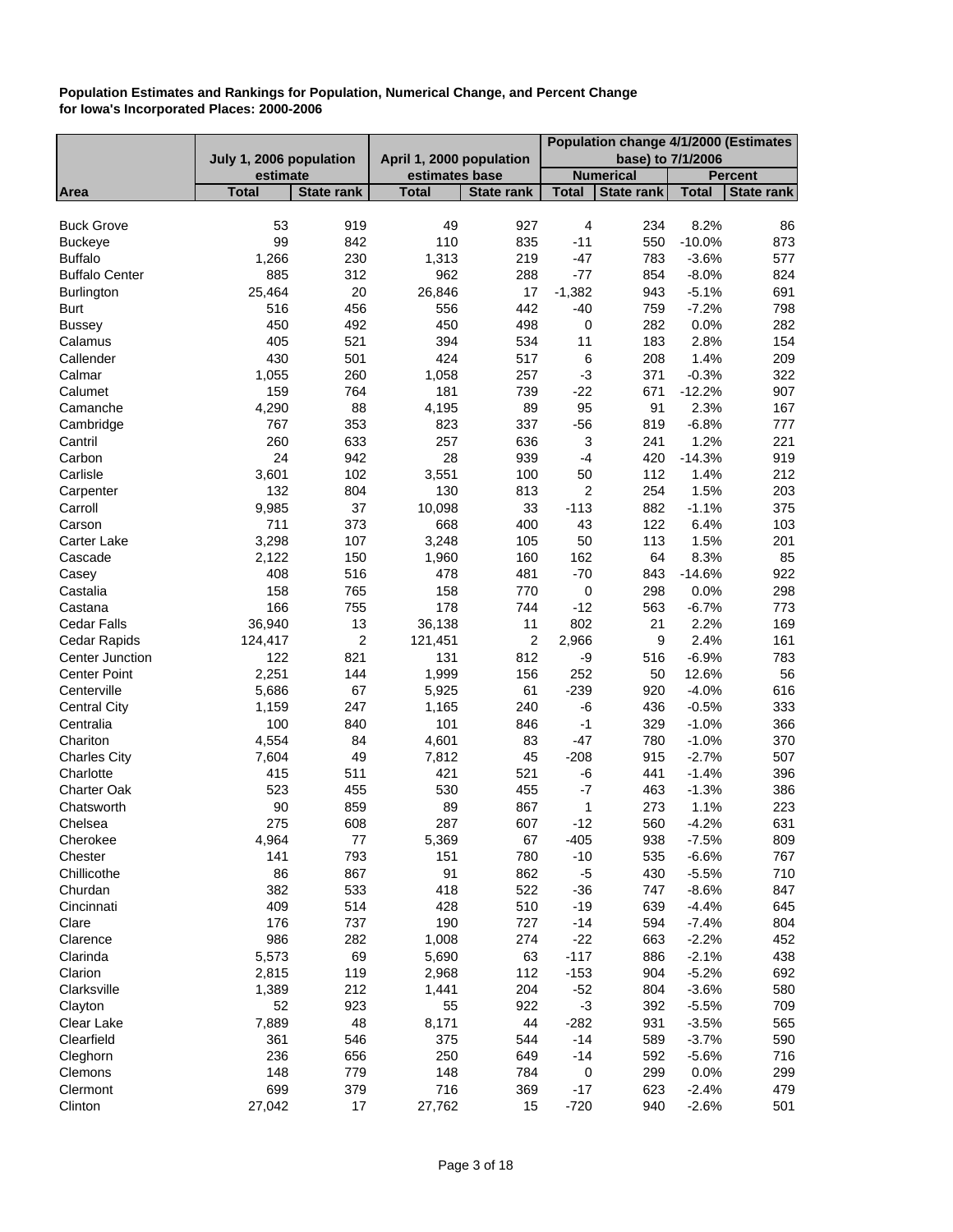|                          |                         |                           |                          |                   |              | Population change 4/1/2000 (Estimates |              |                   |
|--------------------------|-------------------------|---------------------------|--------------------------|-------------------|--------------|---------------------------------------|--------------|-------------------|
|                          | July 1, 2006 population |                           | April 1, 2000 population |                   |              | base) to 7/1/2006                     |              |                   |
|                          | estimate                |                           | estimates base           |                   |              | <b>Numerical</b>                      |              | <b>Percent</b>    |
| Area                     | <b>Total</b>            | <b>State rank</b>         | <b>Total</b>             | <b>State rank</b> | <b>Total</b> | <b>State rank</b>                     | <b>Total</b> | <b>State rank</b> |
|                          |                         |                           |                          |                   |              |                                       |              |                   |
| Clio                     | 82                      | 874                       | 91                       | 863               | -9           | 518                                   | $-9.9%$      | 868               |
| Clive                    | 14,062                  | 27                        | 12,796                   | 27                | 1,266        | 15                                    | 9.9%         | 72                |
| Clutier                  | 226                     | 668                       | 229                      | 675               | -3           | 377                                   | $-1.3%$      | 384               |
| Coburg                   | 31                      | 935                       | 31                       | 936               | $\pmb{0}$    | 312                                   | 0.0%         | 312               |
| Coggon                   | 701                     | 378                       | 749                      | 361               | $-48$        | 791                                   | $-6.4%$      | 755               |
| Coin                     | 210                     | 693                       | 252                      | 644               | $-42$        | 763                                   | $-16.7%$     | 929               |
| Colesburg                | 390                     | 526                       | 412                      | 525               | $-22$        | 669                                   | $-5.3%$      | 705               |
| Colfax                   | 2,259                   | 143                       | 2,253                    | 142               | 6            | 204                                   | 0.3%         | 268               |
| <b>College Springs</b>   | 240                     | 651                       | 246                      | 654               | $-6$         | 449                                   | $-2.4%$      | 485               |
| Collins                  | 457                     | 485                       | 499                      | 468               | $-42$        | 762                                   | $-8.4%$      | 843               |
| Colo                     | 827                     | 339                       | 874                      | 320               | $-47$        | 785                                   | $-5.4%$      | 708               |
| <b>Columbus City</b>     | 356                     | 551                       | 376                      | 543               | $-20$        | 650                                   | $-5.3%$      | 703               |
| <b>Columbus Junction</b> | 1,845                   | 168                       | 1,900                    | 163               | $-55$        | 814                                   | $-2.9%$      | 531               |
| Colwell                  | 75                      | 885                       | 76                       | 890               | $-1$         | 332                                   | $-1.3%$      | 385               |
| Conesville               | 454                     | 489                       | 424                      | 516               | 30           | 131                                   | 7.1%         | 96                |
| Conrad                   | 1,004                   | 274                       | 1,055                    | 258               | $-51$        | 799                                   | $-4.8%$      | 668               |
| Conway                   | 61                      | 907                       | 63                       | 904               | $-2$         | 366                                   | $-3.2%$      | 547               |
| Coon Rapids              | 1,258                   | 236                       | 1,305                    | 222               | $-47$        | 784                                   | $-3.6%$      | 579               |
| Coppock                  | 66                      | 900                       | 57                       | 918               | 9            | 196                                   | 15.8%        | 46                |
| Coralville               | 18,017                  | 23                        | 15,176                   | 24                | 2,841        | 10                                    | 18.7%        | 37                |
| Corning                  | 1,655                   | 178                       | 1,783                    | 174               | $-128$       | 894                                   | $-7.2%$      | 797               |
| Correctionville          | 863                     | 318                       | 851                      | 326               | 12           | 177                                   | 1.4%         | 210               |
| Corwith                  | 325                     | 566                       | 350                      | 561               | $-25$        | 689                                   | $-7.1%$      | 796               |
| Corydon                  | 1,511                   | 194                       | 1,591                    | 188               | $-80$        | 856                                   | $-5.0%$      | 682               |
| Cotter                   | 47                      | 927                       | 48                       | 928               | $-1$         | 337                                   | $-2.1%$      | 442               |
| Coulter                  | 256                     | 636                       | 262                      | 634               | -6           | 447                                   | $-2.3%$      | 464               |
| <b>Council Bluffs</b>    | 60,271                  | 7                         | 58,296                   | $\overline{7}$    | 1,975        | 12                                    | 3.4%         | 139               |
| Craig                    | 100                     | 841                       | 102                      | 844               | $-2$         | 356                                   | $-2.0%$      | 429               |
| Crawfordsville           | 306                     | 584                       | 295                      | 597               | 11           | 184                                   | 3.7%         | 131               |
| Crescent                 | 618                     | 410                       | 518                      | 461               | 100          | 89                                    | 19.3%        | 36                |
| Cresco                   | 3,782                   | 96                        | 3,905                    | 93                | $-123$       | 891                                   | $-3.1%$      | 545               |
| Creston                  | 7,435                   | 51                        | 7,597                    | 48                | $-162$       | 907                                   | $-2.1%$      | 447               |
| Cromwell                 | 119                     | 827                       | 120                      | 828               | $-1$         | 327                                   | $-0.8%$      | 351               |
| <b>Crystal Lake</b>      | 267                     | 621                       | 285                      | 611               | $-18$        | 632                                   | $-6.3%$      | 749               |
| Cumberland               | 250                     | 642                       | 281                      | 614               | $-31$        | 726                                   | $-11.0%$     | 891               |
| Cumming                  | 274                     | 611                       | 162                      | 764               | 112          | 83                                    | 69.1%        | 9                 |
| Curlew                   | 58                      | 912                       | 62                       | 906               | $-4$         | 418                                   | $-6.5%$      | 758               |
| Cushing                  | 241                     | 650                       | 246                      | 653               | $-5$         | 425                                   | $-2.0%$      | 435               |
| Cylinder                 | 99                      | 843                       | 110                      | 836               | $-11$        | 551                                   | $-10.0%$     | 874               |
| Dakota City              | 852                     | 322                       | 911                      | 305               | $-59$        | 827                                   | $-6.5%$      | 761               |
| <b>Dallas Center</b>     | 1,522                   | 192                       | 1,595                    | 186               | $-73$        | 848                                   | $-4.6%$      | 653               |
| Dana                     | 81                      | 875                       | 84                       | 877               | $-3$         | 388                                   | $-3.6%$      | 575               |
| Danbury                  | 332                     | 563                       | 384                      | 539               | $-52$        | 806                                   | $-13.5%$     | 914               |
| Danville                 | 856                     | 319                       | 914                      | 304               | $-58$        | 826                                   | $-6.3%$      | 751               |
|                          | 99,514                  | $\ensuremath{\mathsf{3}}$ | 98,359                   | 3                 | 1,155        | 17                                    | 1.2%         | 220               |
| Davenport                | 261                     | 631                       | 275                      |                   | $-14$        |                                       | $-5.1%$      | 688               |
| Davis City<br>Dawson     | 151                     | 774                       | 155                      | 622<br>776        | $-4$         | 591                                   | $-2.6%$      |                   |
|                          |                         |                           |                          |                   |              | 406                                   |              | 498               |
| Dayton                   | 838                     | 328                       | 884                      | 315               | $-46$        | 778                                   | $-5.2%$      | 696               |
| De Soto                  | 1,141                   | 250                       | 1,009                    | 273               | 132          | 78                                    | 13.1%        | 52                |
| De Witt                  | 5,319                   | 71                        | 5,049                    | 77                | 270          | 46                                    | 5.3%         | 114               |
| Decatur City             | 197                     | 707                       | 199                      | 718               | $-2$         | 351                                   | $-1.0%$      | 367               |
| Decorah                  | 8,080                   | 46                        | 8,174                    | 43                | -94          | 868                                   | $-1.1%$      | 377               |
| Dedham                   | 268                     | 618                       | 280                      | 616               | $-12$        | 561                                   | $-4.3%$      | 636               |
| Deep River               | 282                     | 602                       | 288                      | 605               | -6           | 446                                   | $-2.1%$      | 443               |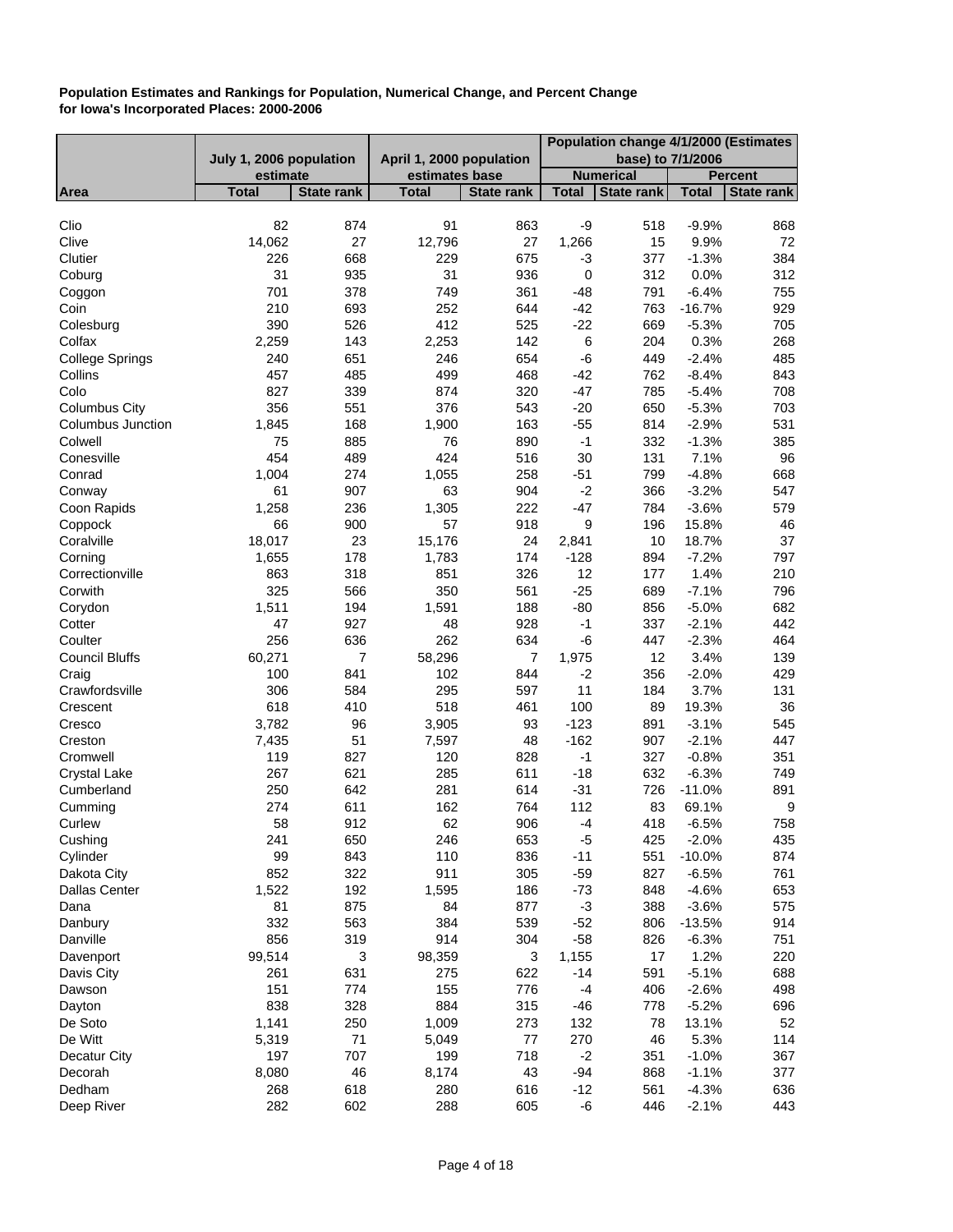|                    |                         |                   |                          |                   |                  | Population change 4/1/2000 (Estimates |              |                   |
|--------------------|-------------------------|-------------------|--------------------------|-------------------|------------------|---------------------------------------|--------------|-------------------|
|                    | July 1, 2006 population |                   | April 1, 2000 population |                   |                  | base) to 7/1/2006                     |              |                   |
|                    | estimate                |                   | estimates base           |                   |                  | <b>Numerical</b>                      |              | <b>Percent</b>    |
| Area               | <b>Total</b>            | <b>State rank</b> | <b>Total</b>             | <b>State rank</b> | <b>Total</b>     | <b>State rank</b>                     | <b>Total</b> | <b>State rank</b> |
| Defiance           | 331                     | 565               | 346                      | 562               | $-15$            | 602                                   | $-4.3%$      | 637               |
| Delaware           | 188                     | 720               | 188                      | 729               | $\boldsymbol{0}$ | 294                                   | 0.0%         | 294               |
| Delhi              | 504                     | 462               | 458                      | 494               | 46               | 116                                   | 10.0%        | 68                |
| Delmar             | 490                     | 465               | 507                      | 463               | $-17$            | 625                                   | $-3.4%$      | 557               |
| Deloit             | 291                     | 594               | 288                      | 604               | 3                | 240                                   | 1.0%         | 228               |
| Delphos            | 27                      | 940               | 25                       | 941               | 2                | 257                                   | 8.0%         | 87                |
| Delta              | 408                     | 517               | 410                      | 526               | $-2$             | 344                                   | $-0.5%$      | 331               |
| Denison            | 7,422                   | 52                | 7,340                    | 49                | 82               | 98                                    | 1.1%         | 224               |
| Denver             | 1,644                   | 179               | 1,627                    | 182               | 17               | 156                                   | 1.0%         | 227               |
| Derby              | 135                     | 799               | 131                      | 810               | $\overline{4}$   | 230                                   | 3.1%         | 148               |
| Des Moines         | 193,886                 | 1                 | 198,852                  | 1                 | $-4,966$         | 947                                   | $-2.5%$      | 491               |
| Dexter             | 784                     | 346               | 694                      | 380               | 90               | 94                                    | 13.0%        | 53                |
| Diagonal           | 299                     | 586               | 312                      | 582               | $-13$            | 576                                   | $-4.2%$      | 628               |
| Dickens            | 189                     | 719               | 202                      | 713               | $-13$            | 579                                   | $-6.4%$      | 756               |
| <b>Dike</b>        | 1,154                   | 248               | 952                      | 290               | 202              | 57                                    | 21.2%        | 33                |
| Dixon              | 263                     | 630               | 272                      | 627               | -9               | 504                                   | $-3.3%$      | 551               |
| <b>Dolliver</b>    | 72                      | 889               | 77                       | 889               | $-5$             | 432                                   | $-6.5%$      | 763               |
| Donahue            | 291                     | 595               | 293                      | 601               | $-2$             | 348                                   | $-0.7%$      | 344               |
| Donnellson         | 912                     | 301               | 981                      | 284               | $-69$            | 840                                   | $-7.0%$      | 789               |
| Doon               | 532                     | 449               | 533                      | 453               | $-1$             | 316                                   | $-0.2%$      | 316               |
| Dougherty          | 78                      | 882               | 80                       | 884               | $-2$             | 362                                   | $-2.5%$      | 492               |
| Dow City           | 469                     | 478               | 503                      | 465               | $-34$            | 736                                   | $-6.8%$      | 775               |
| Dows               | 595                     | 419               | 675                      | 396               | $-80$            | 857                                   | $-11.9%$     | 904               |
| <b>Drakesville</b> | 217                     | 682               | 185                      | 733               | 32               | 128                                   | 17.3%        | 42                |
| Dubuque            | 57,696                  | 8                 | 57,810                   | 8                 | $-114$           | 883                                   | $-0.2%$      | 317               |
| Dumont             | 655                     | 397               | 676                      | 393               | $-21$            | 657                                   | $-3.1%$      | 543               |
| Duncombe           | 463                     | 481               | 474                      | 482               | $-11$            | 543                                   | $-2.3%$      | 468               |
| Dundee             | 174                     | 742               | 179                      | 741               | $-5$             | 427                                   | $-2.8%$      | 522               |
| Dunkerton          | 782                     | 348               | 766                      | 354               | 16               | 162                                   | 2.1%         | 178               |
| Dunlap             | 1,153                   | 249               | 1,139                    | 245               | 14               | 165                                   | 1.2%         | 216               |
| Durango            | 22                      | 943               | 24                       | 943               | $-2$             | 370                                   | $-8.3%$      | 837               |
| Durant             | 1,715                   | 174               | 1,677                    | 179               | 38               | 124                                   | 2.3%         | 166               |
| <b>Dyersville</b>  | 4,167                   | 91                | 4,033                    | 92                | 134              | 76                                    | 3.3%         | 141               |
| <b>Dysart</b>      | 1,291                   | 226               | 1,303                    | 224               | $-12$            | 552                                   | $-0.9%$      | 359               |
| Eagle Grove        | 3,455                   | 104               | 3,712                    | 97                | $-257$           | 926                                   | $-6.9%$      | 785               |
| Earlham            | 1,346                   | 217               | 1,298                    | 226               | 48               | 114                                   | 3.7%         | 133               |
| Earling            | 447                     | 494               | 471                      | 484               | $-24$            | 682                                   | $-5.1%$      | 689               |
| Earlville          | 855                     | 320               | 900                      | 309               | $-45$            | 770                                   | $-5.0%$      | 680               |
| Early              | 542                     | 445               | 605                      | 419               | $-63$            | 836                                   | $-10.4%$     | 881               |
| East Peru          | 156                     | 770               | 153                      | 778               | 3                | 245                                   | 2.0%         | 183               |
| Eddyville          | 1,070                   | 257               | 1,064                    | 255               | $\,6$            | 206                                   | 0.6%         | 248               |
| Edgewood           | 903                     | 302               | 923                      | 302               | $-20$            | 646                                   | $-2.2%$      | 450               |
| Elberon            | 235                     | 658               | 245                      | 656               | $-10$            | 531                                   | $-4.1%$      | 619               |
| Eldon              | 975                     | 286               | 999                      | 276               | $-24$            | 680                                   | $-2.4%$      | 480               |
| Eldora             | 2,820                   | 118               | 3,035                    | 110               | $-215$           | 918                                   | $-7.1%$      | 793               |
| Eldridge           | 4,634                   | 83                | 4,165                    | 90                | 469              | 31                                    | 11.3%        | 62                |
| Elgin              | 645                     | 404               | 676                      | 394               | $-31$            | 722                                   | $-4.6%$      | 655               |
| Elk Horn           | 606                     | 415               | 649                      | 406               | $-43$            | 765                                   | $-6.6%$      | 768               |
| Elk Run Heights    | 1,072                   | 254               | 1,121                    | 249               | $-49$            | 794                                   | $-4.4%$      | 640               |
| Elkader            | 1,374                   | 214               | 1,465                    | 201               | $-91$            | 864                                   | $-6.2%$      | 745               |
| Elkhart            | 464                     | 480               | 362                      | 555               | 102              | 88                                    | 28.2%        | 27                |
| Elkport            | 104                     | 836               | 113                      | 832               | -9               | 517                                   | $-8.0%$      | 823               |
| Elliott            | 381                     | 535               | 402                      | 531               | $-21$            | 659                                   | $-5.2%$      | 698               |
| Ellston            | 55                      | 917               | 57                       | 919               | $-2$             | 368                                   | $-3.5%$      | 572               |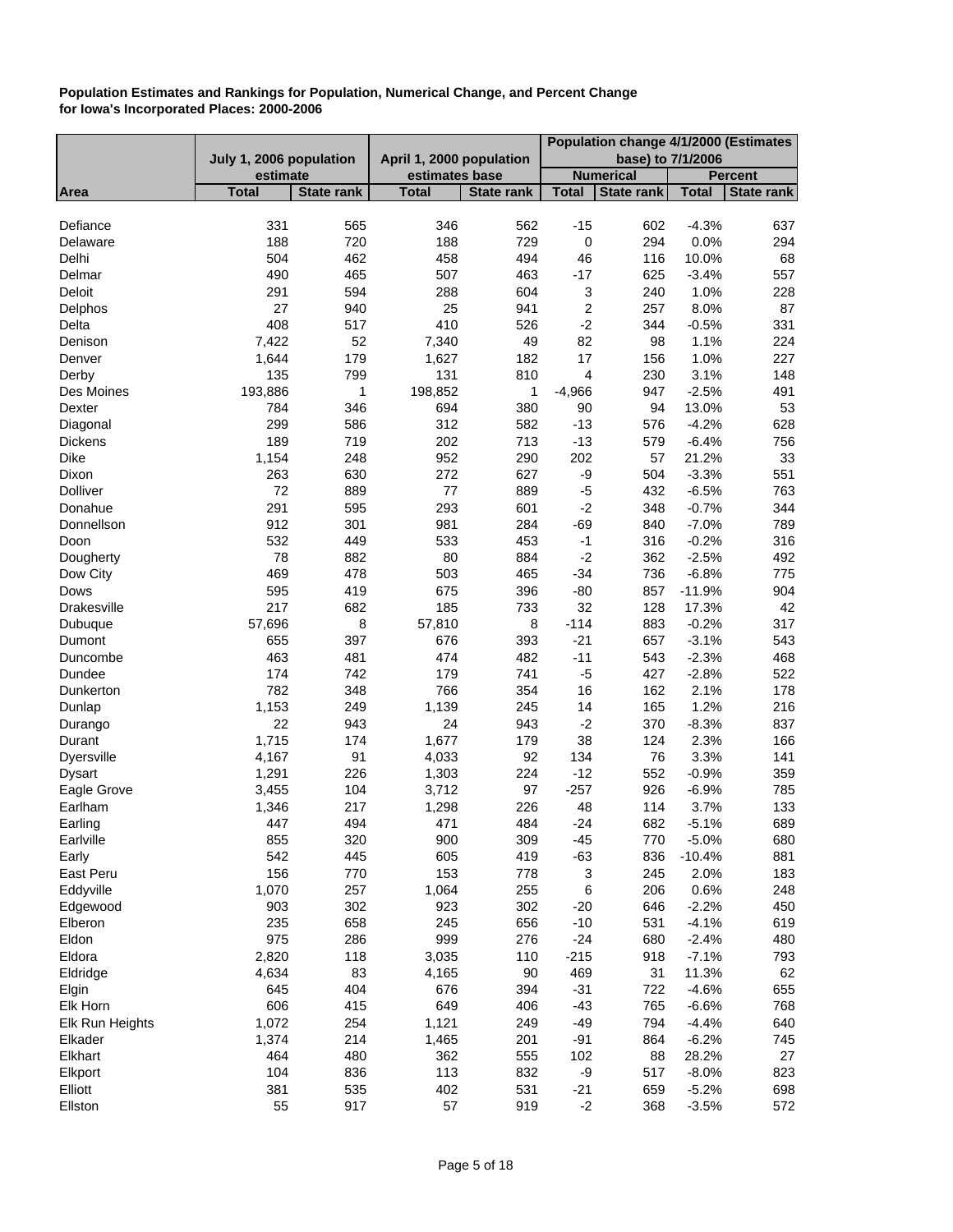|                      |                         |                   |                          |                   | Population change 4/1/2000 (Estimates |                   |              |                   |
|----------------------|-------------------------|-------------------|--------------------------|-------------------|---------------------------------------|-------------------|--------------|-------------------|
|                      | July 1, 2006 population |                   | April 1, 2000 population |                   |                                       | base) to 7/1/2006 |              |                   |
|                      | estimate                |                   | estimates base           |                   |                                       | <b>Numerical</b>  |              | <b>Percent</b>    |
| Area                 | <b>Total</b>            | <b>State rank</b> | <b>Total</b>             | <b>State rank</b> | <b>Total</b>                          | <b>State rank</b> | <b>Total</b> | <b>State rank</b> |
| Ellsworth            | 541                     | 447               | 531                      | 454               | 10                                    | 188               | 1.9%         | 186               |
| Elma                 | 572                     | 429               | 598                      | 423               | $-26$                                 | 697               | $-4.3%$      | 639               |
| Ely                  | 1,512                   | 193               | 1,146                    | 244               | 366                                   | 39                | 31.9%        | 24                |
| Emerson              | 508                     | 459               | 480                      | 480               | 28                                    | 133               | 5.8%         | 108               |
| Emmetsburg           | 3,664                   | 98                | 3,904                    | 94                | $-240$                                | 921               | $-6.1%$      | 737               |
| Epworth              | 1,589                   | 183               | 1,451                    | 203               | 138                                   | 72                | 9.5%         | 74                |
| <b>Essex</b>         | 834                     | 331               | 884                      | 316               | $-50$                                 | 798               | $-5.7%$      | 720               |
| Estherville          | 6,319                   | 61                | 6,657                    | 55                | $-338$                                | 933               | $-5.1%$      | 685               |
| Evansdale            | 4,927                   | 79                | 4,519                    | 84                | 408                                   | 36                | 9.0%         | 77                |
| Everly               | 639                     | 405               | 647                      | 408               | -8                                    | 476               | $-1.2%$      | 381               |
| Exira                | 753                     | 359               | 810                      | 341               | $-57$                                 | 823               | $-7.0%$      | 790               |
| Exline               | 172                     | 746               | 191                      | 726               | $-19$                                 | 643               | $-9.9%$      | 871               |
| Fairbank             | 1,031                   | 266               | 1,043                    | 263               | $-12$                                 | 553               | $-1.2%$      | 378               |
| Fairfax              | 1,635                   | 180               | 929                      | 301               | 706                                   | 24                | 76.0%        | 6                 |
| Fairfield            | 9,379                   | 39                | 9,602                    | 36                | $-223$                                | 919               | $-2.3%$      | 469               |
| Farley               | 1,415                   | 209               | 1,338                    | 215               | 77                                    | 101               | 5.8%         | 109               |
| Farmersburg          | 278                     | 605               | 300                      | 591               | $-22$                                 | 670               | $-7.3%$      | 802               |
| Farmington           | 735                     | 367               | 756                      | 357               | $-21$                                 | 656               | $-2.8%$      | 521               |
| Farnhamville         | 381                     | 536               | 430                      | 508               | $-49$                                 | 796               | $-11.4%$     | 898               |
| Farragut             | 476                     | 474               | 523                      | 460               | $-47$                                 | 787               | $-9.0%$      | 854               |
| Fayette              | 1,298                   | 223               | 1,351                    | 211               | $-53$                                 | 809               | $-3.9%$      | 604               |
| Fenton               | 288                     | 598               | 317                      | 580               | $-29$                                 | 712               | $-9.1%$      | 856               |
| Ferguson             | 124                     | 818               | 126                      | 822               | $-2$                                  | 355               | $-1.6%$      | 405               |
| Fertile              | 352                     | 553               | 360                      | 558               | -8                                    | 482               | $-2.2%$      | 457               |
| Floris               | 158                     | 766               | 157                      | 774               | $\mathbf 1$                           | 269               | 0.6%         | 246               |
| Floyd                | 342                     | 558               | 361                      | 557               | $-19$                                 | 641               | $-5.3%$      | 701               |
| Fonda                | 579                     | 425               | 648                      | 407               | $-69$                                 | 841               | $-10.6%$     | 888               |
| Fontanelle           | 652                     | 400               | 688                      | 382               | $-36$                                 | 744               | $-5.2%$      | 700               |
| <b>Forest City</b>   | 4,224                   | 89                | 4,391                    | 86                | $-167$                                | 908               | $-3.8%$      | 595               |
| Fort Atkinson        | 375                     | 538               | 389                      | 537               | $-14$                                 | 588               | $-3.6%$      | 578               |
| Fort Dodge           | 25,466                  | 19                | 26,344                   | 19                | $-878$                                | 942               | $-3.3%$      | 552               |
| Fort Madison         | 10,916                  | 33                | 11,477                   | 28                | $-561$                                | 939               | $-4.9%$      | 671               |
| Fostoria             | 235                     | 659               | 230                      | 673               | $\mathbf 5$                           | 219               | 2.2%         | 173               |
| Franklin             | 128                     | 807               | 136                      | 800               | -8                                    | 490               | $-5.9%$      | 728               |
| Fraser               | 120                     | 825               | 137                      | 798               | $-17$                                 | 628               | $-12.4%$     | 909               |
| Fredericksburg       | 892                     | 311               | 984                      | 283               | $-92$                                 | 867               | $-9.3%$      | 862               |
| Frederika            | 195                     | 712               | 199                      | 719               | $-4$                                  | 401               | $-2.0%$      | 432               |
| Fredonia             | 220                     | 677               | 254                      | 640               | $-34$                                 | 739               | $-13.4%$     | 913               |
| Fremont              | 687                     | 386               | 727                      | 365               | $-40$                                 | 758               | $-5.5%$      | 711               |
| Fruitland            | 874                     | 316               | 703                      | 377               | 171                                   | 62                | 24.3%        | 32                |
| Galt                 | 29                      | 936               | 30                       | 937               | $-1$                                  | 339               | $-3.3%$      | 553               |
| Galva                | 308                     | 582               | 368                      | 552               | $-60$                                 | 829               | $-16.3%$     | 928               |
| Garber               | 75                      | 886               | 103                      | 843               | $-28$                                 | 707               | $-27.2%$     | 944               |
| Garden Grove         | 248                     | 644               | 250                      | 648               | $-2$                                  | 349               | $-0.8%$      | 349               |
| Garnavillo           | 738                     | 365               | 754                      | 359               | $-16$                                 | 612               | $-2.1%$      | 446               |
| Garner               | 2,985                   | 112               | 2,922                    | 113               | 63                                    | 106               | 2.2%         | 175               |
| Garrison             | 412                     | 512               | 413                      | 524               | $-1$                                  | 318               | $-0.2%$      | 320               |
| Garwin               | 545                     | 441               | 565                      | 437               | $-20$                                 | 647               | $-3.5%$      | 574               |
| Geneva               | 175                     | 739               | 171                      | 752               | 4                                     | 228               | 2.3%         | 164               |
| George               | 1,007                   | 271               | 1,051                    | 262               | -44                                   | 767               | $-4.2%$      | 633               |
| Gibson               | 74                      | 887               | 92                       | 860               | $-18$                                 | 633               | $-19.6%$     | 937               |
| Gilbert              | 1,006                   | 272               | 987                      | 281               | 19                                    | 150               | 1.9%         | 184               |
| Gilbertville         | 722                     | 370               | 767                      | 351               | -45                                   | 772               | $-5.9%$      | 725               |
| <b>Gillett Grove</b> | 59                      | 911               | 55                       | 921               | 4                                     | 233               | 7.3%         | 93                |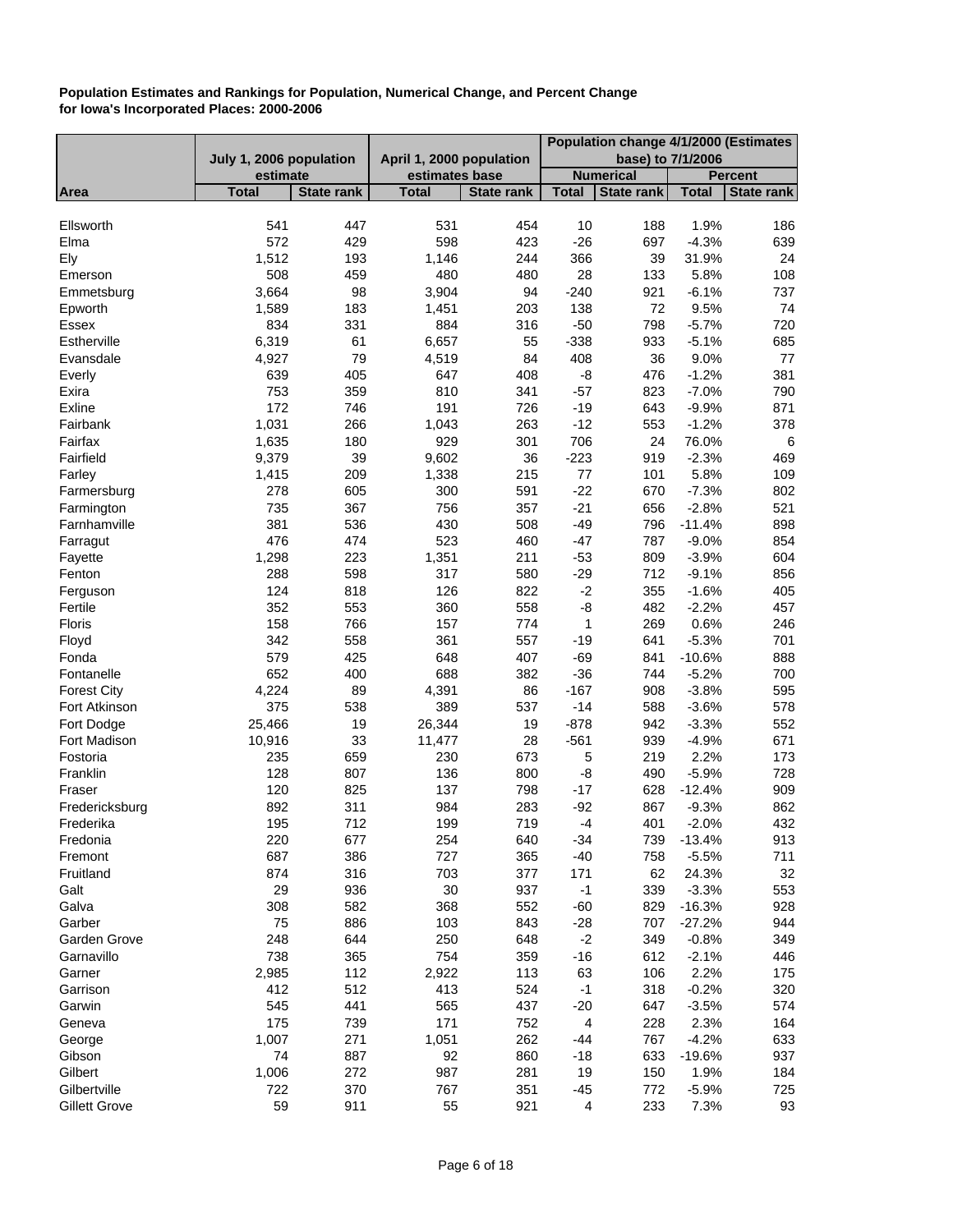|                       |                         |                   |                          |                   | Population change 4/1/2000 (Estimates |                   |                   |                |
|-----------------------|-------------------------|-------------------|--------------------------|-------------------|---------------------------------------|-------------------|-------------------|----------------|
|                       | July 1, 2006 population |                   | April 1, 2000 population |                   |                                       |                   | base) to 7/1/2006 |                |
|                       | estimate                |                   | estimates base           |                   |                                       | <b>Numerical</b>  |                   | <b>Percent</b> |
| Area                  | <b>Total</b>            | <b>State rank</b> | <b>Total</b>             | <b>State rank</b> | <b>Total</b>                          | <b>State rank</b> | <b>Total</b>      | State rank     |
|                       |                         |                   |                          |                   |                                       |                   |                   |                |
| Gilman                | 572                     | 430               | 600                      | 422               | $-28$                                 | 704               | $-4.7%$           | 660            |
| <b>Gilmore City</b>   | 510                     | 458               | 556                      | 443               | $-46$                                 | 779               | $-8.3%$           | 836            |
| Gladbrook             | 1,014                   | 270               | 1,015                    | 271               | $-1$                                  | 315               | $-0.1%$           | 315            |
| Glenwood              | 5,769                   | 66                | 5,359                    | 69                | 410                                   | 35                | 7.7%              | 88             |
| Glidden               | 1,221                   | 239               | 1,253                    | 230               | $-32$                                 | 730               | $-2.6%$           | 496            |
| Goldfield             | 632                     | 409               | 680                      | 390               | $-48$                                 | 792               | $-7.1%$           | 792            |
| Goodell               | 149                     | 778               | 174                      | 750               | $-25$                                 | 693               | $-14.4%$          | 920            |
| Goose Lake            | 234                     | 661               | 232                      | 668               | $\boldsymbol{2}$                      | 252               | 0.9%              | 234            |
| Gowrie                | 1,043                   | 261               | 1,038                    | 265               | 5                                     | 213               | 0.5%              | 254            |
| Graettinger           | 855                     | 321               | 900                      | 310               | $-45$                                 | 771               | $-5.0%$           | 681            |
| Graf                  | 72                      | 890               | 73                       | 895               | $-1$                                  | 333               | $-1.4%$           | 390            |
| Grafton               | 284                     | 600               | 290                      | 602               | -6                                    | 445               | $-2.1%$           | 441            |
| <b>Grand Junction</b> | 903                     | 303               | 964                      | 287               | $-61$                                 | 830               | $-6.3%$           | 750            |
| <b>Grand Mound</b>    | 660                     | 395               | 676                      | 392               | $-16$                                 | 613               | $-2.4%$           | 478            |
| <b>Grand River</b>    | 197                     | 708               | 225                      | 683               | $-28$                                 | 706               | $-12.4%$          | 910            |
| Grandview             | 596                     | 418               | 612                      | 415               | $-16$                                 | 614               | $-2.6%$           |                |
|                       |                         |                   |                          |                   |                                       |                   |                   | 503            |
| Granger               | 1,004                   | 275               | 546                      | 445               | 458                                   | 32                | 83.9%             | 5              |
| Grant                 | 97                      | 847               | 102                      | 845               | $-5$                                  | 429               | $-4.9%$           | 673            |
| Granville             | 325                     | 567               | 325                      | 574               | $\pmb{0}$                             | 284               | 0.0%              | 284            |
| Gravity               | 208                     | 696               | 218                      | 689               | $-10$                                 | 533               | $-4.6%$           | 656            |
| Gray                  | 80                      | 879               | 85                       | 876               | $-5$                                  | 431               | $-5.9%$           | 727            |
| Greeley               | 268                     | 619               | 276                      | 620               | -8                                    | 483               | $-2.9%$           | 533            |
| Greene                | 1,015                   | 269               | 1,104                    | 251               | $-89$                                 | 861               | $-8.1%$           | 830            |
| Greenfield            | 1,951                   | 161               | 2,129                    | 148               | $-178$                                | 910               | $-8.4%$           | 840            |
| Greenville            | 86                      | 868               | 93                       | 858               | $-7$                                  | 472               | $-7.5%$           | 808            |
| Grimes                | 7,005                   | 55                | 5,107                    | 75                | 1,898                                 | 13                | 37.2%             | 21             |
| Grinnell              | 9,369                   | 40                | 9,105                    | 38                | 264                                   | 47                | 2.9%              | 149            |
| Griswold              | 977                     | 284               | 1,039                    | 264               | $-62$                                 | 833               | $-6.0%$           | 731            |
| <b>Grundy Center</b>  | 2,585                   | 124               | 2,596                    | 122               | $-11$                                 | 537               | $-0.4%$           | 329            |
| Gruver                | 98                      | 845               | 106                      | 838               | $-8$                                  | 492               | $-7.5%$           | 810            |
| Guernsey              | 68                      | 897               | 70                       | 898               | $-2$                                  | 365               | $-2.9%$           | 526            |
| <b>Guthrie Center</b> | 1,588                   | 185               | 1,668                    | 180               | $-80$                                 | 855               | $-4.8%$           | 667            |
| Guttenberg            | 1,943                   | 162               | 1,987                    | 157               | -44                                   | 766               | $-2.2%$           | 455            |
| Halbur                | 214                     | 687               | 213                      | 698               | 1                                     | 265               | 0.5%              | 255            |
| Hamburg               | 1,214                   | 240               | 1,227                    | 234               | $-13$                                 | 569               | $-1.1%$           | 373            |
| Hamilton              | 142                     | 791               | 144                      | 793               | $-2$                                  | 353               | $-1.4%$           | 392            |
| Hampton               | 4,221                   | 90                | 4,218                    | 88                | 3                                     | 235               | 0.1%              | 275            |
| Hancock               | 201                     | 705               | 207                      | 705               | -6                                    | 452               | $-2.9%$           | 532            |
| Hanlontown            | 229                     | 664               | 229                      | 674               | $\pmb{0}$                             | 290               | 0.0%              | 290            |
| Hansell               | 99                      | 844               | 96                       | 856               | 3                                     | 247               | 3.1%              | 146            |
| Harcourt              | 317                     | 572               | 340                      | 565               | $-23$                                 | 676               | $-6.8%$           | 776            |
| Hardy                 | 93                      | 853               | 57                       | 917               | 36                                    | 126               | 63.2%             | 11             |
| Harlan                | 5,134                   | 74                | 5,282                    | 71                | $-148$                                | 902               | $-2.8%$           | 523            |
| Harper                | 119                     | 828               | 134                      | 805               | $-15$                                 | 609               | $-11.2%$          | 895            |
| <b>Harpers Ferry</b>  | 317                     | 573               | 330                      | 570               | $-13$                                 | 575               | $-3.9%$           | 607            |
| Harris                | 185                     | 727               | 200                      | 717               | $-15$                                 | 606               | $-7.5%$           | 807            |
| Hartford              | 756                     | 357               | 759                      | 356               | $-3$                                  | 373               | $-0.4%$           | 328            |
| Hartley               | 1,551                   | 189               | 1,733                    | 177               | $-182$                                | 912               | $-10.5%$          | 883            |
| Hartwick              | 81                      | 876               | 83                       | 881               | $-2$                                  | 360               | $-2.4%$           | 481            |
| Harvey                | 273                     | 613               | 277                      | 618               | $-4$                                  | 398               | $-1.4%$           | 398            |
| Hastings              | 174                     | 743               | 214                      | 697               | $-40$                                 | 760               | $-18.7%$          | 934            |
| Havelock              | 174                     | 744               | 177                      | 745               | $-3$                                  | 380               | $-1.7%$           | 410            |
| Haverhill             | 164                     | 758               | 170                      | 755               | -6                                    | 453               | $-3.5%$           | 573            |
|                       |                         |                   |                          |                   |                                       |                   |                   |                |
| Hawarden              | 2,432                   | 134               | 2,478                    | 128               | $-46$                                 | 776               | $-1.9%$           | 419            |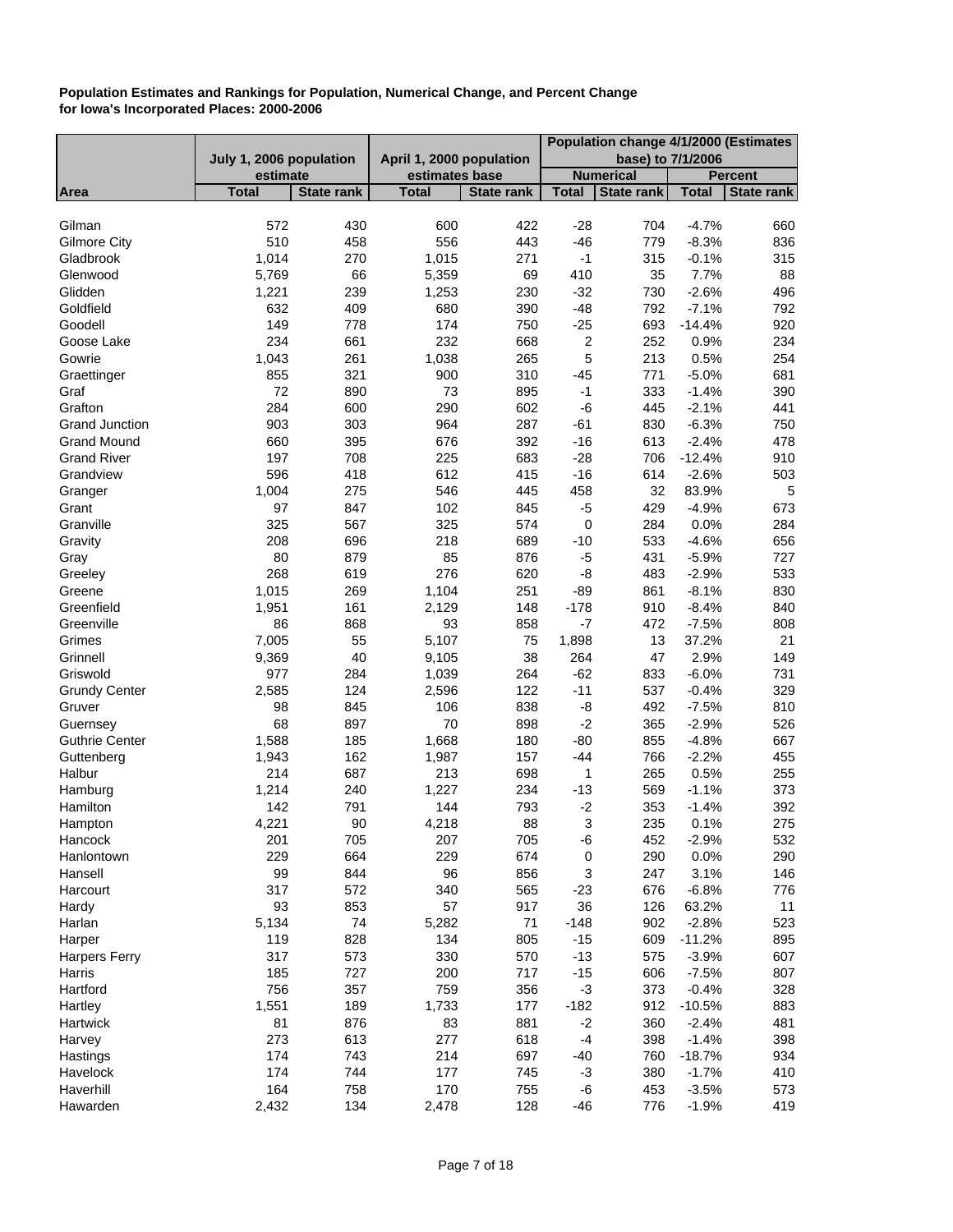|                    |                         |                   |                          |                   | Population change 4/1/2000 (Estimates |                   |                 |                   |
|--------------------|-------------------------|-------------------|--------------------------|-------------------|---------------------------------------|-------------------|-----------------|-------------------|
|                    | July 1, 2006 population |                   | April 1, 2000 population |                   |                                       | base) to 7/1/2006 |                 |                   |
|                    | estimate                |                   | estimates base           |                   |                                       | <b>Numerical</b>  |                 | <b>Percent</b>    |
| Area               | <b>Total</b>            | <b>State rank</b> | <b>Total</b>             | <b>State rank</b> | <b>Total</b>                          | <b>State rank</b> | <b>Total</b>    | <b>State rank</b> |
| Hawkeye            | 459                     | 483               | 489                      | 474               | $-30$                                 | 716               | $-6.1%$         | 736               |
| Hayesville         | 64                      | 903               | 64                       | 903               | $\pmb{0}$                             | 307               | 0.0%            | 307               |
| Hazleton           | 932                     | 299               |                          |                   |                                       | 630               |                 |                   |
| Hedrick            | 828                     |                   | 950                      | 292<br>332        | $-18$                                 |                   | $-1.9%$         | 426               |
| Henderson          | 175                     | 337<br>740        | 837<br>171               |                   | -9<br>4                               | 500               | $-1.1%$<br>2.3% | 374               |
|                    |                         |                   |                          | 753               |                                       | 229               |                 | 165               |
| Hepburn            | 29                      | 937               | 39                       | 932               | $-10$                                 | 536               | $-25.6%$        | 943               |
| Hiawatha           | 6,625                   | 57                | 6,514                    | 56                | 111                                   | 84                | 1.7%            | 192               |
| Hills<br>Hillsboro | 611<br>205              | 414<br>700        | 684<br>205               | 386<br>708        | $-73$<br>$\pmb{0}$                    | 849<br>291        | $-10.7%$        | 889<br>291        |
|                    |                         |                   |                          |                   |                                       |                   | 0.0%            |                   |
| Hinton             | 852                     | 323               | 808                      | 342               | 44                                    | 120               | 5.4%            | 113               |
| Holland            | 260                     | 634               | 250                      | 647               | 10                                    | 189               | 4.0%            | 127               |
| Holstein           | 1,437                   | 205               | 1,470                    | 200               | $-33$                                 | 733               | $-2.2%$         | 461               |
| <b>Holy Cross</b>  | 347                     | 555               | 339                      | 566               | $\bf 8$                               | 198               | 2.4%            | 163               |
| Hopkinton          | 655                     | 398               | 681                      | 388               | $-26$                                 | 695               | $-3.8%$         | 596               |
| Hornick            | 243                     | 647               | 253                      | 641               | $-10$                                 | 530               | $-4.0%$         | 608               |
| Hospers            | 673                     | 391               | 672                      | 397               | $\mathbf 1$                           | 259               | 0.1%            | 273               |
| Houghton           | 128                     | 808               | 130                      | 814               | $-2$                                  | 354               | $-1.5%$         | 402               |
| Hubbard            | 833                     | 332               | 885                      | 314               | $-52$                                 | 805               | $-5.9%$         | 726               |
| Hudson             | 2,139                   | 149               | 2,123                    | 150               | 16                                    | 161               | 0.8%            | 239               |
| Hull               | 2,041                   | 154               | 1,960                    | 161               | 81                                    | 99                | 4.1%            | 125               |
| Humboldt           | 4,390                   | 86                | 4,452                    | 85                | $-62$                                 | 832               | $-1.4%$         | 393               |
| Humeston           | 546                     | 440               | 545                      | 446               | 1                                     | 260               | 0.2%            | 271               |
| Huxley             | 2,531                   | 129               | 2,322                    | 138               | 209                                   | 56                | 9.0%            | 78                |
| Ida Grove          | 2,142                   | 148               | 2,350                    | 136               | $-208$                                | 916               | $-8.9%$         | 851               |
| Imogene            | 60                      | 910               | 66                       | 901               | $-6$                                  | 462               | $-9.1%$         | 855               |
| Independence       | 6,114                   | 62                | 6,067                    | 59                | 47                                    | 115               | 0.8%            | 237               |
| Indianola          | 14,227                  | 26                | 13,138                   | 25                | 1,089                                 | 20                | 8.3%            | 84                |
| Inwood             | 870                     | 317               | 875                      | 319               | $-5$                                  | 422               | $-0.6%$         | 335               |
| Ionia              | 266                     | 625               | 277                      | 619               | $-11$                                 | 546               | $-4.0%$         | 611               |
| <b>Iowa City</b>   | 62,649                  | 6                 | 62,426                   | 6                 | 223                                   | 54                | 0.4%            | 266               |
| Iowa Falls         | 5,059                   | 75                | 5,198                    | 73                | $-139$                                | 898               | $-2.7%$         | 510               |
| Ireton             | 594                     | 420               | 585                      | 430               | 9                                     | 190               | 1.5%            | 202               |
| Irwin              | 366                     | 544               | 372                      | 546               | $-6$                                  | 443               | $-1.6%$         | 407               |
| Jackson Junction   | 61                      | 908               | 60                       | 911               | 1                                     | 277               | 1.7%            | 194               |
| Jamaica            | 235                     | 660               | 237                      | 664               | $-2$                                  | 350               | $-0.8%$         | 353               |
| Janesville         | 876                     | 315               | 854                      | 323               | 22                                    | 141               | 2.6%            | 159               |
| Jefferson          | 4,366                   | 87                | 4,626                    | 82                | $-260$                                | 927               | $-5.6%$         | 717               |
| Jesup              | 2,377                   | 138               | 2,212                    | 144               | 165                                   | 63                | 7.5%            | 91                |
| Jewell Junction    | 1,206                   | 241               | 1,239                    | 232               | $-33$                                 | 734               | $-2.7%$         | 508               |
| Johnston           | 14,513                  | 25                | 8,687                    | 41                | 5,826                                 | 4                 | 67.1%           | 10                |
| Joice              | 231                     | 662               | 231                      | 670               | 0                                     | 289               | 0.0%            | 289               |
| Jolley             | 33                      | 932               | 54                       | 924               | $-21$                                 | 662               | $-38.9%$        | 947               |
| Kalona             | 2,523                   | 130               | 2,293                    | 140               | 230                                   | 52                | 10.0%           | 69                |
| Kamrar             | 216                     | 684               | 229                      | 676               | $-13$                                 | 577               | $-5.7%$         | 721               |
| Kanawha            | 685                     | 388               | 739                      | 364               | $-54$                                 | 810               | $-7.3%$         | 801               |
| Kellerton          | 357                     | 550               | 372                      | 548               | $-15$                                 | 601               | $-4.0%$         | 615               |
| Kelley             | 324                     | 568               | 311                      | 584               | 13                                    | 172               | 4.2%            | 123               |
| Kellogg            | 618                     | 411               | 606                      | 418               | 12                                    | 178               | 2.0%            | 181               |
| Kensett            | 269                     | 617               | 280                      | 615               | $-11$                                 | 545               | $-3.9%$         | 606               |
| Keokuk             | 10,687                  | 34                | 11,427                   | 29                | $-740$                                | 941               | $-6.5%$         | 760               |
| Keomah Village     | 93                      | 854               | 97                       | 853               | $-4$                                  | 416               | $-4.1%$         | 624               |
| Keosauqua          | 1,085                   | 253               | 1,068                    | 253               | 17                                    | 157               | 1.6%            | 198               |
| Keota              | 931                     | 300               | 1,025                    | 270               | $-94$                                 | 870               | $-9.2%$         | 858               |
| Keswick            | 293                     | 590               | 295                      | 598               | $-2$                                  | 347               | $-0.7%$         | 343               |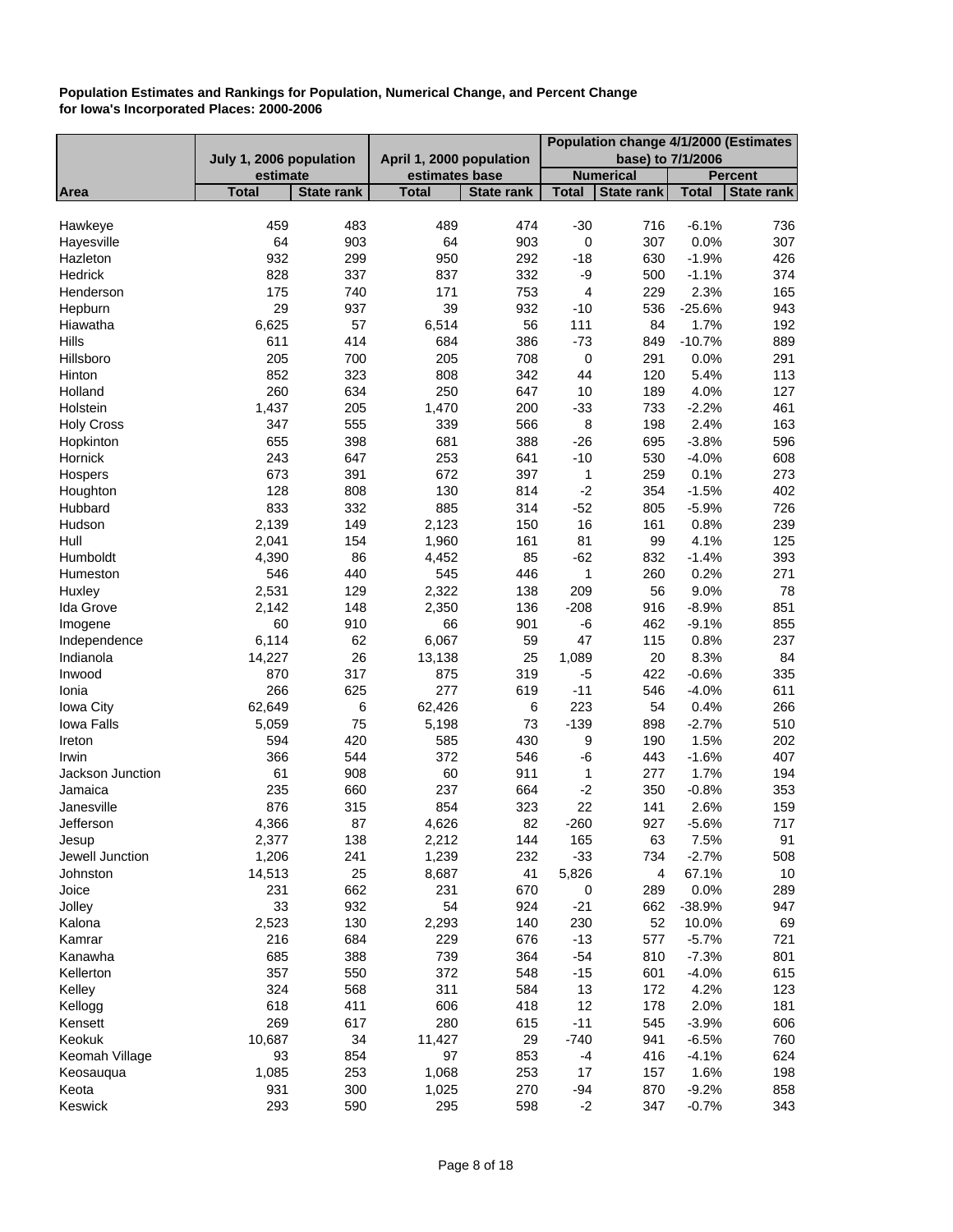|               |                         |                   |                          |                   | Population change 4/1/2000 (Estimates |                   |                   |                   |
|---------------|-------------------------|-------------------|--------------------------|-------------------|---------------------------------------|-------------------|-------------------|-------------------|
|               | July 1, 2006 population |                   | April 1, 2000 population |                   |                                       |                   | base) to 7/1/2006 |                   |
|               | estimate                |                   | estimates base           |                   |                                       | <b>Numerical</b>  |                   | <b>Percent</b>    |
| Area          | <b>Total</b>            | <b>State rank</b> | <b>Total</b>             | <b>State rank</b> | <b>Total</b>                          | <b>State rank</b> | <b>Total</b>      | <b>State rank</b> |
|               |                         |                   |                          |                   |                                       |                   |                   |                   |
| Keystone      | 690                     | 385               | 687                      | 384               | $\ensuremath{\mathsf{3}}$             | 239               | 0.4%              | 259               |
| Kimballton    | 308                     | 583               | 342                      | 564               | $-34$                                 | 738               | $-9.9%$           | 870               |
| Kingsley      | 1,265                   | 233               | 1,245                    | 231               | 20                                    | 147               | 1.6%              | 197               |
| Kinross       | 80                      | 880               | 80                       | 883               | $\pmb{0}$                             | 305               | 0.0%              | 305               |
| Kirkman       | 74                      | 888               | 76                       | 891               | $-2$                                  | 363               | $-2.6%$           | 506               |
| Kirkville     | 215                     | 685               | 214                      | 694               | $\mathbf 1$                           | 264               | 0.5%              | 257               |
| Kiron         | 265                     | 627               | 273                      | 623               | -8                                    | 485               | $-2.9%$           | 535               |
| Klemme        | 549                     | 437               | 593                      | 426               | -44                                   | 768               | $-7.4%$           | 805               |
| Knierim       | 56                      | 916               | 70                       | 900               | $-14$                                 | 595               | $-20.0%$          | 938               |
| Knoxville     | 7,476                   | 50                | 7,731                    | 46                | $-255$                                | 924               | $-3.3%$           | 549               |
| La Motte      | 278                     | 606               | 272                      | 625               | 6                                     | 211               | 2.2%              | 171               |
| La Porte City | 2,285                   | 142               | 2,321                    | 139               | $-36$                                 | 742               | $-1.6%$           | 403               |
| Lacona        | 352                     | 554               | 361                      | 556               | -9                                    | 503               | $-2.5%$           | 490               |
| Ladora        | 292                     | 593               | 287                      | 606               | 5                                     | 218               | 1.7%              | 190               |
| Lake City     | 1,704                   | 176               | 1,827                    | 169               | $-123$                                | 892               | $-6.7%$           | 772               |
| Lake Mills    | 2,039                   | 155               | 2,150                    | 147               | $-111$                                | 879               | $-5.2%$           | 693               |
| Lake Park     | 1,003                   | 276               | 1,034                    | 266               | $-31$                                 | 719               | $-3.0%$           | 539               |
| Lake View     | 1,232                   | 238               | 1,317                    | 218               | $-85$                                 | 860               | $-6.5%$           | 759               |
| Lakeside      | 502                     | 463               | 484                      | 477               | 18                                    | 154               | 3.7%              | 132               |
| Lakota        | 249                     | 643               | 255                      | 638               | -6                                    | 448               | $-2.4%$           | 474               |
| Lambs Grove   | 215                     | 686               | 225                      | 681               | $-10$                                 | 532               | $-4.4%$           | 646               |
| Lamoni        | 2,488                   | 131               | 2,444                    | 131               | 44                                    | 119               | 1.8%              | 189               |
| Lamont        | 482                     | 472               | 503                      | 464               | $-21$                                 | 658               | $-4.2%$           | 630               |
| Lanesboro     | 130                     | 805               | 152                      | 779               | $-22$                                 | 672               | $-14.5%$          | 921               |
| Lansing       | 993                     | 281               | 1,012                    | 272               | $-19$                                 | 634               | $-1.9%$           | 421               |
| Larchwood     | 805                     | 342               | 788                      | 347               | 17                                    | 158               | 2.2%              | 174               |
| Larrabee      | 137                     | 797               | 149                      | 783               | $-12$                                 | 565               | $-8.1%$           | 829               |
| Latimer       | 550                     | 436               | 535                      | 451               | 15                                    | 164               | 2.8%              | 152               |
| Laurel        | 267                     | 622               | 266                      | 631               | 1                                     | 263               | 0.4%              | 264               |
| Laurens       | 1,305                   | 221               | 1,476                    | 199               | $-171$                                | 909               | $-11.6%$          | 901               |
| Lawler        | 429                     | 503               | 461                      | 492               | $-32$                                 | 732               | $-6.9%$           | 786               |
| Lawton        | 759                     | 355               | 697                      | 378               | 62                                    | 108               | 8.9%              | 80                |
| Le Claire     | 3,144                   | 109               | 2,888                    | 114               | 256                                   | 49                | 8.9%              | 81                |
| Le Grand      | 970                     | 288               | 883                      | 317               | 87                                    | 95                | 9.9%              | 73                |
| Le Mars       | 9,363                   | 41                | 9,250                    | 37                | 113                                   | 82                | 1.2%              | 217               |
| Le Roy        | 9                       | 947               | 13                       | 946               | $-4$                                  | 421               | $-30.8%$          | 946               |
| Ledyard       | 135                     | 800               | 147                      | 786               | $-12$                                 | 566               | $-8.2%$           | 832               |
| Lehigh        | 483                     | 471               | 497                      | 469               | $-14$                                 | 586               | $-2.8%$           | 524               |
| Leighton      | 168                     | 749               | 157                      | 773               | 11                                    | 185               | 7.0%              | 98                |
| Leland        | 265                     | 628               | 256                      | 637               | 9                                     | 191               | 3.5%              | 136               |
| Lenox         | 1,284                   | 227               | 1,401                    | 206               | $-117$                                | 888               | $-8.4%$           | 839               |
| Leon          | 1,930                   | 163               | 1,983                    | 158               | $-53$                                 | 808               | $-2.7%$           | 509               |
| Lester        | 251                     | 640               | 251                      | 645               | $\pmb{0}$                             | 288               | 0.0%              | 288               |
| Letts         | 388                     | 528               | 392                      | 535               | $-4$                                  | 396               | $-1.0%$           | 369               |
| Lewis         | 440                     | 495               | 438                      | 502               | $\boldsymbol{2}$                      | 250               | 0.5%              | 258               |
| Libertyville  | 318                     | 571               | 325                      | 575               | $\mathbf{-7}$                         | 465               | $-2.2%$           | 449               |
| Lidderdale    | 176                     | 738               | 186                      | 732               | $-10$                                 | 534               | $-5.4%$           | 707               |
| Lime Springs  | 485                     | 468               | 496                      | 471               | $-11$                                 | 542               | $-2.2%$           | 456               |
| Lincoln       | 157                     | 769               | 182                      | 738               | $-25$                                 | 692               | $-13.7%$          | 916               |
| Linden        | 253                     | 639               | 226                      | 680               | 27                                    | 135               | 11.9%             | 59                |
| Lineville     | 236                     | 657               | 273                      | 624               | $-37$                                 | 750               | $-13.6%$          | 915               |
| Linn Grove    | 214                     | 688               | 211                      | 701               | 3                                     | 243               | 1.4%              | 208               |
| Lisbon        | 1,958                   | 160               | 1,898                    | 164               | 60                                    | 110               | 3.2%              | 144               |
| Liscomb       | 272                     | 615               | 272                      | 626               | $\mathbf 0$                           | 287               | 0.0%              | 287               |
|               |                         |                   |                          |                   |                                       |                   |                   |                   |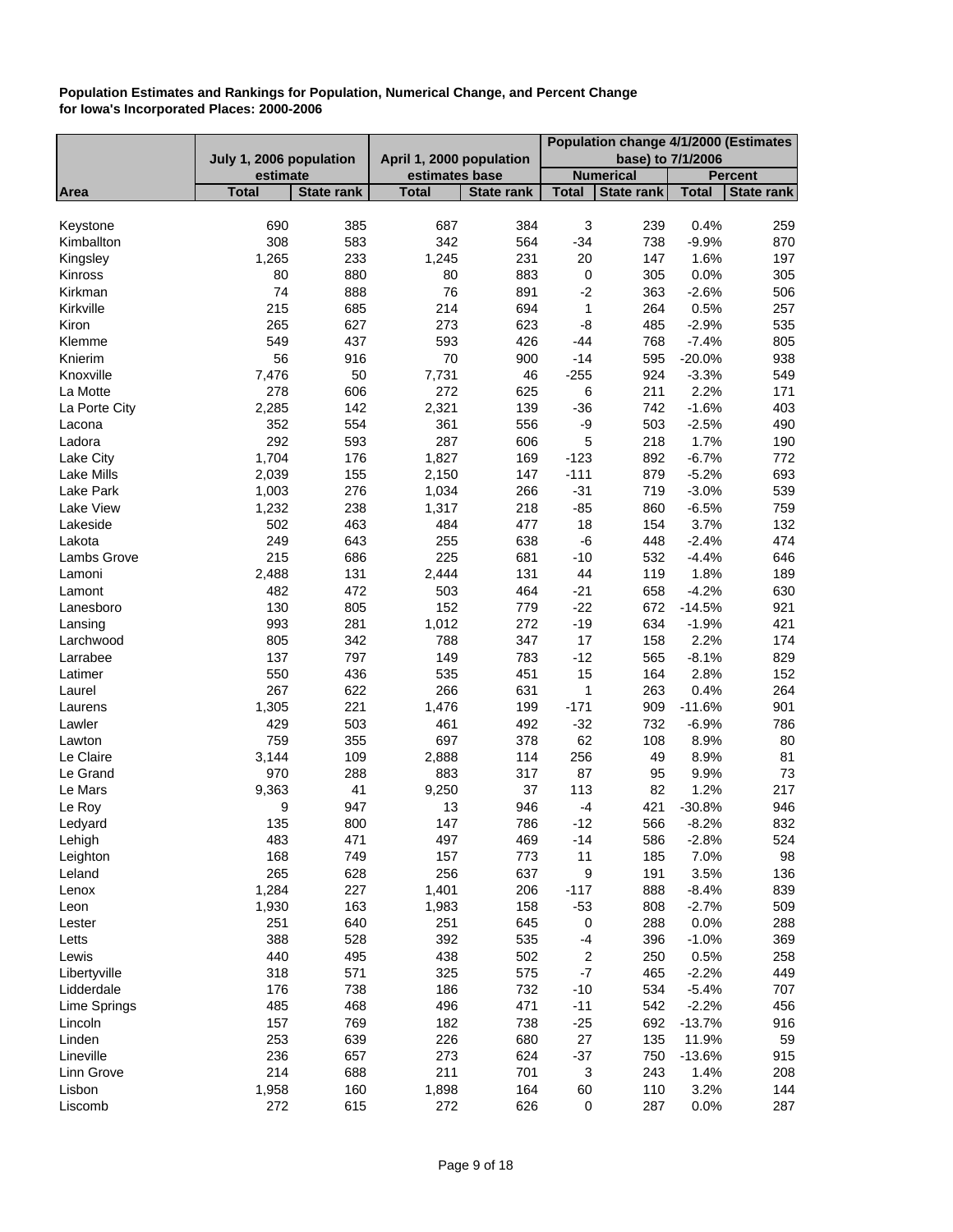|                                           | Population change 4/1/2000 (Estimates |                   |                          |                   |                           |                   |                     |                   |
|-------------------------------------------|---------------------------------------|-------------------|--------------------------|-------------------|---------------------------|-------------------|---------------------|-------------------|
|                                           | July 1, 2006 population               |                   | April 1, 2000 population |                   |                           | base) to 7/1/2006 |                     |                   |
|                                           | estimate                              |                   | estimates base           |                   |                           | <b>Numerical</b>  |                     | <b>Percent</b>    |
| Area                                      | <b>Total</b>                          | <b>State rank</b> | <b>Total</b>             | <b>State rank</b> | <b>Total</b>              | <b>State rank</b> | <b>Total</b>        | <b>State rank</b> |
|                                           |                                       |                   |                          |                   |                           |                   |                     |                   |
| <b>Little Rock</b><br><b>Little Sioux</b> | 475<br>208                            | 475<br>697        | 489<br>217               | 473<br>692        | -14<br>-9                 | 587<br>509        | $-2.9%$<br>$-4.1%$  | 528<br>626        |
|                                           |                                       | 531               | 431                      | 507               | $-48$                     | 793               |                     | 894               |
| Livermore<br>Lockridge                    | 383<br>267                            | 623               | 275                      | 621               | -8                        | 484               | $-11.1%$<br>$-2.9%$ | 534               |
|                                           | 1,294                                 | 225               | 1,545                    | 193               | $-251$                    | 923               | $-16.2%$            | 927               |
| Logan<br>Lohrville                        | 372                                   | 539               | 426                      | 515               | $-54$                     | 812               | $-12.7%$            | 911               |
| Lone Rock                                 | 151                                   | 775               | 157                      | 775               | -6                        | 455               | $-3.8%$             | 597               |
| Lone Tree                                 | 1,071                                 | 256               | 1,163                    | 241               | $-92$                     | 866               | $-7.9%$             | 821               |
| Long Grove                                | 757                                   | 356               | 597                      | 424               | 160                       | 65                | 26.8%               | 31                |
| Lorimor                                   | 423                                   | 508               | 427                      | 512               | $-4$                      | 395               | $-0.9%$             | 360               |
| <b>Lost Nation</b>                        | 472                                   | 477               | 497                      | 470               | $-25$                     | 688               | $-5.0%$             | 683               |
| Lovilia                                   | 544                                   | 444               | 580                      | 433               | $-36$                     | 745               | $-6.2%$             | 744               |
| Low Moor                                  | 228                                   | 665               | 240                      | 663               | $-12$                     | 562               | $-5.0%$             | 679               |
| Lowden                                    | 817                                   | 340               | 797                      | 345               | 20                        | 148               | 2.5%                | 160               |
| Lu Verne                                  | 243                                   | 648               | 299                      | 594               | $-56$                     | 820               | $-18.7%$            | 935               |
| Luana                                     | 240                                   | 652               | 249                      | 651               | -9                        | 505               | $-3.6%$             | 582               |
| Lucas                                     | 251                                   | 641               | 243                      | 659               | 8                         | 199               | 3.3%                | 142               |
| Luther                                    | 150                                   | 777               | 158                      | 772               | -8                        | 488               | $-5.1%$             | 684               |
| Luxemburg                                 | 240                                   | 653               | 246                      | 655               | -6                        | 450               | $-2.4%$             | 486               |
| Luzerne                                   | 102                                   | 838               | 105                      | 840               | $-3$                      | 385               | $-2.9%$             | 527               |
| Lynnville                                 | 383                                   | 532               | 377                      | 542               | 6                         | 209               | 1.6%                | 199               |
| Lytton                                    | 274                                   | 612               | 305                      | 587               | $-31$                     | 725               | $-10.2%$            | 877               |
| Macedonia                                 | 315                                   | 576               | 325                      | 576               | $-10$                     | 526               | $-3.1%$             | 541               |
| Macksburg                                 | 145                                   | 785               | 142                      | 795               | $\ensuremath{\mathsf{3}}$ | 246               | 2.1%                | 177               |
| Madrid                                    | 2,426                                 | 135               | 2,425                    | 132               | $\mathbf 1$               | 258               | 0.0%                | 277               |
| Magnolia                                  | 199                                   | 706               | 200                      | 716               | $-1$                      | 321               | $-0.5%$             | 332               |
| Maharishi Vedic City                      | 222                                   | 674               | 89                       | 865               | 133                       | 77                | 149.4%              | $\mathbf 1$       |
| Malcom                                    | 315                                   | 577               | 352                      | 560               | $-37$                     | 749               | $-10.5%$            | 884               |
| Mallard                                   | 275                                   | 609               | 298                      | 595               | $-23$                     | 677               | $-7.7%$             | 814               |
| Maloy                                     | 33                                    | 933               | 28                       | 938               | 5                         | 222               | 17.9%               | 40                |
| Malvern                                   | 1,365                                 | 215               | 1,256                    | 229               | 109                       | 86                | 8.7%                | 83                |
| Manchester                                | 4,996                                 | 76                | 5,269                    | 72                | $-273$                    | 930               | $-5.2%$             | 694               |
| Manilla                                   | 831                                   | 334               | 841                      | 328               | $-10$                     | 522               | $-1.2%$             | 380               |
| Manly                                     | 1,345                                 | 218               | 1,342                    | 214               | $\ensuremath{\mathsf{3}}$ | 237               | 0.2%                | 270               |
| Manning                                   | 1,499                                 | 196               | 1,493                    | 196               | 6                         | 205               | 0.4%                | 262               |
| Manson                                    | 1,754                                 | 171               | 1,893                    | 165               | $-139$                    | 900               | $-7.3%$             | 803               |
| Mapleton                                  | 1,201                                 | 242               | 1,322                    | 217               | $-121$                    | 889               | $-9.2%$             | 857               |
| Maquoketa                                 | 6,021                                 | 63                | 6,127                    | 58                | $-106$                    | 876               | $-1.7%$             | 413               |
| Marathon                                  | 298                                   | 587               | 302                      | 590               | -4                        | 397               | $-1.3%$             | 387               |
| Marble Rock                               | 323                                   | 569               | 326                      | 573               | $-3$                      | 375               | $-0.9%$             | 358               |
| Marcus                                    | 1,072                                 | 255               | 1,139                    | 246               | $-67$                     | 839               | $-5.9%$             | 729               |
| Marengo                                   | 2,554                                 | 127               | 2,535                    | 127               | 19                        | 149               | 0.7%                | 240               |
| Marion                                    | 31,084                                | 15                | 26,421                   | 18                | 4,663                     | 6                 | 17.6%               | 41                |
| Marne                                     | 145                                   | 786               | 149                      | 781               | -4                        | 408               | $-2.7%$             | 512               |
| Marquette                                 | 850                                   | 324               | 484                      | 476               | 366                       | 40                | 75.6%               | $\overline{7}$    |
| Marshalltown                              | 25,957                                | 18                | 26,012                   | 20                | $-55$                     | 813               | $-0.2%$             | 318               |
| Martelle                                  | 260                                   | 635               | 280                      | 617               | $-20$                     | 651               | $-7.1%$             | 795               |
| Martensdale                               | 457                                   | 486               | 467                      | 486               | $-10$                     | 523               | $-2.1%$             | 448               |
| Martinsburg                               | 122                                   | 822               | 126                      | 823               | -4                        | 413               | $-3.2%$             | 548               |
| Marysville                                | 53                                    | 920               | 54                       | 923               | $-1$                      | 335               | $-1.9%$             | 418               |
| <b>Mason City</b>                         | 27,740                                | 16                | 29,270                   | 13                | $-1,530$                  | 944               | $-5.2%$             | 699               |
| Masonville                                | 101                                   | 839               | 104                      | 841               | -3                        | 386               | $-2.9%$             | 530               |
| Massena                                   | 405                                   | 522               | 414                      | 523               | -9                        | 502               | $-2.2%$             | 451               |
| Matlock                                   | 84                                    | 871               | 83                       | 880               | 1                         | 275               | 1.2%                | 219               |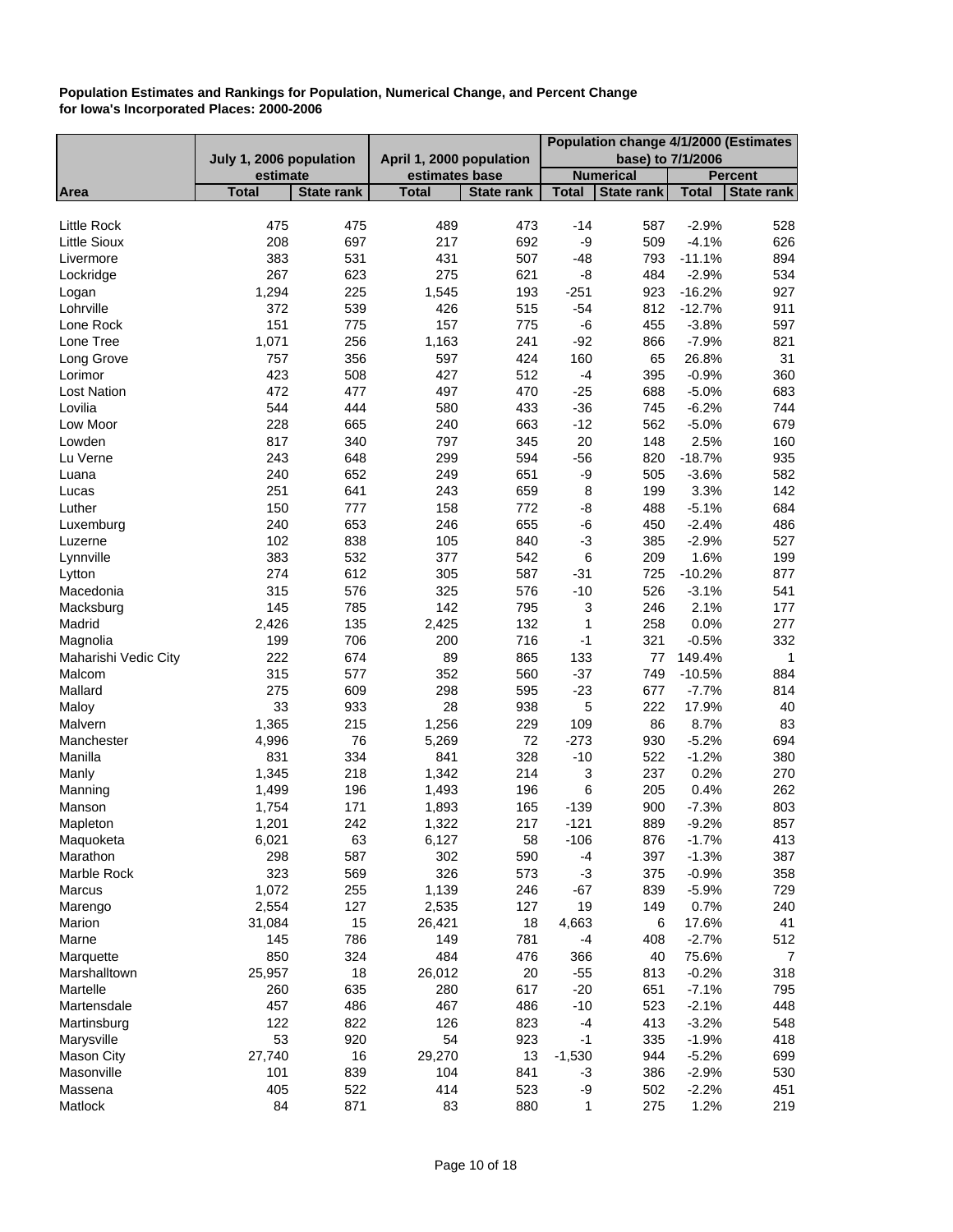|                       |                         |                   |                          |                   |                         | Population change 4/1/2000 (Estimates |              |                   |
|-----------------------|-------------------------|-------------------|--------------------------|-------------------|-------------------------|---------------------------------------|--------------|-------------------|
|                       | July 1, 2006 population |                   | April 1, 2000 population |                   |                         | base) to 7/1/2006                     |              |                   |
|                       | estimate                |                   | estimates base           |                   |                         | <b>Numerical</b>                      |              | <b>Percent</b>    |
| Area                  | <b>Total</b>            | <b>State rank</b> | <b>Total</b>             | <b>State rank</b> | <b>Total</b>            | <b>State rank</b>                     | <b>Total</b> | <b>State rank</b> |
|                       |                         |                   |                          |                   |                         |                                       |              |                   |
| Maurice               | 266                     | 626               | 254                      | 639               | 12                      | 180                                   | 4.7%         | 116               |
| Maxwell               | 793                     | 345               | 812                      | 339               | $-19$                   | 637                                   | $-2.3%$      | 471               |
| Maynard               | 456                     | 487               | 500                      | 467               | -44                     | 769                                   | $-8.8%$      | 850               |
| Maysville             | 162                     | 759               | 163                      | 761               | $-1$                    | 322                                   | $-0.6%$      | 337               |
| McCallsburg           | 316                     | 574               | 318                      | 578               | $-2$                    | 345                                   | $-0.6%$      | 340               |
| McCausland            | 297                     | 588               | 299                      | 592               | $-2$                    | 346                                   | $-0.7%$      | 342               |
| McClelland            | 125                     | 816               | 129                      | 816               | $-4$                    | 412                                   | $-3.1%$      | 542               |
| McGregor              | 898                     | 306               | 871                      | 322               | 27                      | 134                                   | 3.1%         | 147               |
| McIntire              | 144                     | 789               | 173                      | 751               | $-29$                   | 713                                   | $-16.8%$     | 930               |
| Mechanicsville        | 1,175                   | 245               | 1,173                    | 238               | $\boldsymbol{2}$        | 249                                   | 0.2%         | 272               |
| Mediapolis            | 1,589                   | 184               | 1,644                    | 181               | $-55$                   | 816                                   | $-3.3%$      | 556               |
| Melbourne             | 798                     | 343               | 794                      | 346               | $\overline{\mathbf{4}}$ | 225                                   | 0.5%         | 252               |
| Melcher-Dallas        | 1,266                   | 231               | 1,298                    | 227               | $-32$                   | 728                                   | $-2.5%$      | 487               |
| Melrose               | 122                     | 823               | 130                      | 815               | $-8$                    | 491                                   | $-6.2%$      | 738               |
| Melvin                | 237                     | 655               | 243                      | 660               | -6                      | 451                                   | $-2.5%$      | 489               |
| Menlo                 | 367                     | 543               | 365                      | 553               | $\boldsymbol{2}$        | 251                                   | 0.5%         | 250               |
| Meriden               | 175                     | 741               | 184                      | 735               | -9                      | 514                                   | $-4.9%$      | 672               |
| Merrill               | 765                     | 354               | 754                      | 358               | 11                      | 182                                   | 1.5%         | 207               |
| Meservey              | 228                     | 666               | 252                      | 643               | $-24$                   | 684                                   | $-9.5%$      | 865               |
| Middletown            | 524                     | 453               | 535                      | 452               | $-11$                   | 540                                   | $-2.1%$      | 437               |
| <b>Miles</b>          | 455                     | 488               | 462                      | 489               | $-7$                    | 464                                   | $-1.5%$      | 401               |
| Milford               | 2,445                   | 133               | 2,474                    | 129               | $-29$                   | 708                                   | $-1.2%$      | 379               |
|                       | 190                     | 718               | 184                      | 734               | $\,6$                   | 212                                   | 3.3%         | 143               |
| Millersburg           |                         |                   |                          |                   |                         |                                       |              |                   |
| Millerton             | 43                      | 928               | 48                       | 929               | $-5$                    | 435                                   | $-10.4%$     | 882               |
| Millville             | 22                      | 944               | 23                       | 944               | $-1$                    | 341                                   | $-4.3%$      | 638               |
| Milo                  | 831                     | 335               | 839                      | 330               | -8                      | 475                                   | $-1.0%$      | 364               |
| Milton                | 505                     | 461               | 550                      | 444               | $-45$                   | 773                                   | $-8.2%$      | 833               |
| Minburn               | 426                     | 506               | 391                      | 536               | 35                      | 127                                   | 9.0%         | 79                |
| Minden                | 559                     | 432               | 564                      | 438               | $-5$                    | 423                                   | $-0.9%$      | 356               |
| Mingo                 | 270                     | 616               | 269                      | 629               | 1                       | 261                                   | 0.4%         | 265               |
| Missouri Valley       | 2,883                   | 115               | 2,992                    | 111               | $-109$                  | 878                                   | $-3.6%$      | 583               |
| Mitchell              | 151                     | 776               | 155                      | 777               | $-4$                    | 407                                   | $-2.6%$      | 499               |
| Mitchellville         | 2,082                   | 152               | 2,037                    | 154               | 45                      | 117                                   | 2.2%         | 170               |
| Modale                | 293                     | 591               | 303                      | 589               | $-10$                   | 527                                   | $-3.3%$      | 550               |
| Mondamin              | 411                     | 513               | 423                      | 519               | $-12$                   | 558                                   | $-2.8%$      | 525               |
| Monmouth              | 181                     | 732               | 180                      | 740               | $\mathbf 1$             | 268                                   | 0.6%         | 249               |
| Monona                | 1,433                   | 206               | 1,550                    | 192               | $-117$                  | 887                                   | $-7.5%$      | 811               |
| Monroe                | 1,831                   | 169               | 1,808                    | 173               | 23                      | 140                                   | 1.3%         | 214               |
| Montezuma             | 1,415                   | 210               | 1,457                    | 202               | $-42$                   | 761                                   | $-2.9%$      | 529               |
| Monticello            | 3,728                   | 97                | 3,665                    | 99                | 63                      | 105                                   | 1.7%         | 191               |
| Montour               | 282                     | 603               | 285                      | 610               | $-3$                    | 376                                   | $-1.1%$      | 372               |
| Montrose              | 941                     | 296               | 957                      | 289               | $-16$                   | 610                                   | $-1.7%$      | 409               |
| Moorhead              | 205                     | 701               | 232                      | 669               | $-27$                   | 702                                   | $-11.6%$     | 902               |
| Moorland              | 184                     | 729               | 197                      | 720               | $-13$                   | 580                                   | $-6.6%$      | 765               |
| Moravia               | 716                     | 371               | 713                      | 372               | 3                       | 238                                   | 0.4%         | 260               |
| Morley                | 93                      | 855               | 88                       | 870               | $\mathbf 5$             | 221                                   | 5.7%         | 111               |
| Morning Sun           | 848                     | 325               | 872                      | 321               | $-24$                   | 681                                   | $-2.8%$      | 519               |
| Morrison              | 89                      | 860               | 97                       | 855               | -8                      | 493                                   | $-8.2%$      | 835               |
| Moulton               | 671                     | 392               | 658                      | 402               | 13                      | 169                                   | 2.0%         | 182               |
| Mount Auburn          | 165                     | 757               | 160                      | 765               | 5                       | 220                                   | 3.1%         | 145               |
| Mount Ayr             | 1,777                   | 170               | 1,824                    | 171               | $-47$                   | 781                                   | $-2.6%$      | 497               |
| Mount Pleasant        | 8,893                   | 43                | 8,758                    | 40                | 135                     | 74                                    | 1.5%         | 200               |
| <b>Mount Sterling</b> | 37                      | 930               | 40                       | 931               | $-3$                    | 393                                   | $-7.5%$      | 806               |
| Mount Union           | 128                     | 809               | 132                      | 806               | $-4$                    | 411                                   | $-3.0%$      | 540               |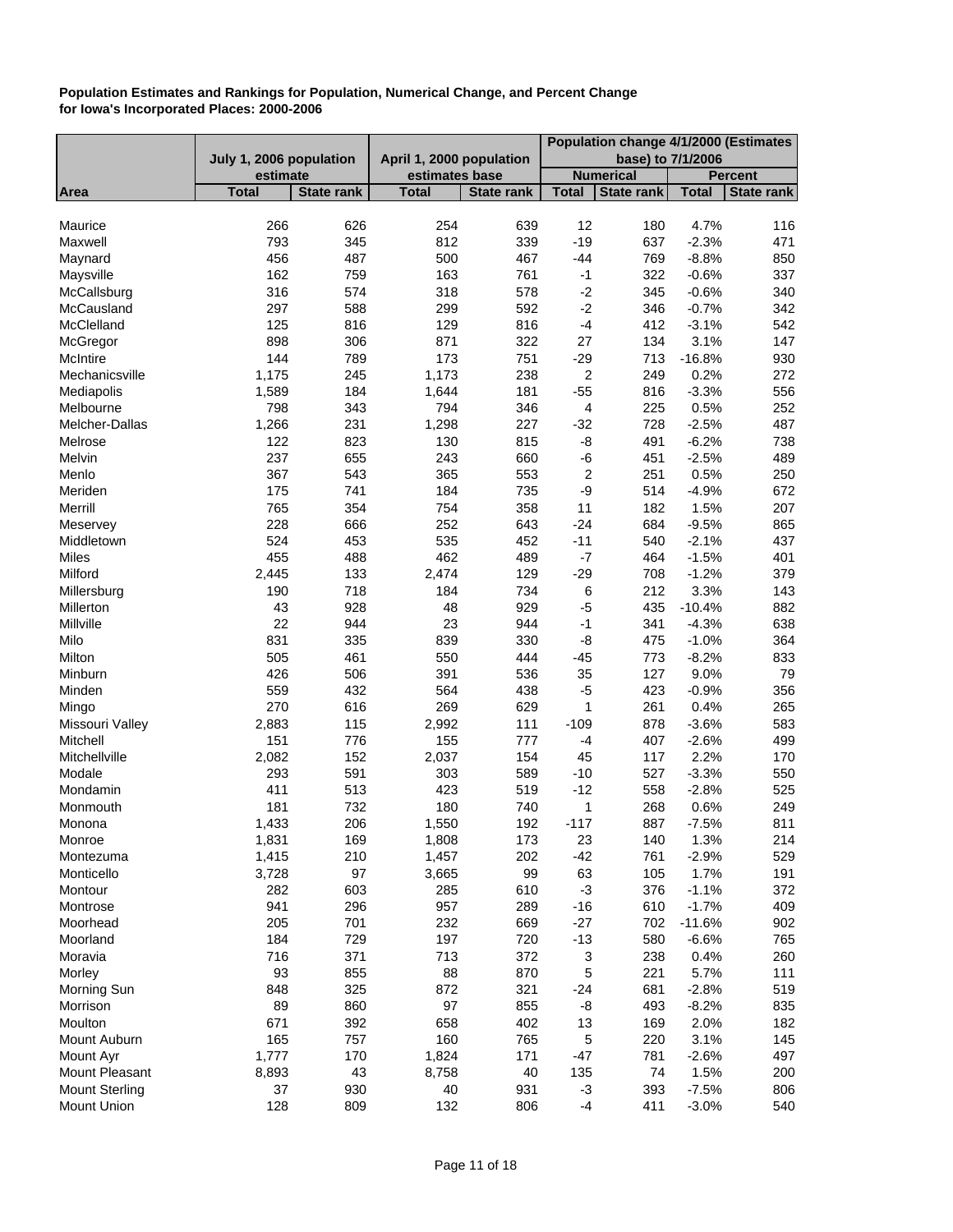|                      |                         |                   |                          |                   | Population change 4/1/2000 (Estimates |                   |              |                         |
|----------------------|-------------------------|-------------------|--------------------------|-------------------|---------------------------------------|-------------------|--------------|-------------------------|
|                      | July 1, 2006 population |                   | April 1, 2000 population |                   |                                       | base) to 7/1/2006 |              |                         |
|                      | estimate                |                   | estimates base           |                   |                                       | <b>Numerical</b>  |              | <b>Percent</b>          |
| Area                 | <b>Total</b>            | <b>State rank</b> | <b>Total</b>             | <b>State rank</b> | <b>Total</b>                          | <b>State rank</b> | <b>Total</b> | <b>State rank</b>       |
| Mount Vernon         | 4,159                   | 92                | 3,810                    | 95                | 349                                   | 42                | 9.2%         | 76                      |
| Moville              | 1,481                   | 198               | 1,583                    | 189               | $-102$                                | 875               | $-6.4%$      | 757                     |
| Murray               | 797                     | 344               | 766                      | 353               | 31                                    | 130               | 4.0%         | 126                     |
| Muscatine            | 22,719                  | 22                | 22,706                   | 22                | 13                                    | 167               | 0.1%         | 276                     |
| Mystic               | 605                     | 416               | 588                      | 428               | 17                                    | 159               | 2.9%         | 151                     |
| Nashua               | 1,552                   | 188               | 1,624                    | 183               | $-72$                                 | 844               | $-4.4%$      | 644                     |
| Nemaha               | 93                      | 856               | 99                       | 849               | -6                                    | 459               | $-6.1%$      | 733                     |
| Neola                | 833                     | 333               | 852                      | 325               | $-19$                                 | 636               | $-2.2%$      | 458                     |
| Nevada               | 6,328                   | 59                | 6,667                    | 54                | $-339$                                | 934               | $-5.1%$      | 687                     |
| New Albin            | 527                     | 452               | 527                      | 457               | 0                                     | 280               | 0.0%         | 280                     |
| New Hampton          | 3,495                   | 103               | 3,704                    | 98                | $-209$                                | 917               | $-5.6%$      | 719                     |
| New Hartford         | 637                     | 408               | 659                      | 401               | $-22$                                 | 664               | $-3.3%$      | 555                     |
| New Liberty          | 135                     | 801               | 121                      | 826               | 14                                    | 166               | 11.6%        | 60                      |
| New London           | 1,871                   | 166               | 1,937                    | 162               | $-66$                                 | 837               | $-3.4%$      | 559                     |
| <b>New Market</b>    | 409                     | 515               | 456                      | 496               | $-47$                                 | 788               | $-10.3%$     | 878                     |
| New Providence       | 218                     | 680               | 227                      | 679               | -9                                    | 508               | $-4.0%$      | 610                     |
| New Sharon           | 1,308                   | 219               | 1,304                    | 223               | 4                                     | 224               | 0.3%         | 267                     |
| New Vienna           | 405                     | 523               | 400                      | 532               | 5                                     | 216               | 1.3%         | 215                     |
| New Virginia         | 482                     | 473               | 469                      | 485               | 13                                    | 171               | 2.8%         | 156                     |
| Newell               | 879                     | 313               | 887                      | 312               | -8                                    | 474               | $-0.9%$      | 357                     |
| Newhall              | 976                     | 285               | 886                      | 313               | 90                                    | 93                | 10.2%        | 66                      |
| Newton               | 15,469                  | 24                | 15,602                   | 23                | $-133$                                | 895               | $-0.9%$      | 354                     |
| Nichols              | 361                     | 547               | 374                      | 545               | $-13$                                 | 572               | $-3.5%$      | 569                     |
| Nodaway              | 127                     | 813               | 132                      | 807               | $-5$                                  | 428               | $-3.8%$      | 593                     |
| Nora Springs         | 1,465                   | 199               | 1,532                    | 194               | $-67$                                 | 838               | $-4.4%$      | 641                     |
| North Buena Vista    | 97                      | 848               | 124                      | 825               | $-27$                                 | 703               | $-21.8%$     | 941                     |
| North English        | 1,003                   | 277               | 991                      | 278               | 12                                    | 176               | 1.2%         | 218                     |
| North Liberty        | 9,994                   | 36                | 5,365                    | 68                | 4,629                                 | $\overline{7}$    | 86.3%        | $\overline{\mathbf{4}}$ |
| North Washington     | 105                     | 835               | 118                      | 830               | $-13$                                 | 584               | $-11.0%$     | 890                     |
| Northboro            | 58                      | 913               | 60                       | 912               | $-2$                                  | 367               | $-3.3%$      | 554                     |
| Northwood            | 2,021                   | 157               | 2,050                    | 153               | $-29$                                 | 709               | $-1.4%$      | 394                     |
| Norwalk              | 8,246                   | 45                | 6,905                    | 52                | 1,341                                 | 14                | 19.4%        | 35                      |
| Norway               | 613                     | 413               | 601                      | 421               | 12                                    | 179               | 2.0%         | 180                     |
| Numa                 | 111                     | 833               | 111                      | 833               | 0                                     | 302               | 0.0%         | 302                     |
| Oakland              | 1,430                   | 207               | 1,487                    | 198               | $-57$                                 | 822               | $-3.8%$      | 598                     |
| <b>Oakland Acres</b> | 166                     | 756               | 166                      | 757               | 0                                     | 297               | 0.0%         | 297                     |
| Oakville             | 428                     | 504               | 439                      | 500               | $-11$                                 | 544               | $-2.5%$      | 493                     |
| Ocheyedan            | 506                     | 460               | 536                      | 450               | $-30$                                 | 715               | $-5.6%$      | 715                     |
| Odebolt              | 1,039                   | 263               | 1,153                    | 243               | $-114$                                | 884               | $-9.9%$      | 867                     |
| Oelwein              | 6,322                   | 60                | 6,692                    | 53                | $-370$                                | 937               | $-5.5%$      | 713                     |
| Ogden                | 2,008                   | 158               | 2,023                    | 155               | $-15$                                 | 596               | $-0.7%$      | 345                     |
| Okoboji              | 961                     | 291               | 820                      | 338               | 141                                   | 71                | 17.2%        | 43                      |
| Olds                 | 244                     | 646               | 249                      | 650               | $-5$                                  | 424               | $-2.0%$      | 431                     |
| Olin                 | 710                     | 374               | 716                      | 368               | $-6$                                  | 439               | $-0.8%$      | 352                     |
| Ollie                | 168                     | 750               | 224                      | 684               | $-56$                                 | 821               | $-25.0%$     | 942                     |
| Onawa                | 2,865                   | 116               | 3,105                    | 109               | $-240$                                | 922               | $-7.7%$      | 815                     |
| Onslow               | 214                     | 689               | 221                      | 687               | $-7$                                  | 467               | $-3.2%$      | 546                     |
| Orange City          | 5,860                   | 65                | 5,604                    | 64                | 256                                   | 48                | 4.6%         | 117                     |
| Orchard              | 89                      | 861               | 88                       | 871               | 1                                     | 274               | 1.1%         | 222                     |
| Orient               | 387                     | 529               | 402                      | 530               | $-15$                                 | 600               | $-3.7%$      | 589                     |
| Orleans              | 570                     | 431               | 581                      | 432               | $-11$                                 | 539               | $-1.9%$      | 425                     |
| Osage                | 3,447                   | 105               | 3,456                    | 101               | -9                                    | 497               | $-0.3%$      | 321                     |
| Osceola              | 4,783                   | 81                | 4,739                    | 81                | 44                                    | 118               | 0.9%         | 232                     |
| Oskaloosa            | 11,028                  | 31                | 11,067                   | 31                | $-39$                                 | 753               | $-0.4%$      | 327                     |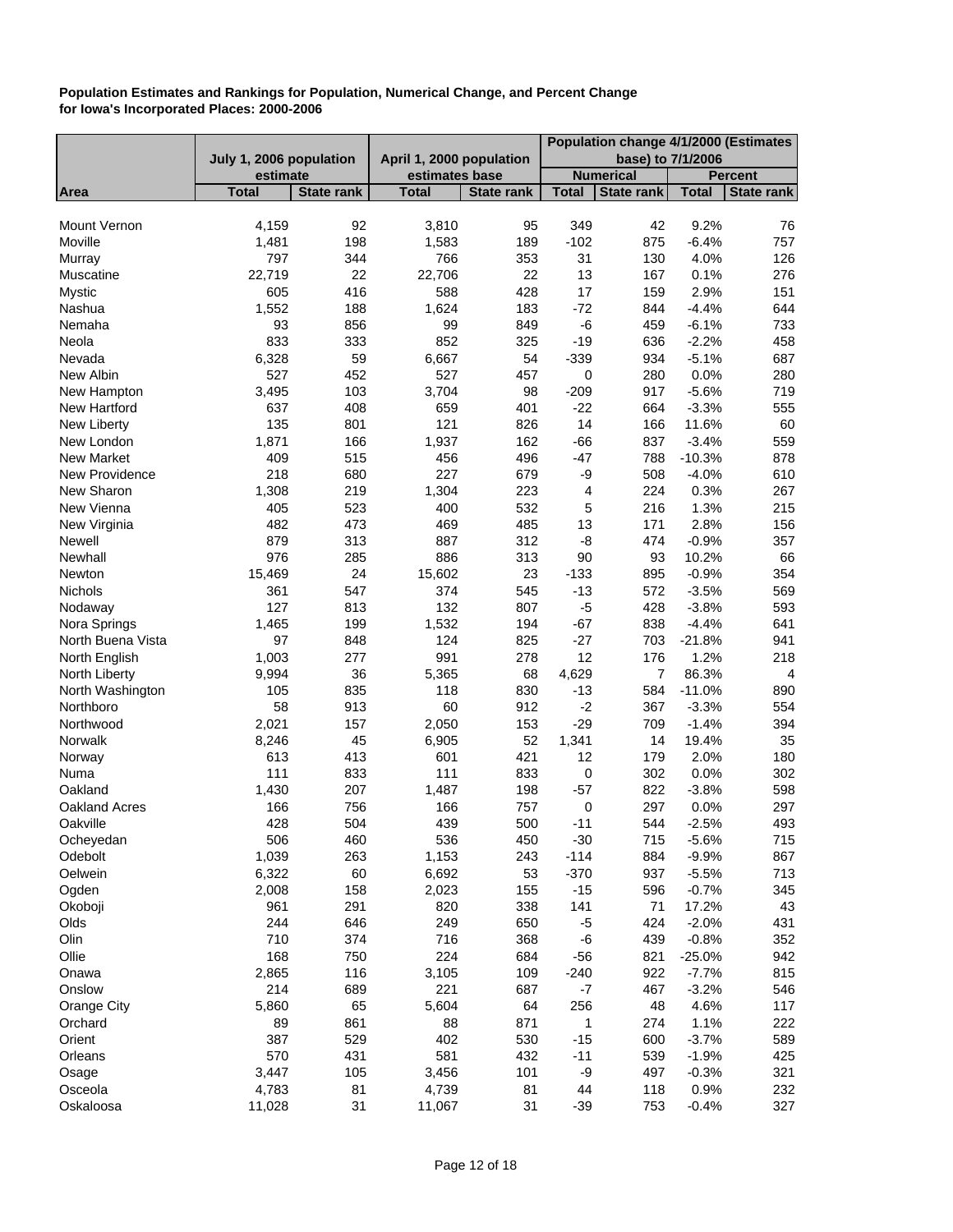| July 1, 2006 population<br>April 1, 2000 population<br>base) to 7/1/2006<br><b>Numerical</b><br>estimate<br>estimates base<br><b>Percent</b><br>State rank<br>State rank<br><b>Total</b><br><b>State rank</b><br><b>Total</b><br><b>Total</b><br><b>Total</b><br>Area<br><b>State rank</b><br>830<br>336<br>$-2.7%$<br>853<br>324<br>$-23$<br>673<br>515<br>Ossian<br>50<br>924<br>50<br>926<br>0.0%<br>$\mathbf 0$<br>311<br>311<br>Osterdock<br>542<br>571<br>446<br>436<br>$-29$<br>711<br>$-5.1%$<br>686<br>Otho<br>0.7%<br>146<br>782<br>145<br>788<br>1<br>270<br>244<br>Oto<br>48<br>926<br>61<br>910<br>$-13$<br>$-21.3%$<br>585<br>939<br>Ottosen<br>21<br>21<br>$-151$<br>$-0.6%$<br>336<br>24,845<br>24,996<br>903<br>Ottumwa<br>37<br>931<br>933<br>505<br>Owasa<br>38<br>$-1$<br>338<br>$-2.6%$<br>639<br>Oxford<br>406<br>711<br>373<br>$-72$<br>846<br>$-10.1%$<br>875<br>573<br>Oxford Junction<br>556<br>435<br>435<br>$-17$<br>624<br>$-3.0%$<br>537<br>123<br>819<br>132<br>808<br>-9<br>515<br>$-6.8%$<br>779<br>Oyens<br>528<br>507<br>462<br>21<br>4.1%<br>Pacific Junction<br>451<br>145<br>124<br>223<br>$-5$<br>$-2.2%$<br>460<br>218<br>681<br>685<br>426<br>Packwood<br>214<br>Palmer<br>188<br>721<br>696<br>$-26$<br>700<br>$-12.1%$<br>906<br>Palo<br>893<br>310<br>614<br>414<br>45<br>16<br>279<br>45.4%<br>195<br>713<br>212<br>$-17$<br>$-8.0%$<br>825<br>700<br>627<br>Panama<br>1,187<br>1,175<br>12<br>1.0%<br>229<br>244<br>237<br>174<br>Panora<br>267<br>624<br>131<br>136<br>103.8%<br>Panorama Park<br>809<br>73<br>3<br>164<br>1,889<br>1,889<br>166<br>0<br>278<br>0.0%<br>278<br>Parkersburg<br>217<br>683<br>220<br>$-3$<br>$-1.4%$<br>Parnell<br>688<br>378<br>389<br>255<br>638<br>265<br>633<br>$-10$<br>$-3.8%$<br>592<br>Paton<br>529<br>134<br>802<br>126<br>821<br>8<br>6.3%<br>201<br>104<br>Patterson<br>1,027<br>267<br>$-8.6%$<br>Paullina<br>1,124<br>248<br>$-97$<br>871<br>849<br>Pella<br>35<br>10,245<br>9,915<br>35<br>330<br>43<br>3.3%<br>140<br>653<br>1,043<br>262<br>59.7%<br>403<br>390<br>37<br>12<br>Peosta<br>44<br>7,633<br>14.7%<br>49<br>8,752<br>47<br>1,119<br>19<br>Perry<br>363<br>642<br>347<br>556<br>554<br>$-16$<br>616<br>$-4.4%$<br>Persia<br>353<br>$-5.1%$<br>690<br>552<br>372<br>549<br>$-19$<br>640<br>Peterson<br>361<br>371<br>550<br>$-10$<br>$-2.7%$<br>514<br>548<br>525<br>Pierson<br>205<br>702<br>-9<br>$-4.2%$<br>634<br>214<br>695<br>511<br><b>Pilot Mound</b><br>20<br>21<br>945<br>945<br>$-1$<br>342<br>$-4.8%$<br>664<br>Pioneer<br>315<br>578<br>316<br>Pisgah<br>581<br>$-1$<br>319<br>$-0.3%$<br>324<br>430<br>502<br>438<br>503<br>$-1.8%$<br>Plainfield<br>-8<br>479<br>416<br>58<br>58<br>0<br>0.0%<br>Plano<br>914<br>914<br>310<br>310<br>7,225<br>5,130<br><b>Pleasant Hill</b><br>54<br>74<br>2,095<br>11<br>40.8%<br>19<br>128<br>811<br><b>Pleasant Plain</b><br>810<br>131<br>$-3$<br>383<br>$-2.3%$<br>463<br>938<br>37<br>934<br>29<br>-8<br>496<br>$-21.6%$<br>940<br>Pleasanton<br>1,613<br>181<br>43<br>121<br>2.7%<br>158<br>1,570<br>190<br>Pleasantville<br>87<br>864<br>95<br>857<br>-8<br>494<br>$-8.4%$<br>844<br>Plover<br>421<br>510<br>429<br>509<br>420<br>-8<br>480<br>$-1.9%$<br>Plymouth<br>167<br>1,848<br>1,970<br>159<br>$-122$<br>890<br>$-6.2%$<br>743<br>Pocahontas<br>137<br>Polk City<br>2,996<br>111<br>2,349<br>647<br>25<br>27.5%<br>28<br>399<br>710<br>374<br>653<br>$-57$<br>824<br>$-8.0%$<br>826<br>Pomeroy<br>883<br>78<br>886<br>$-1$<br>383<br>77<br>331<br>$-1.3%$<br>Popejoy<br>209<br>225<br>694<br>682<br>$-16$<br>620<br>$-7.1%$<br>794<br>Portsmouth<br>2,314<br>Postville<br>140<br>2,273<br>141<br>41<br>123<br>1.8%<br>188<br>1,450<br>202<br>209<br>85<br>6.2%<br>1,365<br>97<br>106<br><b>Prairie City</b><br>$-7$<br>168<br>751<br>175<br>747<br>$-4.0%$<br>612<br>470<br>Prairieburg<br>256<br>637<br>266<br>632<br>$-10$<br>591<br>528<br>$-3.8%$<br>Prescott<br>Preston<br>940<br>297<br>949<br>293<br>-9<br>498<br>$-0.9%$<br>361<br>836<br>891<br>329<br>311<br>$-55$<br>817<br>$-6.2%$<br>740<br>Primghar<br>937<br>298<br>946<br>295<br>-9<br>499<br>$-1.0%$<br>362<br>Princeton<br>104<br>837<br>105<br>839<br>363<br>$-1$<br>328<br>$-1.0%$<br><b>Promise City</b><br>311<br>317<br>580<br>579<br>$-6$<br>444<br>$-1.9%$<br>424<br>Protivin |         |     |     |     |     | Population change 4/1/2000 (Estimates |     |      |     |
|-----------------------------------------------------------------------------------------------------------------------------------------------------------------------------------------------------------------------------------------------------------------------------------------------------------------------------------------------------------------------------------------------------------------------------------------------------------------------------------------------------------------------------------------------------------------------------------------------------------------------------------------------------------------------------------------------------------------------------------------------------------------------------------------------------------------------------------------------------------------------------------------------------------------------------------------------------------------------------------------------------------------------------------------------------------------------------------------------------------------------------------------------------------------------------------------------------------------------------------------------------------------------------------------------------------------------------------------------------------------------------------------------------------------------------------------------------------------------------------------------------------------------------------------------------------------------------------------------------------------------------------------------------------------------------------------------------------------------------------------------------------------------------------------------------------------------------------------------------------------------------------------------------------------------------------------------------------------------------------------------------------------------------------------------------------------------------------------------------------------------------------------------------------------------------------------------------------------------------------------------------------------------------------------------------------------------------------------------------------------------------------------------------------------------------------------------------------------------------------------------------------------------------------------------------------------------------------------------------------------------------------------------------------------------------------------------------------------------------------------------------------------------------------------------------------------------------------------------------------------------------------------------------------------------------------------------------------------------------------------------------------------------------------------------------------------------------------------------------------------------------------------------------------------------------------------------------------------------------------------------------------------------------------------------------------------------------------------------------------------------------------------------------------------------------------------------------------------------------------------------------------------------------------------------------------------------------------------------------------------------------------------------------------------------------------------------------------------------------------------------------------------------------------------------------------------------------------------------------------------------------------------------------------------------------------------------------------------------------------------------------------------------------------------------------------------------------------------------------------------------------------------------------------------------------------------------------------------------------------------------------------------------------------------------------------------------------|---------|-----|-----|-----|-----|---------------------------------------|-----|------|-----|
|                                                                                                                                                                                                                                                                                                                                                                                                                                                                                                                                                                                                                                                                                                                                                                                                                                                                                                                                                                                                                                                                                                                                                                                                                                                                                                                                                                                                                                                                                                                                                                                                                                                                                                                                                                                                                                                                                                                                                                                                                                                                                                                                                                                                                                                                                                                                                                                                                                                                                                                                                                                                                                                                                                                                                                                                                                                                                                                                                                                                                                                                                                                                                                                                                                                                                                                                                                                                                                                                                                                                                                                                                                                                                                                                                                                                                                                                                                                                                                                                                                                                                                                                                                                                                                                                                                                             |         |     |     |     |     |                                       |     |      |     |
|                                                                                                                                                                                                                                                                                                                                                                                                                                                                                                                                                                                                                                                                                                                                                                                                                                                                                                                                                                                                                                                                                                                                                                                                                                                                                                                                                                                                                                                                                                                                                                                                                                                                                                                                                                                                                                                                                                                                                                                                                                                                                                                                                                                                                                                                                                                                                                                                                                                                                                                                                                                                                                                                                                                                                                                                                                                                                                                                                                                                                                                                                                                                                                                                                                                                                                                                                                                                                                                                                                                                                                                                                                                                                                                                                                                                                                                                                                                                                                                                                                                                                                                                                                                                                                                                                                                             |         |     |     |     |     |                                       |     |      |     |
|                                                                                                                                                                                                                                                                                                                                                                                                                                                                                                                                                                                                                                                                                                                                                                                                                                                                                                                                                                                                                                                                                                                                                                                                                                                                                                                                                                                                                                                                                                                                                                                                                                                                                                                                                                                                                                                                                                                                                                                                                                                                                                                                                                                                                                                                                                                                                                                                                                                                                                                                                                                                                                                                                                                                                                                                                                                                                                                                                                                                                                                                                                                                                                                                                                                                                                                                                                                                                                                                                                                                                                                                                                                                                                                                                                                                                                                                                                                                                                                                                                                                                                                                                                                                                                                                                                                             |         |     |     |     |     |                                       |     |      |     |
|                                                                                                                                                                                                                                                                                                                                                                                                                                                                                                                                                                                                                                                                                                                                                                                                                                                                                                                                                                                                                                                                                                                                                                                                                                                                                                                                                                                                                                                                                                                                                                                                                                                                                                                                                                                                                                                                                                                                                                                                                                                                                                                                                                                                                                                                                                                                                                                                                                                                                                                                                                                                                                                                                                                                                                                                                                                                                                                                                                                                                                                                                                                                                                                                                                                                                                                                                                                                                                                                                                                                                                                                                                                                                                                                                                                                                                                                                                                                                                                                                                                                                                                                                                                                                                                                                                                             |         |     |     |     |     |                                       |     |      |     |
|                                                                                                                                                                                                                                                                                                                                                                                                                                                                                                                                                                                                                                                                                                                                                                                                                                                                                                                                                                                                                                                                                                                                                                                                                                                                                                                                                                                                                                                                                                                                                                                                                                                                                                                                                                                                                                                                                                                                                                                                                                                                                                                                                                                                                                                                                                                                                                                                                                                                                                                                                                                                                                                                                                                                                                                                                                                                                                                                                                                                                                                                                                                                                                                                                                                                                                                                                                                                                                                                                                                                                                                                                                                                                                                                                                                                                                                                                                                                                                                                                                                                                                                                                                                                                                                                                                                             |         |     |     |     |     |                                       |     |      |     |
|                                                                                                                                                                                                                                                                                                                                                                                                                                                                                                                                                                                                                                                                                                                                                                                                                                                                                                                                                                                                                                                                                                                                                                                                                                                                                                                                                                                                                                                                                                                                                                                                                                                                                                                                                                                                                                                                                                                                                                                                                                                                                                                                                                                                                                                                                                                                                                                                                                                                                                                                                                                                                                                                                                                                                                                                                                                                                                                                                                                                                                                                                                                                                                                                                                                                                                                                                                                                                                                                                                                                                                                                                                                                                                                                                                                                                                                                                                                                                                                                                                                                                                                                                                                                                                                                                                                             |         |     |     |     |     |                                       |     |      |     |
|                                                                                                                                                                                                                                                                                                                                                                                                                                                                                                                                                                                                                                                                                                                                                                                                                                                                                                                                                                                                                                                                                                                                                                                                                                                                                                                                                                                                                                                                                                                                                                                                                                                                                                                                                                                                                                                                                                                                                                                                                                                                                                                                                                                                                                                                                                                                                                                                                                                                                                                                                                                                                                                                                                                                                                                                                                                                                                                                                                                                                                                                                                                                                                                                                                                                                                                                                                                                                                                                                                                                                                                                                                                                                                                                                                                                                                                                                                                                                                                                                                                                                                                                                                                                                                                                                                                             |         |     |     |     |     |                                       |     |      |     |
|                                                                                                                                                                                                                                                                                                                                                                                                                                                                                                                                                                                                                                                                                                                                                                                                                                                                                                                                                                                                                                                                                                                                                                                                                                                                                                                                                                                                                                                                                                                                                                                                                                                                                                                                                                                                                                                                                                                                                                                                                                                                                                                                                                                                                                                                                                                                                                                                                                                                                                                                                                                                                                                                                                                                                                                                                                                                                                                                                                                                                                                                                                                                                                                                                                                                                                                                                                                                                                                                                                                                                                                                                                                                                                                                                                                                                                                                                                                                                                                                                                                                                                                                                                                                                                                                                                                             |         |     |     |     |     |                                       |     |      |     |
|                                                                                                                                                                                                                                                                                                                                                                                                                                                                                                                                                                                                                                                                                                                                                                                                                                                                                                                                                                                                                                                                                                                                                                                                                                                                                                                                                                                                                                                                                                                                                                                                                                                                                                                                                                                                                                                                                                                                                                                                                                                                                                                                                                                                                                                                                                                                                                                                                                                                                                                                                                                                                                                                                                                                                                                                                                                                                                                                                                                                                                                                                                                                                                                                                                                                                                                                                                                                                                                                                                                                                                                                                                                                                                                                                                                                                                                                                                                                                                                                                                                                                                                                                                                                                                                                                                                             |         |     |     |     |     |                                       |     |      |     |
|                                                                                                                                                                                                                                                                                                                                                                                                                                                                                                                                                                                                                                                                                                                                                                                                                                                                                                                                                                                                                                                                                                                                                                                                                                                                                                                                                                                                                                                                                                                                                                                                                                                                                                                                                                                                                                                                                                                                                                                                                                                                                                                                                                                                                                                                                                                                                                                                                                                                                                                                                                                                                                                                                                                                                                                                                                                                                                                                                                                                                                                                                                                                                                                                                                                                                                                                                                                                                                                                                                                                                                                                                                                                                                                                                                                                                                                                                                                                                                                                                                                                                                                                                                                                                                                                                                                             |         |     |     |     |     |                                       |     |      |     |
|                                                                                                                                                                                                                                                                                                                                                                                                                                                                                                                                                                                                                                                                                                                                                                                                                                                                                                                                                                                                                                                                                                                                                                                                                                                                                                                                                                                                                                                                                                                                                                                                                                                                                                                                                                                                                                                                                                                                                                                                                                                                                                                                                                                                                                                                                                                                                                                                                                                                                                                                                                                                                                                                                                                                                                                                                                                                                                                                                                                                                                                                                                                                                                                                                                                                                                                                                                                                                                                                                                                                                                                                                                                                                                                                                                                                                                                                                                                                                                                                                                                                                                                                                                                                                                                                                                                             |         |     |     |     |     |                                       |     |      |     |
|                                                                                                                                                                                                                                                                                                                                                                                                                                                                                                                                                                                                                                                                                                                                                                                                                                                                                                                                                                                                                                                                                                                                                                                                                                                                                                                                                                                                                                                                                                                                                                                                                                                                                                                                                                                                                                                                                                                                                                                                                                                                                                                                                                                                                                                                                                                                                                                                                                                                                                                                                                                                                                                                                                                                                                                                                                                                                                                                                                                                                                                                                                                                                                                                                                                                                                                                                                                                                                                                                                                                                                                                                                                                                                                                                                                                                                                                                                                                                                                                                                                                                                                                                                                                                                                                                                                             |         |     |     |     |     |                                       |     |      |     |
|                                                                                                                                                                                                                                                                                                                                                                                                                                                                                                                                                                                                                                                                                                                                                                                                                                                                                                                                                                                                                                                                                                                                                                                                                                                                                                                                                                                                                                                                                                                                                                                                                                                                                                                                                                                                                                                                                                                                                                                                                                                                                                                                                                                                                                                                                                                                                                                                                                                                                                                                                                                                                                                                                                                                                                                                                                                                                                                                                                                                                                                                                                                                                                                                                                                                                                                                                                                                                                                                                                                                                                                                                                                                                                                                                                                                                                                                                                                                                                                                                                                                                                                                                                                                                                                                                                                             |         |     |     |     |     |                                       |     |      |     |
|                                                                                                                                                                                                                                                                                                                                                                                                                                                                                                                                                                                                                                                                                                                                                                                                                                                                                                                                                                                                                                                                                                                                                                                                                                                                                                                                                                                                                                                                                                                                                                                                                                                                                                                                                                                                                                                                                                                                                                                                                                                                                                                                                                                                                                                                                                                                                                                                                                                                                                                                                                                                                                                                                                                                                                                                                                                                                                                                                                                                                                                                                                                                                                                                                                                                                                                                                                                                                                                                                                                                                                                                                                                                                                                                                                                                                                                                                                                                                                                                                                                                                                                                                                                                                                                                                                                             |         |     |     |     |     |                                       |     |      |     |
|                                                                                                                                                                                                                                                                                                                                                                                                                                                                                                                                                                                                                                                                                                                                                                                                                                                                                                                                                                                                                                                                                                                                                                                                                                                                                                                                                                                                                                                                                                                                                                                                                                                                                                                                                                                                                                                                                                                                                                                                                                                                                                                                                                                                                                                                                                                                                                                                                                                                                                                                                                                                                                                                                                                                                                                                                                                                                                                                                                                                                                                                                                                                                                                                                                                                                                                                                                                                                                                                                                                                                                                                                                                                                                                                                                                                                                                                                                                                                                                                                                                                                                                                                                                                                                                                                                                             |         |     |     |     |     |                                       |     |      |     |
|                                                                                                                                                                                                                                                                                                                                                                                                                                                                                                                                                                                                                                                                                                                                                                                                                                                                                                                                                                                                                                                                                                                                                                                                                                                                                                                                                                                                                                                                                                                                                                                                                                                                                                                                                                                                                                                                                                                                                                                                                                                                                                                                                                                                                                                                                                                                                                                                                                                                                                                                                                                                                                                                                                                                                                                                                                                                                                                                                                                                                                                                                                                                                                                                                                                                                                                                                                                                                                                                                                                                                                                                                                                                                                                                                                                                                                                                                                                                                                                                                                                                                                                                                                                                                                                                                                                             |         |     |     |     |     |                                       |     |      |     |
|                                                                                                                                                                                                                                                                                                                                                                                                                                                                                                                                                                                                                                                                                                                                                                                                                                                                                                                                                                                                                                                                                                                                                                                                                                                                                                                                                                                                                                                                                                                                                                                                                                                                                                                                                                                                                                                                                                                                                                                                                                                                                                                                                                                                                                                                                                                                                                                                                                                                                                                                                                                                                                                                                                                                                                                                                                                                                                                                                                                                                                                                                                                                                                                                                                                                                                                                                                                                                                                                                                                                                                                                                                                                                                                                                                                                                                                                                                                                                                                                                                                                                                                                                                                                                                                                                                                             |         |     |     |     |     |                                       |     |      |     |
|                                                                                                                                                                                                                                                                                                                                                                                                                                                                                                                                                                                                                                                                                                                                                                                                                                                                                                                                                                                                                                                                                                                                                                                                                                                                                                                                                                                                                                                                                                                                                                                                                                                                                                                                                                                                                                                                                                                                                                                                                                                                                                                                                                                                                                                                                                                                                                                                                                                                                                                                                                                                                                                                                                                                                                                                                                                                                                                                                                                                                                                                                                                                                                                                                                                                                                                                                                                                                                                                                                                                                                                                                                                                                                                                                                                                                                                                                                                                                                                                                                                                                                                                                                                                                                                                                                                             |         |     |     |     |     |                                       |     |      |     |
|                                                                                                                                                                                                                                                                                                                                                                                                                                                                                                                                                                                                                                                                                                                                                                                                                                                                                                                                                                                                                                                                                                                                                                                                                                                                                                                                                                                                                                                                                                                                                                                                                                                                                                                                                                                                                                                                                                                                                                                                                                                                                                                                                                                                                                                                                                                                                                                                                                                                                                                                                                                                                                                                                                                                                                                                                                                                                                                                                                                                                                                                                                                                                                                                                                                                                                                                                                                                                                                                                                                                                                                                                                                                                                                                                                                                                                                                                                                                                                                                                                                                                                                                                                                                                                                                                                                             |         |     |     |     |     |                                       |     |      |     |
|                                                                                                                                                                                                                                                                                                                                                                                                                                                                                                                                                                                                                                                                                                                                                                                                                                                                                                                                                                                                                                                                                                                                                                                                                                                                                                                                                                                                                                                                                                                                                                                                                                                                                                                                                                                                                                                                                                                                                                                                                                                                                                                                                                                                                                                                                                                                                                                                                                                                                                                                                                                                                                                                                                                                                                                                                                                                                                                                                                                                                                                                                                                                                                                                                                                                                                                                                                                                                                                                                                                                                                                                                                                                                                                                                                                                                                                                                                                                                                                                                                                                                                                                                                                                                                                                                                                             |         |     |     |     |     |                                       |     |      |     |
|                                                                                                                                                                                                                                                                                                                                                                                                                                                                                                                                                                                                                                                                                                                                                                                                                                                                                                                                                                                                                                                                                                                                                                                                                                                                                                                                                                                                                                                                                                                                                                                                                                                                                                                                                                                                                                                                                                                                                                                                                                                                                                                                                                                                                                                                                                                                                                                                                                                                                                                                                                                                                                                                                                                                                                                                                                                                                                                                                                                                                                                                                                                                                                                                                                                                                                                                                                                                                                                                                                                                                                                                                                                                                                                                                                                                                                                                                                                                                                                                                                                                                                                                                                                                                                                                                                                             |         |     |     |     |     |                                       |     |      |     |
|                                                                                                                                                                                                                                                                                                                                                                                                                                                                                                                                                                                                                                                                                                                                                                                                                                                                                                                                                                                                                                                                                                                                                                                                                                                                                                                                                                                                                                                                                                                                                                                                                                                                                                                                                                                                                                                                                                                                                                                                                                                                                                                                                                                                                                                                                                                                                                                                                                                                                                                                                                                                                                                                                                                                                                                                                                                                                                                                                                                                                                                                                                                                                                                                                                                                                                                                                                                                                                                                                                                                                                                                                                                                                                                                                                                                                                                                                                                                                                                                                                                                                                                                                                                                                                                                                                                             |         |     |     |     |     |                                       |     |      |     |
|                                                                                                                                                                                                                                                                                                                                                                                                                                                                                                                                                                                                                                                                                                                                                                                                                                                                                                                                                                                                                                                                                                                                                                                                                                                                                                                                                                                                                                                                                                                                                                                                                                                                                                                                                                                                                                                                                                                                                                                                                                                                                                                                                                                                                                                                                                                                                                                                                                                                                                                                                                                                                                                                                                                                                                                                                                                                                                                                                                                                                                                                                                                                                                                                                                                                                                                                                                                                                                                                                                                                                                                                                                                                                                                                                                                                                                                                                                                                                                                                                                                                                                                                                                                                                                                                                                                             |         |     |     |     |     |                                       |     |      |     |
|                                                                                                                                                                                                                                                                                                                                                                                                                                                                                                                                                                                                                                                                                                                                                                                                                                                                                                                                                                                                                                                                                                                                                                                                                                                                                                                                                                                                                                                                                                                                                                                                                                                                                                                                                                                                                                                                                                                                                                                                                                                                                                                                                                                                                                                                                                                                                                                                                                                                                                                                                                                                                                                                                                                                                                                                                                                                                                                                                                                                                                                                                                                                                                                                                                                                                                                                                                                                                                                                                                                                                                                                                                                                                                                                                                                                                                                                                                                                                                                                                                                                                                                                                                                                                                                                                                                             |         |     |     |     |     |                                       |     |      |     |
|                                                                                                                                                                                                                                                                                                                                                                                                                                                                                                                                                                                                                                                                                                                                                                                                                                                                                                                                                                                                                                                                                                                                                                                                                                                                                                                                                                                                                                                                                                                                                                                                                                                                                                                                                                                                                                                                                                                                                                                                                                                                                                                                                                                                                                                                                                                                                                                                                                                                                                                                                                                                                                                                                                                                                                                                                                                                                                                                                                                                                                                                                                                                                                                                                                                                                                                                                                                                                                                                                                                                                                                                                                                                                                                                                                                                                                                                                                                                                                                                                                                                                                                                                                                                                                                                                                                             |         |     |     |     |     |                                       |     |      |     |
|                                                                                                                                                                                                                                                                                                                                                                                                                                                                                                                                                                                                                                                                                                                                                                                                                                                                                                                                                                                                                                                                                                                                                                                                                                                                                                                                                                                                                                                                                                                                                                                                                                                                                                                                                                                                                                                                                                                                                                                                                                                                                                                                                                                                                                                                                                                                                                                                                                                                                                                                                                                                                                                                                                                                                                                                                                                                                                                                                                                                                                                                                                                                                                                                                                                                                                                                                                                                                                                                                                                                                                                                                                                                                                                                                                                                                                                                                                                                                                                                                                                                                                                                                                                                                                                                                                                             |         |     |     |     |     |                                       |     |      |     |
|                                                                                                                                                                                                                                                                                                                                                                                                                                                                                                                                                                                                                                                                                                                                                                                                                                                                                                                                                                                                                                                                                                                                                                                                                                                                                                                                                                                                                                                                                                                                                                                                                                                                                                                                                                                                                                                                                                                                                                                                                                                                                                                                                                                                                                                                                                                                                                                                                                                                                                                                                                                                                                                                                                                                                                                                                                                                                                                                                                                                                                                                                                                                                                                                                                                                                                                                                                                                                                                                                                                                                                                                                                                                                                                                                                                                                                                                                                                                                                                                                                                                                                                                                                                                                                                                                                                             |         |     |     |     |     |                                       |     |      |     |
|                                                                                                                                                                                                                                                                                                                                                                                                                                                                                                                                                                                                                                                                                                                                                                                                                                                                                                                                                                                                                                                                                                                                                                                                                                                                                                                                                                                                                                                                                                                                                                                                                                                                                                                                                                                                                                                                                                                                                                                                                                                                                                                                                                                                                                                                                                                                                                                                                                                                                                                                                                                                                                                                                                                                                                                                                                                                                                                                                                                                                                                                                                                                                                                                                                                                                                                                                                                                                                                                                                                                                                                                                                                                                                                                                                                                                                                                                                                                                                                                                                                                                                                                                                                                                                                                                                                             |         |     |     |     |     |                                       |     |      |     |
|                                                                                                                                                                                                                                                                                                                                                                                                                                                                                                                                                                                                                                                                                                                                                                                                                                                                                                                                                                                                                                                                                                                                                                                                                                                                                                                                                                                                                                                                                                                                                                                                                                                                                                                                                                                                                                                                                                                                                                                                                                                                                                                                                                                                                                                                                                                                                                                                                                                                                                                                                                                                                                                                                                                                                                                                                                                                                                                                                                                                                                                                                                                                                                                                                                                                                                                                                                                                                                                                                                                                                                                                                                                                                                                                                                                                                                                                                                                                                                                                                                                                                                                                                                                                                                                                                                                             |         |     |     |     |     |                                       |     |      |     |
|                                                                                                                                                                                                                                                                                                                                                                                                                                                                                                                                                                                                                                                                                                                                                                                                                                                                                                                                                                                                                                                                                                                                                                                                                                                                                                                                                                                                                                                                                                                                                                                                                                                                                                                                                                                                                                                                                                                                                                                                                                                                                                                                                                                                                                                                                                                                                                                                                                                                                                                                                                                                                                                                                                                                                                                                                                                                                                                                                                                                                                                                                                                                                                                                                                                                                                                                                                                                                                                                                                                                                                                                                                                                                                                                                                                                                                                                                                                                                                                                                                                                                                                                                                                                                                                                                                                             |         |     |     |     |     |                                       |     |      |     |
|                                                                                                                                                                                                                                                                                                                                                                                                                                                                                                                                                                                                                                                                                                                                                                                                                                                                                                                                                                                                                                                                                                                                                                                                                                                                                                                                                                                                                                                                                                                                                                                                                                                                                                                                                                                                                                                                                                                                                                                                                                                                                                                                                                                                                                                                                                                                                                                                                                                                                                                                                                                                                                                                                                                                                                                                                                                                                                                                                                                                                                                                                                                                                                                                                                                                                                                                                                                                                                                                                                                                                                                                                                                                                                                                                                                                                                                                                                                                                                                                                                                                                                                                                                                                                                                                                                                             |         |     |     |     |     |                                       |     |      |     |
|                                                                                                                                                                                                                                                                                                                                                                                                                                                                                                                                                                                                                                                                                                                                                                                                                                                                                                                                                                                                                                                                                                                                                                                                                                                                                                                                                                                                                                                                                                                                                                                                                                                                                                                                                                                                                                                                                                                                                                                                                                                                                                                                                                                                                                                                                                                                                                                                                                                                                                                                                                                                                                                                                                                                                                                                                                                                                                                                                                                                                                                                                                                                                                                                                                                                                                                                                                                                                                                                                                                                                                                                                                                                                                                                                                                                                                                                                                                                                                                                                                                                                                                                                                                                                                                                                                                             |         |     |     |     |     |                                       |     |      |     |
|                                                                                                                                                                                                                                                                                                                                                                                                                                                                                                                                                                                                                                                                                                                                                                                                                                                                                                                                                                                                                                                                                                                                                                                                                                                                                                                                                                                                                                                                                                                                                                                                                                                                                                                                                                                                                                                                                                                                                                                                                                                                                                                                                                                                                                                                                                                                                                                                                                                                                                                                                                                                                                                                                                                                                                                                                                                                                                                                                                                                                                                                                                                                                                                                                                                                                                                                                                                                                                                                                                                                                                                                                                                                                                                                                                                                                                                                                                                                                                                                                                                                                                                                                                                                                                                                                                                             |         |     |     |     |     |                                       |     |      |     |
|                                                                                                                                                                                                                                                                                                                                                                                                                                                                                                                                                                                                                                                                                                                                                                                                                                                                                                                                                                                                                                                                                                                                                                                                                                                                                                                                                                                                                                                                                                                                                                                                                                                                                                                                                                                                                                                                                                                                                                                                                                                                                                                                                                                                                                                                                                                                                                                                                                                                                                                                                                                                                                                                                                                                                                                                                                                                                                                                                                                                                                                                                                                                                                                                                                                                                                                                                                                                                                                                                                                                                                                                                                                                                                                                                                                                                                                                                                                                                                                                                                                                                                                                                                                                                                                                                                                             |         |     |     |     |     |                                       |     |      |     |
|                                                                                                                                                                                                                                                                                                                                                                                                                                                                                                                                                                                                                                                                                                                                                                                                                                                                                                                                                                                                                                                                                                                                                                                                                                                                                                                                                                                                                                                                                                                                                                                                                                                                                                                                                                                                                                                                                                                                                                                                                                                                                                                                                                                                                                                                                                                                                                                                                                                                                                                                                                                                                                                                                                                                                                                                                                                                                                                                                                                                                                                                                                                                                                                                                                                                                                                                                                                                                                                                                                                                                                                                                                                                                                                                                                                                                                                                                                                                                                                                                                                                                                                                                                                                                                                                                                                             |         |     |     |     |     |                                       |     |      |     |
|                                                                                                                                                                                                                                                                                                                                                                                                                                                                                                                                                                                                                                                                                                                                                                                                                                                                                                                                                                                                                                                                                                                                                                                                                                                                                                                                                                                                                                                                                                                                                                                                                                                                                                                                                                                                                                                                                                                                                                                                                                                                                                                                                                                                                                                                                                                                                                                                                                                                                                                                                                                                                                                                                                                                                                                                                                                                                                                                                                                                                                                                                                                                                                                                                                                                                                                                                                                                                                                                                                                                                                                                                                                                                                                                                                                                                                                                                                                                                                                                                                                                                                                                                                                                                                                                                                                             |         |     |     |     |     |                                       |     |      |     |
|                                                                                                                                                                                                                                                                                                                                                                                                                                                                                                                                                                                                                                                                                                                                                                                                                                                                                                                                                                                                                                                                                                                                                                                                                                                                                                                                                                                                                                                                                                                                                                                                                                                                                                                                                                                                                                                                                                                                                                                                                                                                                                                                                                                                                                                                                                                                                                                                                                                                                                                                                                                                                                                                                                                                                                                                                                                                                                                                                                                                                                                                                                                                                                                                                                                                                                                                                                                                                                                                                                                                                                                                                                                                                                                                                                                                                                                                                                                                                                                                                                                                                                                                                                                                                                                                                                                             |         |     |     |     |     |                                       |     |      |     |
|                                                                                                                                                                                                                                                                                                                                                                                                                                                                                                                                                                                                                                                                                                                                                                                                                                                                                                                                                                                                                                                                                                                                                                                                                                                                                                                                                                                                                                                                                                                                                                                                                                                                                                                                                                                                                                                                                                                                                                                                                                                                                                                                                                                                                                                                                                                                                                                                                                                                                                                                                                                                                                                                                                                                                                                                                                                                                                                                                                                                                                                                                                                                                                                                                                                                                                                                                                                                                                                                                                                                                                                                                                                                                                                                                                                                                                                                                                                                                                                                                                                                                                                                                                                                                                                                                                                             |         |     |     |     |     |                                       |     |      |     |
|                                                                                                                                                                                                                                                                                                                                                                                                                                                                                                                                                                                                                                                                                                                                                                                                                                                                                                                                                                                                                                                                                                                                                                                                                                                                                                                                                                                                                                                                                                                                                                                                                                                                                                                                                                                                                                                                                                                                                                                                                                                                                                                                                                                                                                                                                                                                                                                                                                                                                                                                                                                                                                                                                                                                                                                                                                                                                                                                                                                                                                                                                                                                                                                                                                                                                                                                                                                                                                                                                                                                                                                                                                                                                                                                                                                                                                                                                                                                                                                                                                                                                                                                                                                                                                                                                                                             |         |     |     |     |     |                                       |     |      |     |
|                                                                                                                                                                                                                                                                                                                                                                                                                                                                                                                                                                                                                                                                                                                                                                                                                                                                                                                                                                                                                                                                                                                                                                                                                                                                                                                                                                                                                                                                                                                                                                                                                                                                                                                                                                                                                                                                                                                                                                                                                                                                                                                                                                                                                                                                                                                                                                                                                                                                                                                                                                                                                                                                                                                                                                                                                                                                                                                                                                                                                                                                                                                                                                                                                                                                                                                                                                                                                                                                                                                                                                                                                                                                                                                                                                                                                                                                                                                                                                                                                                                                                                                                                                                                                                                                                                                             |         |     |     |     |     |                                       |     |      |     |
|                                                                                                                                                                                                                                                                                                                                                                                                                                                                                                                                                                                                                                                                                                                                                                                                                                                                                                                                                                                                                                                                                                                                                                                                                                                                                                                                                                                                                                                                                                                                                                                                                                                                                                                                                                                                                                                                                                                                                                                                                                                                                                                                                                                                                                                                                                                                                                                                                                                                                                                                                                                                                                                                                                                                                                                                                                                                                                                                                                                                                                                                                                                                                                                                                                                                                                                                                                                                                                                                                                                                                                                                                                                                                                                                                                                                                                                                                                                                                                                                                                                                                                                                                                                                                                                                                                                             |         |     |     |     |     |                                       |     |      |     |
|                                                                                                                                                                                                                                                                                                                                                                                                                                                                                                                                                                                                                                                                                                                                                                                                                                                                                                                                                                                                                                                                                                                                                                                                                                                                                                                                                                                                                                                                                                                                                                                                                                                                                                                                                                                                                                                                                                                                                                                                                                                                                                                                                                                                                                                                                                                                                                                                                                                                                                                                                                                                                                                                                                                                                                                                                                                                                                                                                                                                                                                                                                                                                                                                                                                                                                                                                                                                                                                                                                                                                                                                                                                                                                                                                                                                                                                                                                                                                                                                                                                                                                                                                                                                                                                                                                                             |         |     |     |     |     |                                       |     |      |     |
|                                                                                                                                                                                                                                                                                                                                                                                                                                                                                                                                                                                                                                                                                                                                                                                                                                                                                                                                                                                                                                                                                                                                                                                                                                                                                                                                                                                                                                                                                                                                                                                                                                                                                                                                                                                                                                                                                                                                                                                                                                                                                                                                                                                                                                                                                                                                                                                                                                                                                                                                                                                                                                                                                                                                                                                                                                                                                                                                                                                                                                                                                                                                                                                                                                                                                                                                                                                                                                                                                                                                                                                                                                                                                                                                                                                                                                                                                                                                                                                                                                                                                                                                                                                                                                                                                                                             |         |     |     |     |     |                                       |     |      |     |
|                                                                                                                                                                                                                                                                                                                                                                                                                                                                                                                                                                                                                                                                                                                                                                                                                                                                                                                                                                                                                                                                                                                                                                                                                                                                                                                                                                                                                                                                                                                                                                                                                                                                                                                                                                                                                                                                                                                                                                                                                                                                                                                                                                                                                                                                                                                                                                                                                                                                                                                                                                                                                                                                                                                                                                                                                                                                                                                                                                                                                                                                                                                                                                                                                                                                                                                                                                                                                                                                                                                                                                                                                                                                                                                                                                                                                                                                                                                                                                                                                                                                                                                                                                                                                                                                                                                             |         |     |     |     |     |                                       |     |      |     |
|                                                                                                                                                                                                                                                                                                                                                                                                                                                                                                                                                                                                                                                                                                                                                                                                                                                                                                                                                                                                                                                                                                                                                                                                                                                                                                                                                                                                                                                                                                                                                                                                                                                                                                                                                                                                                                                                                                                                                                                                                                                                                                                                                                                                                                                                                                                                                                                                                                                                                                                                                                                                                                                                                                                                                                                                                                                                                                                                                                                                                                                                                                                                                                                                                                                                                                                                                                                                                                                                                                                                                                                                                                                                                                                                                                                                                                                                                                                                                                                                                                                                                                                                                                                                                                                                                                                             |         |     |     |     |     |                                       |     |      |     |
|                                                                                                                                                                                                                                                                                                                                                                                                                                                                                                                                                                                                                                                                                                                                                                                                                                                                                                                                                                                                                                                                                                                                                                                                                                                                                                                                                                                                                                                                                                                                                                                                                                                                                                                                                                                                                                                                                                                                                                                                                                                                                                                                                                                                                                                                                                                                                                                                                                                                                                                                                                                                                                                                                                                                                                                                                                                                                                                                                                                                                                                                                                                                                                                                                                                                                                                                                                                                                                                                                                                                                                                                                                                                                                                                                                                                                                                                                                                                                                                                                                                                                                                                                                                                                                                                                                                             |         |     |     |     |     |                                       |     |      |     |
|                                                                                                                                                                                                                                                                                                                                                                                                                                                                                                                                                                                                                                                                                                                                                                                                                                                                                                                                                                                                                                                                                                                                                                                                                                                                                                                                                                                                                                                                                                                                                                                                                                                                                                                                                                                                                                                                                                                                                                                                                                                                                                                                                                                                                                                                                                                                                                                                                                                                                                                                                                                                                                                                                                                                                                                                                                                                                                                                                                                                                                                                                                                                                                                                                                                                                                                                                                                                                                                                                                                                                                                                                                                                                                                                                                                                                                                                                                                                                                                                                                                                                                                                                                                                                                                                                                                             |         |     |     |     |     |                                       |     |      |     |
|                                                                                                                                                                                                                                                                                                                                                                                                                                                                                                                                                                                                                                                                                                                                                                                                                                                                                                                                                                                                                                                                                                                                                                                                                                                                                                                                                                                                                                                                                                                                                                                                                                                                                                                                                                                                                                                                                                                                                                                                                                                                                                                                                                                                                                                                                                                                                                                                                                                                                                                                                                                                                                                                                                                                                                                                                                                                                                                                                                                                                                                                                                                                                                                                                                                                                                                                                                                                                                                                                                                                                                                                                                                                                                                                                                                                                                                                                                                                                                                                                                                                                                                                                                                                                                                                                                                             |         |     |     |     |     |                                       |     |      |     |
|                                                                                                                                                                                                                                                                                                                                                                                                                                                                                                                                                                                                                                                                                                                                                                                                                                                                                                                                                                                                                                                                                                                                                                                                                                                                                                                                                                                                                                                                                                                                                                                                                                                                                                                                                                                                                                                                                                                                                                                                                                                                                                                                                                                                                                                                                                                                                                                                                                                                                                                                                                                                                                                                                                                                                                                                                                                                                                                                                                                                                                                                                                                                                                                                                                                                                                                                                                                                                                                                                                                                                                                                                                                                                                                                                                                                                                                                                                                                                                                                                                                                                                                                                                                                                                                                                                                             |         |     |     |     |     |                                       |     |      |     |
|                                                                                                                                                                                                                                                                                                                                                                                                                                                                                                                                                                                                                                                                                                                                                                                                                                                                                                                                                                                                                                                                                                                                                                                                                                                                                                                                                                                                                                                                                                                                                                                                                                                                                                                                                                                                                                                                                                                                                                                                                                                                                                                                                                                                                                                                                                                                                                                                                                                                                                                                                                                                                                                                                                                                                                                                                                                                                                                                                                                                                                                                                                                                                                                                                                                                                                                                                                                                                                                                                                                                                                                                                                                                                                                                                                                                                                                                                                                                                                                                                                                                                                                                                                                                                                                                                                                             |         |     |     |     |     |                                       |     |      |     |
|                                                                                                                                                                                                                                                                                                                                                                                                                                                                                                                                                                                                                                                                                                                                                                                                                                                                                                                                                                                                                                                                                                                                                                                                                                                                                                                                                                                                                                                                                                                                                                                                                                                                                                                                                                                                                                                                                                                                                                                                                                                                                                                                                                                                                                                                                                                                                                                                                                                                                                                                                                                                                                                                                                                                                                                                                                                                                                                                                                                                                                                                                                                                                                                                                                                                                                                                                                                                                                                                                                                                                                                                                                                                                                                                                                                                                                                                                                                                                                                                                                                                                                                                                                                                                                                                                                                             |         |     |     |     |     |                                       |     |      |     |
|                                                                                                                                                                                                                                                                                                                                                                                                                                                                                                                                                                                                                                                                                                                                                                                                                                                                                                                                                                                                                                                                                                                                                                                                                                                                                                                                                                                                                                                                                                                                                                                                                                                                                                                                                                                                                                                                                                                                                                                                                                                                                                                                                                                                                                                                                                                                                                                                                                                                                                                                                                                                                                                                                                                                                                                                                                                                                                                                                                                                                                                                                                                                                                                                                                                                                                                                                                                                                                                                                                                                                                                                                                                                                                                                                                                                                                                                                                                                                                                                                                                                                                                                                                                                                                                                                                                             |         |     |     |     |     |                                       |     |      |     |
|                                                                                                                                                                                                                                                                                                                                                                                                                                                                                                                                                                                                                                                                                                                                                                                                                                                                                                                                                                                                                                                                                                                                                                                                                                                                                                                                                                                                                                                                                                                                                                                                                                                                                                                                                                                                                                                                                                                                                                                                                                                                                                                                                                                                                                                                                                                                                                                                                                                                                                                                                                                                                                                                                                                                                                                                                                                                                                                                                                                                                                                                                                                                                                                                                                                                                                                                                                                                                                                                                                                                                                                                                                                                                                                                                                                                                                                                                                                                                                                                                                                                                                                                                                                                                                                                                                                             |         |     |     |     |     |                                       |     |      |     |
|                                                                                                                                                                                                                                                                                                                                                                                                                                                                                                                                                                                                                                                                                                                                                                                                                                                                                                                                                                                                                                                                                                                                                                                                                                                                                                                                                                                                                                                                                                                                                                                                                                                                                                                                                                                                                                                                                                                                                                                                                                                                                                                                                                                                                                                                                                                                                                                                                                                                                                                                                                                                                                                                                                                                                                                                                                                                                                                                                                                                                                                                                                                                                                                                                                                                                                                                                                                                                                                                                                                                                                                                                                                                                                                                                                                                                                                                                                                                                                                                                                                                                                                                                                                                                                                                                                                             |         |     |     |     |     |                                       |     |      |     |
|                                                                                                                                                                                                                                                                                                                                                                                                                                                                                                                                                                                                                                                                                                                                                                                                                                                                                                                                                                                                                                                                                                                                                                                                                                                                                                                                                                                                                                                                                                                                                                                                                                                                                                                                                                                                                                                                                                                                                                                                                                                                                                                                                                                                                                                                                                                                                                                                                                                                                                                                                                                                                                                                                                                                                                                                                                                                                                                                                                                                                                                                                                                                                                                                                                                                                                                                                                                                                                                                                                                                                                                                                                                                                                                                                                                                                                                                                                                                                                                                                                                                                                                                                                                                                                                                                                                             |         |     |     |     |     |                                       |     |      |     |
|                                                                                                                                                                                                                                                                                                                                                                                                                                                                                                                                                                                                                                                                                                                                                                                                                                                                                                                                                                                                                                                                                                                                                                                                                                                                                                                                                                                                                                                                                                                                                                                                                                                                                                                                                                                                                                                                                                                                                                                                                                                                                                                                                                                                                                                                                                                                                                                                                                                                                                                                                                                                                                                                                                                                                                                                                                                                                                                                                                                                                                                                                                                                                                                                                                                                                                                                                                                                                                                                                                                                                                                                                                                                                                                                                                                                                                                                                                                                                                                                                                                                                                                                                                                                                                                                                                                             |         |     |     |     |     |                                       |     |      |     |
|                                                                                                                                                                                                                                                                                                                                                                                                                                                                                                                                                                                                                                                                                                                                                                                                                                                                                                                                                                                                                                                                                                                                                                                                                                                                                                                                                                                                                                                                                                                                                                                                                                                                                                                                                                                                                                                                                                                                                                                                                                                                                                                                                                                                                                                                                                                                                                                                                                                                                                                                                                                                                                                                                                                                                                                                                                                                                                                                                                                                                                                                                                                                                                                                                                                                                                                                                                                                                                                                                                                                                                                                                                                                                                                                                                                                                                                                                                                                                                                                                                                                                                                                                                                                                                                                                                                             |         |     |     |     |     |                                       |     |      |     |
|                                                                                                                                                                                                                                                                                                                                                                                                                                                                                                                                                                                                                                                                                                                                                                                                                                                                                                                                                                                                                                                                                                                                                                                                                                                                                                                                                                                                                                                                                                                                                                                                                                                                                                                                                                                                                                                                                                                                                                                                                                                                                                                                                                                                                                                                                                                                                                                                                                                                                                                                                                                                                                                                                                                                                                                                                                                                                                                                                                                                                                                                                                                                                                                                                                                                                                                                                                                                                                                                                                                                                                                                                                                                                                                                                                                                                                                                                                                                                                                                                                                                                                                                                                                                                                                                                                                             |         |     |     |     |     |                                       |     |      |     |
|                                                                                                                                                                                                                                                                                                                                                                                                                                                                                                                                                                                                                                                                                                                                                                                                                                                                                                                                                                                                                                                                                                                                                                                                                                                                                                                                                                                                                                                                                                                                                                                                                                                                                                                                                                                                                                                                                                                                                                                                                                                                                                                                                                                                                                                                                                                                                                                                                                                                                                                                                                                                                                                                                                                                                                                                                                                                                                                                                                                                                                                                                                                                                                                                                                                                                                                                                                                                                                                                                                                                                                                                                                                                                                                                                                                                                                                                                                                                                                                                                                                                                                                                                                                                                                                                                                                             | Pulaski | 261 | 632 | 252 | 642 | 9                                     | 192 | 3.6% | 135 |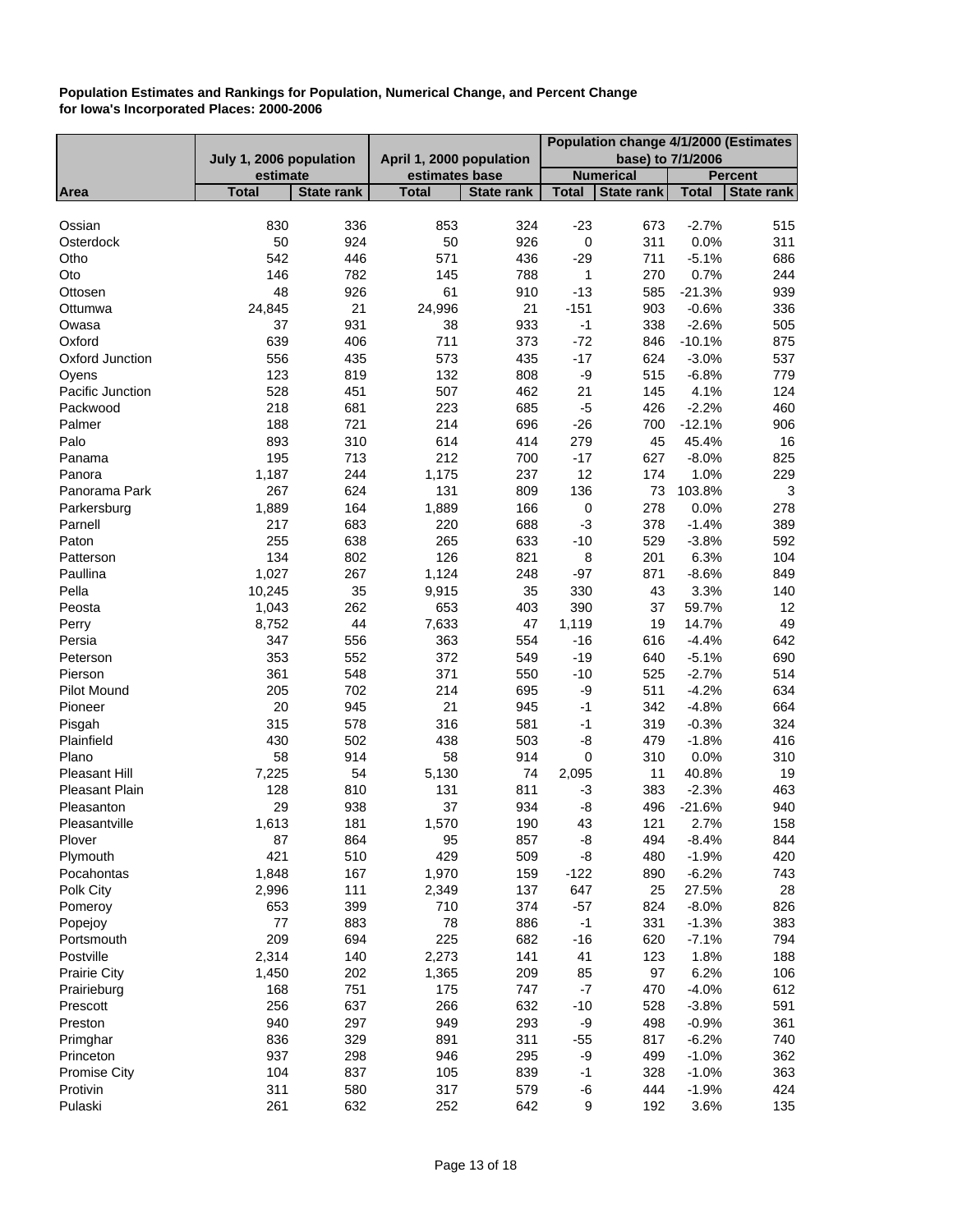|                      |                         |                   |                          |                   | Population change 4/1/2000 (Estimates |                   |              |                |
|----------------------|-------------------------|-------------------|--------------------------|-------------------|---------------------------------------|-------------------|--------------|----------------|
|                      | July 1, 2006 population |                   | April 1, 2000 population |                   | base) to 7/1/2006                     |                   |              |                |
|                      | estimate                |                   | estimates base           |                   |                                       | <b>Numerical</b>  |              | <b>Percent</b> |
| Area                 | <b>Total</b>            | <b>State rank</b> | <b>Total</b>             | <b>State rank</b> | <b>Total</b>                          | <b>State rank</b> | <b>Total</b> | State rank     |
|                      |                         |                   |                          |                   |                                       |                   |              |                |
| Quasqueton           | 484                     | 469               | 574                      | 434               | $-90$                                 | 863               | $-15.7%$     | 925            |
| Quimby               | 345                     | 557               | 368                      | 551               | $-23$                                 | 675               | $-6.3%$      | 747            |
| Radcliffe            | 575                     | 428               | 607                      | 417               | $-32$                                 | 731               | $-5.3%$      | 702            |
| Rake                 | 212                     | 690               | 228                      | 678               | $-16$                                 | 619               | $-7.0%$      | 788            |
| Ralston              | 81                      | 877               | 98                       | 851               | $-17$                                 | 629               | $-17.3%$     | 931            |
| Randalia             | 81                      | 878               | 84                       | 878               | $-3$                                  | 389               | $-3.6%$      | 576            |
| Randall              | 148                     | 780               | 148                      | 785               | $\pmb{0}$                             | 300               | 0.0%         | 300            |
| Randolph             | 178                     | 736               | 209                      | 704               | $-31$                                 | 727               | $-14.8%$     | 923            |
| Rathbun              | 88                      | 863               | 88                       | 872               | $\pmb{0}$                             | 304               | 0.0%         | 304            |
| Raymond              | 683                     | 389               | 537                      | 447               | 146                                   | 69                | 27.2%        | 29             |
| Readlyn              | 770                     | 351               | 786                      | 348               | $-16$                                 | 611               | $-2.0%$      | 436            |
| Reasnor              | 194                     | 714               | 194                      | 722               | $\pmb{0}$                             | 293               | 0.0%         | 293            |
| Red Oak              | 5,949                   | 64                | 6,204                    | 57                | $-255$                                | 925               | $-4.1%$      | 622            |
| Redding              | 69                      | 895               | 78                       | 887               | -9                                    | 520               | $-11.5%$     | 900            |
| Redfield             | 951                     | 293               | 833                      | 334               | 118                                   | 80                | 14.2%        | 51             |
| Reinbeck             | 1,677                   | 177               | 1,751                    | 176               | $-74$                                 | 850               | $-4.2%$      | 635            |
| Rembrandt            | 224                     | 671               | 228                      | 677               | $-4$                                  | 400               | $-1.8%$      | 414            |
| Remsen               | 1,707                   | 175               | 1,762                    | 175               | $-55$                                 | 815               | $-3.1%$      | 544            |
| Renwick              | 275                     | 610               | 306                      | 586               | $-31$                                 | 724               | $-10.1%$     | 876            |
| Rhodes               | 300                     | 585               | 294                      | 599               | $\,6$                                 | 210               | 2.0%         | 179            |
| Riceville            | 828                     | 338               | 840                      | 329               | $-12$                                 | 554               | $-1.4%$      | 397            |
| Richland             | 581                     | 424               | 587                      | 429               | -6                                    | 440               | $-1.0%$      | 371            |
| Rickardsville        | 180                     | 734               | 191                      | 725               | $-11$                                 | 548               | $-5.8%$      | 722            |
| <b>Ricketts</b>      | 140                     | 795               | 144                      | 794               | $-4$                                  | 410               | $-2.8%$      | 520            |
| Ridgeway             | 293                     | 592               | 293                      | 600               | $\pmb{0}$                             | 286               | 0.0%         | 286            |
| Rinard               | 66                      | 901               | 72                       | 897               | -6                                    | 461               | $-8.3%$      | 838            |
| Ringsted             | 423                     | 509               | 436                      | 504               | $-13$                                 | 571               | $-3.0%$      | 538            |
| Rippey               | 294                     | 589               | 319                      | 577               | $-25$                                 | 690               | $-7.8%$      | 818            |
| Riverdale            | 592                     | 421               | 653                      | 404               | $-61$                                 | 831               | $-9.3%$      | 861            |
| Riverside            | 960                     | 292               | 939                      | 298               | 21                                    | 144               | 2.2%         | 168            |
| Riverton             | 289                     | 596               | 304                      | 588               | $-15$                                 | 603               | $-4.9%$      | 674            |
| Robins               | 2,532                   | 128               | 1,826                    | 170               | 706                                   | 23                | 38.7%        | 20             |
| <b>Rock Falls</b>    | 158                     | 767               | 170                      | 756               | $-12$                                 | 564               | $-7.1%$      | 791            |
| <b>Rock Rapids</b>   | 2,576                   | 126               | 2,573                    | 123               | 3                                     | 236               | 0.1%         | 274            |
| <b>Rock Valley</b>   | 2,971                   | 113               | 2,730                    | 119               | 241                                   | 51                | 8.8%         | 82             |
| Rockford             | 901                     | 305               | 907                      | 307               | -6                                    | 437               | $-0.7%$      | 341            |
| Rockwell             | 996                     | 280               | 989                      | 279               | 7                                     | 202               | 0.7%         | 243            |
| <b>Rockwell City</b> | 2,088                   | 151               | 2,224                    | 143               | $-136$                                | 897               | $-6.1%$      | 735            |
| Rodman               | 53                      | 921               | 56                       | 920               | $-3$                                  | 391               | $-5.4%$      | 706            |
| Rodney               | 69                      | 896               | 74                       | 894               | $-5$                                  | 434               | $-6.8%$      | 774            |
| Roland               | 1,264                   | 234               | 1,324                    | 216               | $-60$                                 | 828               | $-4.5%$      | 651            |
| Rolfe                | 600                     | 417               | 675                      | 395               | $-75$                                 | 852               | $-11.1%$     | 893            |
| Rome                 | 116                     | 830               | 116                      | 831               | $\pmb{0}$                             | 301               | 0.0%         | 301            |
| Rose Hill            | 206                     | 699               | 205                      | 707               | 1                                     | 266               | 0.5%         | 253            |
| Rossie               | 57                      | 915               | 58                       | 915               | $-1$                                  | 334               | $-1.7%$      | 412            |
| Rowan                | 203                     | 703               | 218                      | 690               | $-15$                                 | 605               | $-6.9%$      | 784            |
| Rowley               | 283                     | 601               | 290                      | 603               | $\textnormal{-}7$                     | 466               | $-2.4%$      | 482            |
|                      | 428                     |                   | 482                      |                   |                                       |                   |              |                |
| Royal                |                         | 505               |                          | 479               | $-54$                                 | 811               | $-11.2%$     | 896            |
| Rudd                 | 408                     | 518               | 431                      | 506               | $-23$                                 | 674               | $-5.3%$      | 704            |
| Runnells             | 368                     | 542               | 342                      | 563               | 26                                    | 138               | 7.6%         | 90             |
| Russell              | 578                     | 426               | 559                      | 439               | 19                                    | 152               | 3.4%         | 138            |
| Ruthven              | 704                     | 375               | 767                      | 352               | $-63$                                 | 835               | $-8.2%$      | 834            |
| Rutland              | 130                     | 806               | 145                      | 792               | $-15$                                 | 607               | $-10.3%$     | 880            |
| Ryan                 | 382                     | 534               | 410                      | 527               | $-28$                                 | 705               | $-6.8%$      | 780            |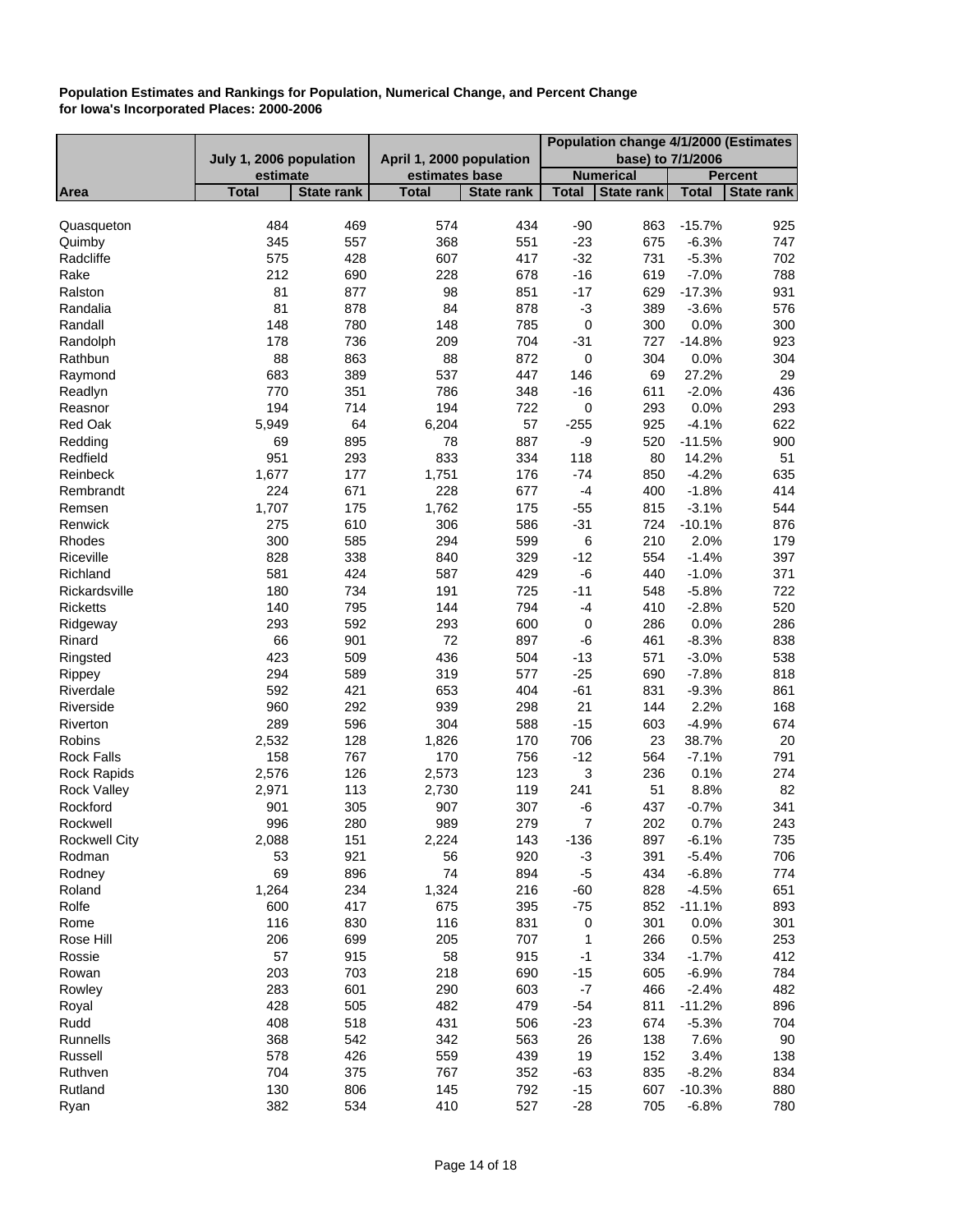|                    |                         |                   |                          |                   | Population change 4/1/2000 (Estimates |                   |              |                   |
|--------------------|-------------------------|-------------------|--------------------------|-------------------|---------------------------------------|-------------------|--------------|-------------------|
|                    | July 1, 2006 population |                   | April 1, 2000 population |                   | base) to 7/1/2006                     |                   |              |                   |
|                    | estimate                |                   | estimates base           |                   |                                       | <b>Numerical</b>  |              | Percent           |
| Area               | <b>Total</b>            | <b>State rank</b> | <b>Total</b>             | <b>State rank</b> | <b>Total</b>                          | <b>State rank</b> | <b>Total</b> | <b>State rank</b> |
|                    |                         |                   |                          |                   |                                       |                   |              |                   |
| Sabula             | 661                     | 394               | 670                      | 399               | -9                                    | 501               | $-1.3%$      | 388               |
| Sac City           | 2,189                   | 146               | 2,368                    | 134               | $-179$                                | 911               | $-7.6%$      | 812               |
| Sageville          | 194                     | 715               | 203                      | 711               | -9                                    | 512               | $-4.4%$      | 643               |
| Salem              | 460                     | 482               | 464                      | 488               | $-4$                                  | 394               | $-0.9%$      | 355               |
| Salix              | 389                     | 527               | 397                      | 533               | -8                                    | 481               | $-2.0%$      | 434               |
| Sanborn            | 1,306                   | 220               | 1,353                    | 210               | $-47$                                 | 782               | $-3.5%$      | 568               |
| Sandyville         | 61                      | 909               | 61                       | 909               | $\pmb{0}$                             | 309               | 0.0%         | 309               |
| Scarville          | 91                      | 858               | 97                       | 854               | -6                                    | 460               | $-6.2%$      | 742               |
| Schaller           | 731                     | 368               | 779                      | 349               | $-48$                                 | 790               | $-6.2%$      | 739               |
| Schleswig          | 839                     | 327               | 833                      | 335               | $\,6$                                 | 207               | 0.7%         | 242               |
| Scranton           | 547                     | 438               | 604                      | 420               | $-57$                                 | 825               | $-9.4%$      | 863               |
| Searsboro          | 156                     | 771               | 159                      | 769               | $-3$                                  | 381               | $-1.9%$      | 423               |
| Sergeant Bluff     | 3,921                   | 95                | 3,326                    | 104               | 595                                   | 27                | 17.9%        | 39                |
| Seymour            | 772                     | 350               | 810                      | 340               | $-38$                                 | 751               | $-4.7%$      | 663               |
| Shambaugh          | 181                     | 733               | 188                      | 730               | $-7$                                  | 469               | $-3.7%$      | 588               |
| Shannon City       | 77                      | 884               | 77                       | 888               | $\pmb{0}$                             | 306               | 0.0%         | 306               |
| Sharpsburg         | 94                      | 851               | 98                       | 850               | $-4$                                  | 415               | $-4.1%$      | 618               |
| Sheffield          | 1,001                   | 278               | 930                      | 300               | 71                                    | 103               | 7.6%         | 89                |
| Shelby             | 667                     | 393               | 696                      | 379               | $-29$                                 | 710               | $-4.2%$      | 629               |
| Sheldahl           | 309                     | 581               | 336                      | 568               | $-27$                                 | 701               | $-8.0%$      | 827               |
| Sheldon            | 4,872                   | 80                | 4,922                    | 78                | $-50$                                 | 797               | $-1.0%$      | 368               |
| Shell Rock         | 1,266                   | 232               | 1,298                    | 228               | $-32$                                 | 729               | $-2.5%$      | 488               |
| Shellsburg         | 1,032                   | 264               | 938                      | 299               | 94                                    | 92                | 10.0%        | 70                |
| Shenandoah         | 5,221                   | 72                | 5,546                    | 65                | $-325$                                | 932               | $-5.9%$      | 724               |
| Sherrill           | 180                     | 735               | 205                      | 709               | $-25$                                 | 691               | $-12.2%$     | 908               |
| Shueyville         | 364                     | 545               | 250                      | 646               | 114                                   | 81                | 45.6%        | 15                |
| Sibley             | 2,681                   | 122               | 2,796                    | 117               | $-115$                                | 885               | $-4.1%$      | 623               |
| Sidney             | 1,188                   | 243               | 1,300                    | 225               | $-112$                                | 881               | $-8.6%$      | 848               |
| Sigourney          | 2,157                   | 147               | 2,209                    | 145               | $-52$                                 | 803               | $-2.4%$      | 475               |
| <b>Silver City</b> | 276                     | 607               | 259                      | 635               | 17                                    | 160               | 6.6%         | 101               |
| Sioux Center       | 6,611                   | 58                | 6,007                    | 60                | 604                                   | 26                | 10.1%        | 67                |
| Sioux City         | 83,262                  | 4                 | 85,060                   | 4                 | $-1,798$                              | 945               | $-2.1%$      | 444               |
| Sioux Rapids       | 703                     | 376               | 720                      | 366               | $-17$                                 | 622               | $-2.4%$      | 476               |
| Slater             | 1,465                   | 200               | 1,306                    | 221               | 159                                   | 67                | 12.2%        | 58                |
| Sloan              | 1,032                   | 265               | 1,033                    | 267               | $-1$                                  | 314               | $-0.1%$      | 314               |
| Smithland          | 223                     | 673               | 221                      | 686               | $\overline{c}$                        | 253               | 0.9%         | 233               |
| Soldier            | 194                     | 716               | 207                      | 706               | $-13$                                 | 578               | $-6.3%$      | 748               |
| Solon              | 1,445                   | 203               | 1,233                    | 233               | 212                                   | 55                | 17.2%        | 44                |
| Somers             | 144                     | 790               | 165                      | 760               | $-21$                                 | 661               | $-12.7%$     | 912               |
| South English      | 212                     | 691               | 213                      | 699               | $-1$                                  | 320               | $-0.5%$      | 330               |
| Spencer            | 11,059                  | 30                | 11,327                   | 30                | $-268$                                | 929               | $-2.4%$      | 477               |
| Spillville         | 380                     | 537               | 386                      | 538               | -6                                    | 442               | $-1.6%$      | 404               |
| Spirit Lake        | 4,722                   | 82                | 4,274                    | 87                | 448                                   | 33                | 10.5%        | 64                |
| Spragueville       | 86                      | 869               | 89                       | 868               | -3                                    | 387               | $-3.4%$      | 558               |
| Spring Hill        | 92                      | 857               | 92                       | 859               | $\pmb{0}$                             | 303               | 0.0%         | 303               |
| Springbrook        | 186                     | 724               | 182                      | 736               | 4                                     | 227               | 2.2%         | 172               |
| Springville        | 998                     | 279               | 1,096                    | 252               | $-98$                                 | 872               | $-8.9%$      | 852               |
| St. Ansgar         | 983                     | 283               | 1,031                    | 268               | $-48$                                 | 789               | $-4.7%$      | 658               |
| St. Anthony        | 188                     | 722               | 109                      | 837               | 79                                    | 100               | 72.5%        | 8                 |
| St. Charles        | 681                     | 390               | 619                      | 412               | 62                                    | 109               | 10.0%        | 71                |
| St. Donatus        | 158                     | 768               | 140                      | 797               | 18                                    | 155               | 12.9%        | 54                |
| St. Lucas          | 170                     | 747               | 178                      | 742               | -8                                    | 487               | $-4.5%$      | 649               |
| St. Marys          | 128                     | 811               | 134                      | 804               | -6                                    | 456               | $-4.5%$      | 647               |
| St. Olaf           | 123                     | 820               | 136                      | 801               | $-13$                                 | 583               | $-9.6%$      | 866               |
|                    |                         |                   |                          |                   |                                       |                   |              |                   |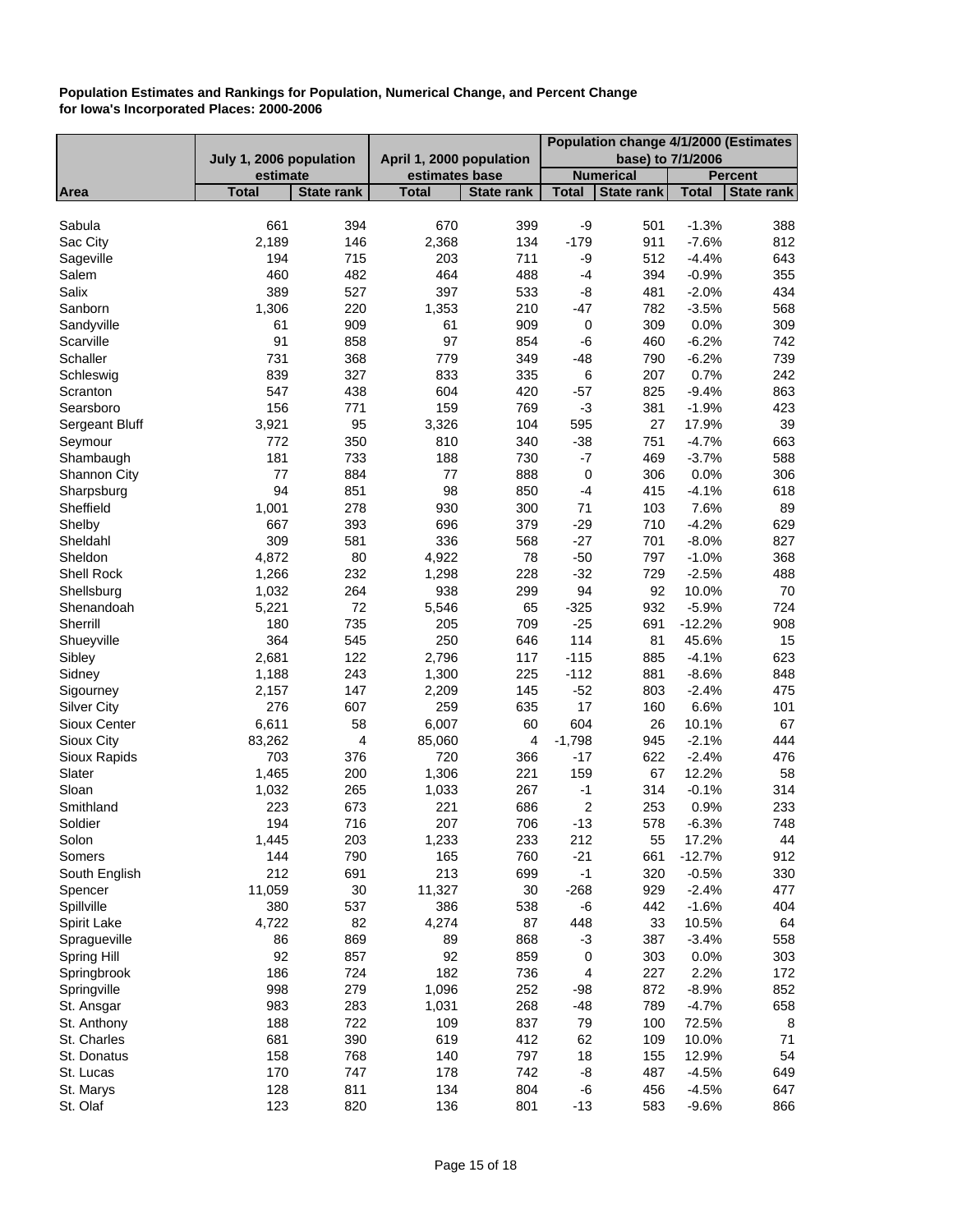|                           |                         |                   |                          |                   |                           | Population change 4/1/2000 (Estimates |              |                   |
|---------------------------|-------------------------|-------------------|--------------------------|-------------------|---------------------------|---------------------------------------|--------------|-------------------|
|                           | July 1, 2006 population |                   | April 1, 2000 population |                   | base) to 7/1/2006         |                                       |              |                   |
|                           | estimate                |                   | estimates base           |                   |                           | <b>Numerical</b>                      |              | <b>Percent</b>    |
| Area                      | <b>Total</b>            | <b>State rank</b> | <b>Total</b>             | <b>State rank</b> | <b>Total</b>              | <b>State rank</b>                     | <b>Total</b> | <b>State rank</b> |
|                           |                         |                   |                          |                   |                           |                                       |              |                   |
| St. Paul                  | 120                     | 826               | 118                      | 829               | $\boldsymbol{2}$          | 255                                   | 1.7%         | 193               |
| Stacyville                | 484                     | 470               | 471                      | 483               | 13                        | 170                                   | 2.8%         | 157               |
| Stanhope                  | 466                     | 479               | 488                      | 475               | $-22$                     | 666                                   | $-4.5%$      | 650               |
| Stanley                   | 125                     | 817               | 128                      | 817               | $-3$                      | 384                                   | $-2.3%$      | 472               |
| Stanton                   | 714                     | 372               | 714                      | 371               | $\mathbf 0$               | 279                                   | 0.0%         | 279               |
| Stanwood                  | 649                     | 402               | 680                      | 389               | $-31$                     | 721                                   | $-4.6%$      | 652               |
| <b>State Center</b>       | 1,357                   | 216               | 1,349                    | 212               | 8                         | 197                                   | 0.6%         | 247               |
| <b>Steamboat Rock</b>     | 323                     | 570               | 336                      | 567               | $-13$                     | 574                                   | $-3.9%$      | 602               |
| Stockport                 | 288                     | 599               | 284                      | 612               | $\overline{\mathbf{4}}$   | 226                                   | 1.4%         | 211               |
| Stockton                  | 182                     | 731               | 182                      | 737               | $\mathbf 0$               | 296                                   | 0.0%         | 296               |
| Storm Lake                | 9,882                   | 38                | 10,076                   | 34                | $-194$                    | 914                                   | $-1.9%$      | 428               |
| <b>Story City</b>         | 3,190                   | 108               | 3,236                    | 106               | $-46$                     | 774                                   | $-1.4%$      | 395               |
| Stout                     | 220                     | 678               | 217                      | 691               | $\ensuremath{\mathsf{3}}$ | 242                                   | 1.4%         | 213               |
| Stratford                 | 727                     | 369               | 746                      | 362               | $-19$                     | 638                                   | $-2.5%$      | 495               |
| <b>Strawberry Point</b>   | 1,262                   | 235               | 1,386                    | 207               | $-124$                    | 893                                   | $-8.9%$      | 853               |
| Struble                   | 83                      | 872               | 85                       | 875               | $-2$                      | 359                                   | $-2.4%$      | 473               |
| Stuart                    | 1,734                   | 172               | 1,721                    | 178               | 13                        | 168                                   | 0.8%         | 238               |
|                           |                         |                   |                          |                   |                           |                                       |              |                   |
| Sully                     | 877                     | 314               | 908                      | 306               | $-31$                     | 720                                   | $-3.4%$      | 561               |
| Sumner                    | 2,030                   | 156               | 2,106                    | 151               | $-76$                     | 853                                   | $-3.6%$      | 581               |
| Superior                  | 127                     | 814               | 142                      | 796               | $-15$                     | 608                                   | $-10.6%$     | 885               |
| Sutherland                | 660                     | 396               | 707                      | 376               | $-47$                     | 786                                   | $-6.6%$      | 769               |
| Swaledale                 | 170                     | 748               | 174                      | 748               | $-4$                      | 403                                   | $-2.3%$      | 467               |
| Swan                      | 87                      | 865               | 121                      | 827               | $-34$                     | 740                                   | $-28.1%$     | 945               |
| Swea City                 | 591                     | 422               | 642                      | 409               | $-51$                     | 802                                   | $-7.9%$      | 822               |
| Swisher                   | 783                     | 347               | 823                      | 336               | $-40$                     | 757                                   | $-4.9%$      | 669               |
| Tabor                     | 974                     | 287               | 993                      | 277               | $-19$                     | 635                                   | $-1.9%$      | 427               |
| Tama                      | 2,595                   | 123               | 2,731                    | 118               | $-136$                    | 896                                   | $-5.0%$      | 677               |
| Templeton                 | 334                     | 560               | 334                      | 569               | 0                         | 283                                   | 0.0%         | 283               |
| Tennant                   | 71                      | 892               | 73                       | 896               | $-2$                      | 364                                   | $-2.7%$      | 517               |
| Terril                    | 370                     | 541               | 404                      | 528               | $-34$                     | 737                                   | $-8.4%$      | 842               |
| Thayer                    | 54                      | 918               | 66                       | 902               | $-12$                     | 567                                   | $-18.2%$     | 933               |
| Thompson                  | 558                     | 433               | 596                      | 425               | $-38$                     | 752                                   | $-6.4%$      | 754               |
| Thor                      | 167                     | 753               | 174                      | 749               | $-7$                      | 471                                   | $-4.0%$      | 613               |
| Thornburg                 | 68                      | 898               | 84                       | 879               | $-16$                     | 621                                   | $-19.0%$     | 936               |
| Thornton                  | 400                     | 524               | 422                      | 520               | $-22$                     | 668                                   | $-5.2%$      | 697               |
| Thurman                   | 221                     | 676               | 236                      | 665               | $-15$                     | 604                                   | $-6.4%$      | 752               |
| Tiffin                    | 1,561                   | 187               | 1,060                    | 256               | 501                       | 30                                    | 47.3%        | 14                |
| Tingley                   | 167                     | 754               | 171                      | 754               | $-4$                      | 404                                   | $-2.3%$      | 470               |
| Tipton                    | 3,110                   | 110               | 3,156                    | 108               | $-46$                     | 775                                   | $-1.5%$      | 399               |
| Titonka                   | 535                     | 448               | 584                      | 431               | $-49$                     | 795                                   | $-8.4%$      | 841               |
|                           | 2,693                   | 121               | 2,539                    | 126               |                           |                                       | 6.1%         | 107               |
| Toledo                    | 133                     | 803               | 134                      |                   | 154<br>$-1$               | 68                                    |              |                   |
| Toronto                   |                         |                   |                          | 803               |                           | 325                                   | $-0.7%$      | 346               |
| Traer                     | 1,581                   | 186               | 1,594                    | 187               | $-13$                     | 568                                   | $-0.8%$      | 350               |
| Treynor                   | 903                     | 304               | 942                      | 297               | $-39$                     | 754                                   | $-4.1%$      | 625               |
| Tripoli                   | 1,274                   | 229               | 1,310                    | 220               | $-36$                     | 743                                   | $-2.7%$      | 518               |
| Truesdale                 | 89                      | 862               | 91                       | 861               | $-2$                      | 358                                   | $-2.2%$      | 453               |
| Truro                     | 490                     | 466               | 427                      | 511               | 63                        | 107                                   | 14.8%        | 48                |
| Turin                     | 70                      | 894               | 75                       | 892               | $-5$                      | 433                                   | $-6.7%$      | 770               |
| Udell                     | 49                      | 925               | 58                       | 916               | -9                        | 521                                   | $-15.5%$     | 924               |
| Underwood                 | 835                     | 330               | 692                      | 381               | 143                       | 70                                    | 20.7%        | 34                |
| Union                     | 396                     | 525               | 427                      | 514               | $-31$                     | 723                                   | $-7.3%$      | 800               |
| Unionville                | 128                     | 812               | 127                      | 819               | 1                         | 272                                   | 0.8%         | 236               |
| <b>University Heights</b> | 896                     | 309               | 987                      | 282               | $-91$                     | 865                                   | $-9.2%$      | 860               |
| <b>University Park</b>    | 524                     | 454               | 536                      | 448               | $-12$                     | 556                                   | $-2.2%$      | 459               |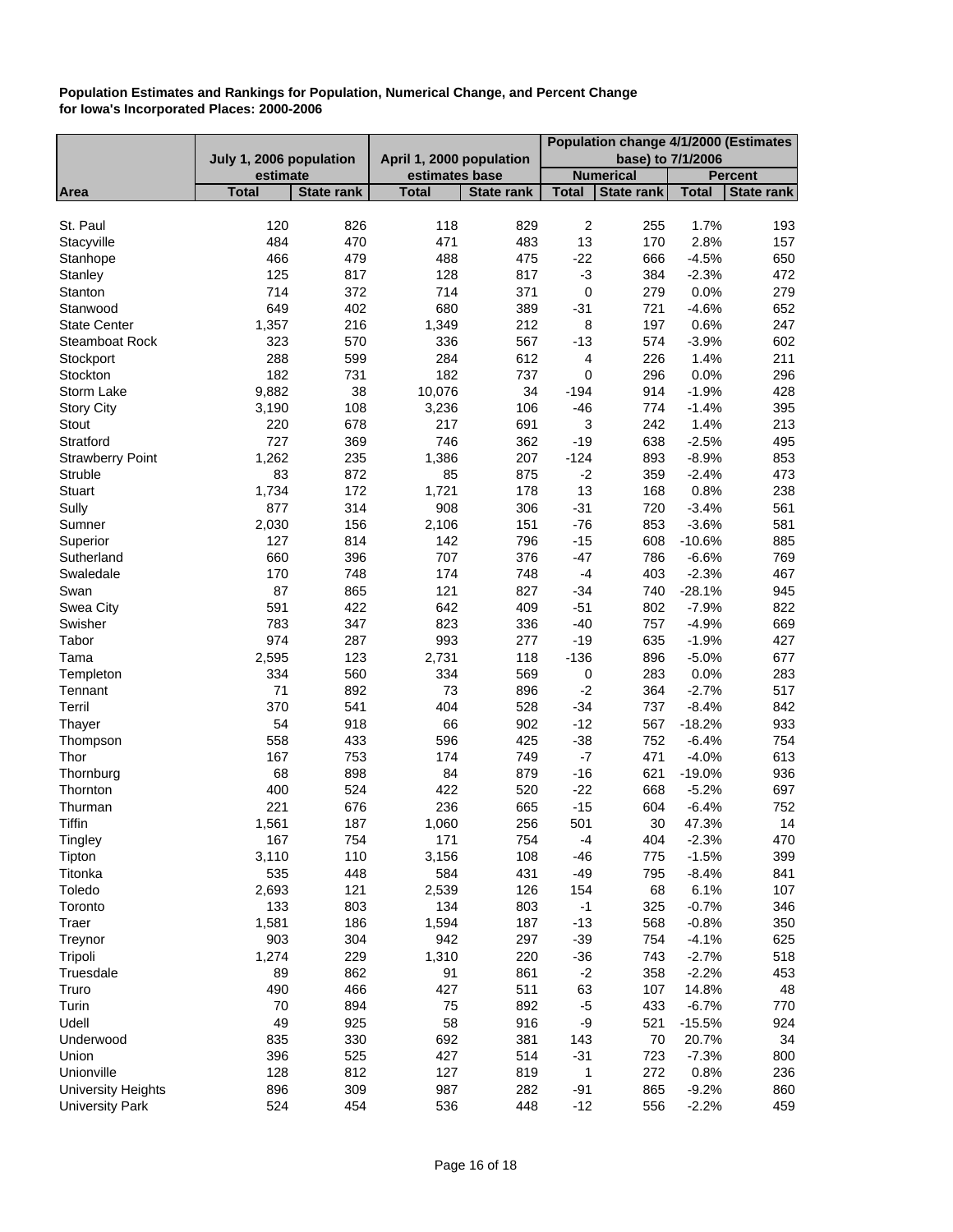|                        |                         |                   |                          |                   | Population change 4/1/2000 (Estimates |                   |                   |                   |
|------------------------|-------------------------|-------------------|--------------------------|-------------------|---------------------------------------|-------------------|-------------------|-------------------|
|                        | July 1, 2006 population |                   | April 1, 2000 population |                   | base) to 7/1/2006                     |                   |                   |                   |
|                        | estimate                |                   | estimates base           |                   |                                       | <b>Numerical</b>  |                   | <b>Percent</b>    |
| Area                   | <b>Total</b>            | <b>State rank</b> | <b>Total</b>             | <b>State rank</b> | <b>Total</b>                          | <b>State rank</b> | <b>Total</b>      | <b>State rank</b> |
| Urbana                 | 1,391                   | 211               | 1,026                    | 269               | 365                                   | 41                | 35.6%             | 22                |
| Urbandale              | 37,173                  | 12                | 29,266                   | 14                | 7,907                                 | 2                 | 27.0%             | 30                |
| Ute                    | 339                     | 559               | 378                      | 541               | $-39$                                 | 755               | $-10.3%$          | 879               |
| Vail                   | 451                     | 491               | 452                      | 497               | $-1$                                  | 317               | $-0.2%$           | 319               |
| Valeria                | 62                      | 905               | 62                       | 905               | $\pmb{0}$                             | 308               | 0.0%              | 308               |
| Van Horne              | 741                     | 363               | 716                      | 367               | 25                                    | 139               | 3.5%              | 137               |
| Van Meter              | 1,062                   | 259               | 942                      | 296               | 120                                   | 79                | 12.7%             | 55                |
| Van Wert               | 222                     | 675               | 231                      | 671               | -9                                    | 507               | $-3.9%$           | 603               |
| Varina                 | 83                      | 873               | 90                       | 864               | $-7$                                  | 473               | $-7.8%$           | 816               |
| Ventura                | 697                     | 380               | 671                      | 398               | 26                                    | 136               | 3.9%              | 129               |
| Victor                 | 1,006                   | 273               | 952                      | 291               | 54                                    | 111               | 5.7%              | 112               |
| Villisca               | 1,298                   | 224               | 1,344                    | 213               | $-46$                                 | 777               | $-3.4%$           | 563               |
| Vincent                | 152                     | 772               | 158                      | 771               | -6                                    | 454               | $-3.8%$           | 594               |
| Vining                 | 62                      | 906               | 70                       | 899               | -8                                    | 495               | $-11.4%$          | 899               |
| Vinton                 | 5,214                   | 73                | 5,105                    | 76                | 109                                   | 85                | 2.1%              | 176               |
| Volga                  | 231                     | 663               | 247                      | 652               | $-16$                                 | 617               | $-6.5%$           | 762               |
| Wadena                 | 224                     | 672               | 243                      | 662               | $-19$                                 | 642               | $-7.8%$           | 817               |
| Wahpeton               | 440                     | 496               | 462                      | 490               | $-22$                                 | 667               | $-4.8%$           | 666               |
| Walcott                | 1,532                   | 191               | 1,528                    | 195               | $\overline{\mathbf{4}}$               | 223               | 0.3%              | 269               |
| Walford                | 1,440                   | 204               | 1,215                    | 235               | 225                                   | 53                | 18.5%             | 38                |
| Walker                 | 739                     | 364               | 750                      | 360               | $-11$                                 | 538               | $-1.5%$           | 400               |
| <b>Wall Lake</b>       | 776                     | 349               | 848                      | 327               | $-72$                                 | 845               | $-8.5%$           | 846               |
| Wallingford            | 196                     | 711               | 210                      | 702               | $-14$                                 | 593               | $-6.7%$           | 771               |
| Walnut                 | 736                     | 366               | 877                      | 318               | $-141$                                | 901               | $-16.1%$          | 926               |
| Wapello                | 2,042                   | 153               | 2,124                    | 149               | $-82$                                 | 858               | $-3.9%$           | 601               |
| Washington             | 7,244                   | 53                | 7,047                    | 51                | 197                                   | 58                | 2.8%              | 153               |
| Washta                 | 243                     | 649               | 282                      | 613               | $-39$                                 | 756               | $-13.8%$          | 917               |
| Waterloo               | 65,998                  | 5                 | 68,771                   | 5                 | $-2,773$                              | 946               | $-4.0%$           | 614               |
| Waterville             | 142                     | 792               | 145                      | 790               | $-3$                                  | 382               | $-2.1%$           | 440               |
| Waucoma                | 247                     | 645               | 299                      | 593               | $-52$                                 | 807               | $-17.4%$          | 932               |
| Waukee                 | 10,950                  | 32<br>93          | 5,340                    | 70<br>91          | 5,610                                 | 5                 | 105.1%<br>$-2.6%$ | $\overline{c}$    |
| Waukon                 | 4,028                   | 42                | 4,135                    | 39                | $-107$                                | 877<br>38         | 4.2%              | 500               |
| Waverly                | 9,347<br>943            |                   | 8,968                    |                   | 379                                   |                   | $-0.3%$           | 120               |
| Wayland<br>Webb        | 152                     | 295<br>773        | 946<br>165               | 294<br>759        | $-3$<br>$-13$                         | 372<br>581        | $-7.9%$           | 325<br>820        |
| Webster                | 112                     | 832               | 110                      | 834               | $\sqrt{2}$                            | 256               | 1.8%              | 187               |
| <b>Webster City</b>    | 8,018                   | 47                | 8,180                    | 42                | $-162$                                | 906               | $-2.0%$           | 430               |
| Weldon                 | 146                     | 783               | 145                      | 789               | 1                                     | 271               | 0.7%              | 245               |
| Wellman                | 1,494                   | 197               | 1,425                    | 205               | 69                                    | 104               | 4.8%              | 115               |
| Wellsburg              | 691                     | 384               | 716                      | 370               | $-25$                                 | 686               | $-3.5%$           | 570               |
| Welton                 | 162                     | 760               | 163                      | 762               | $-1$                                  | 323               | $-0.6%$           | 338               |
| Wesley                 | 431                     | 499               | 467                      | 487               | $-36$                                 | 746               | $-7.7%$           | 813               |
| West Bend              | 813                     | 341               | 834                      | 333               | $-21$                                 | 655               | $-2.5%$           | 494               |
| West Branch            | 2,289                   | 141               | 2,191                    | 146               | 98                                    | 90                | 4.5%              | 119               |
| West Burlington        | 3,342                   | 106               | 3,161                    | 107               | 181                                   | 61                | 5.7%              | 110               |
| <b>West Chester</b>    | 162                     | 761               | 159                      | 768               | $\sqrt{3}$                            | 244               | 1.9%              | 185               |
| <b>West Des Moines</b> | 53,945                  | 9                 | 47,141                   | 10                | 6,804                                 | 3                 | 14.4%             | 50                |
| <b>West Liberty</b>    | 3,649                   | 100               | 3,334                    | 103               | 315                                   | 44                | 9.4%              | 75                |
| West Okoboji           | 408                     | 519               | 432                      | 505               | $-24$                                 | 683               | $-5.6%$           | 714               |
| <b>West Point</b>      | 946                     | 294               | 980                      | 285               | $-34$                                 | 735               | $-3.5%$           | 567               |
| <b>West Union</b>      | 2,449                   | 132               | 2,549                    | 125               | $-100$                                | 874               | $-3.9%$           | 605               |
| Westfield              | 186                     | 725               | 189                      | 728               | $-3$                                  | 379               | $-1.6%$           | 406               |
| Westgate               | 225                     | 669               | 234                      | 667               | -9                                    | 506               | $-3.8%$           | 600               |
| Westphalia             | 147                     | 781               | 160                      | 766               | $-13$                                 | 582               | $-8.1%$           | 831               |